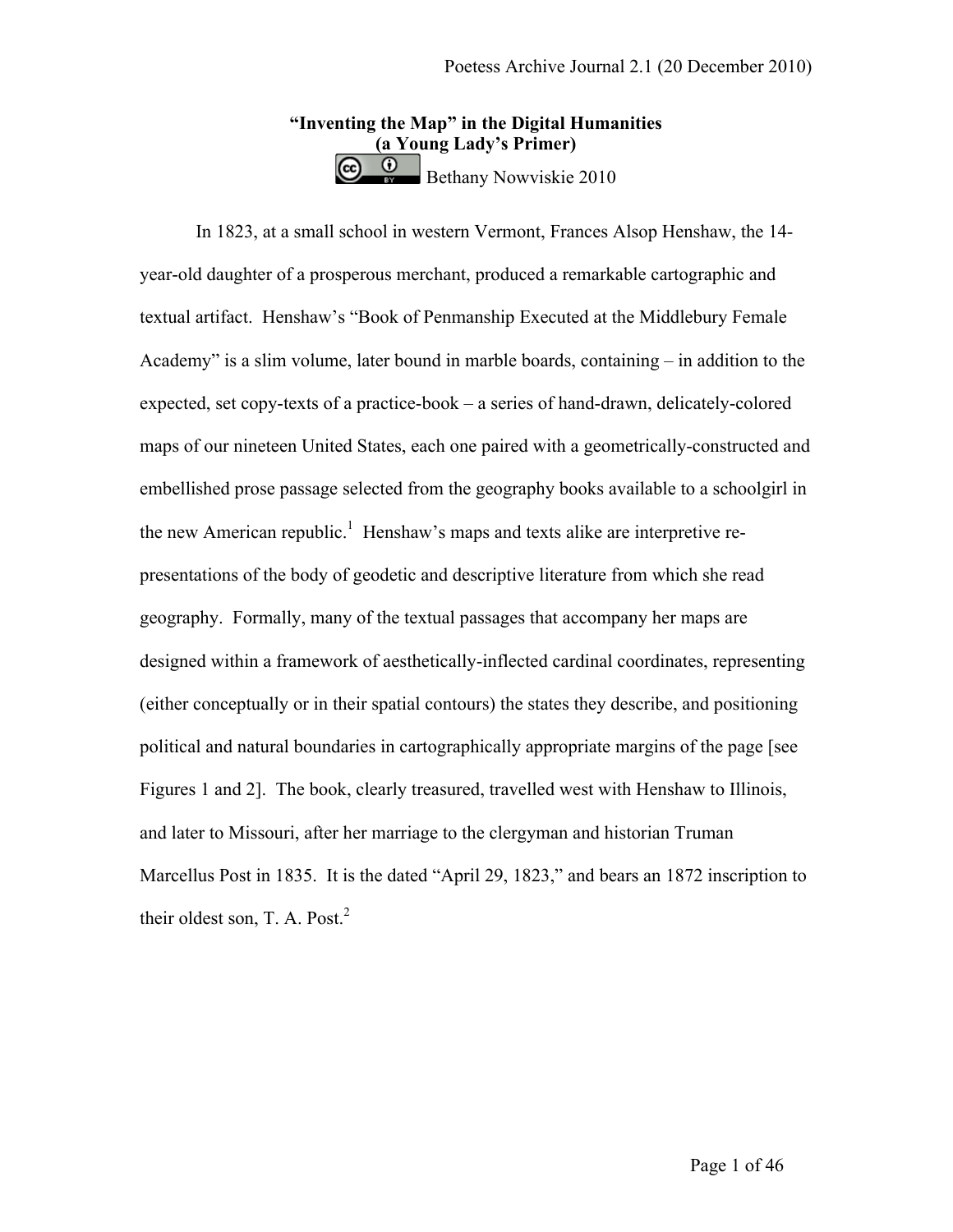

**Figure 1:** Connecticut, one of 19 maps in Frances Henshaw's "Book of Penmanship Executed at the Middlebury Female Academy," 29 April 1823. Library of David Rumsey. List No. 2501.005. See larger figure.



**Figure 2:** Descriptive and positional text accompanying the Connecticut map; Frances Henshaw, 1823. Library of David Rumsey. List No. 2501G. See larger figure.

Henshaw's "Book of Penmanship" is no less remarkable in its artistic and imaginative accomplishment for being exemplary of larger trends in the geographic education of nineteenth-century Americans. A sampler in codex form, it constitutes a set of interrelated pedagogical and personal exercises in geospatial and textual graphesis, or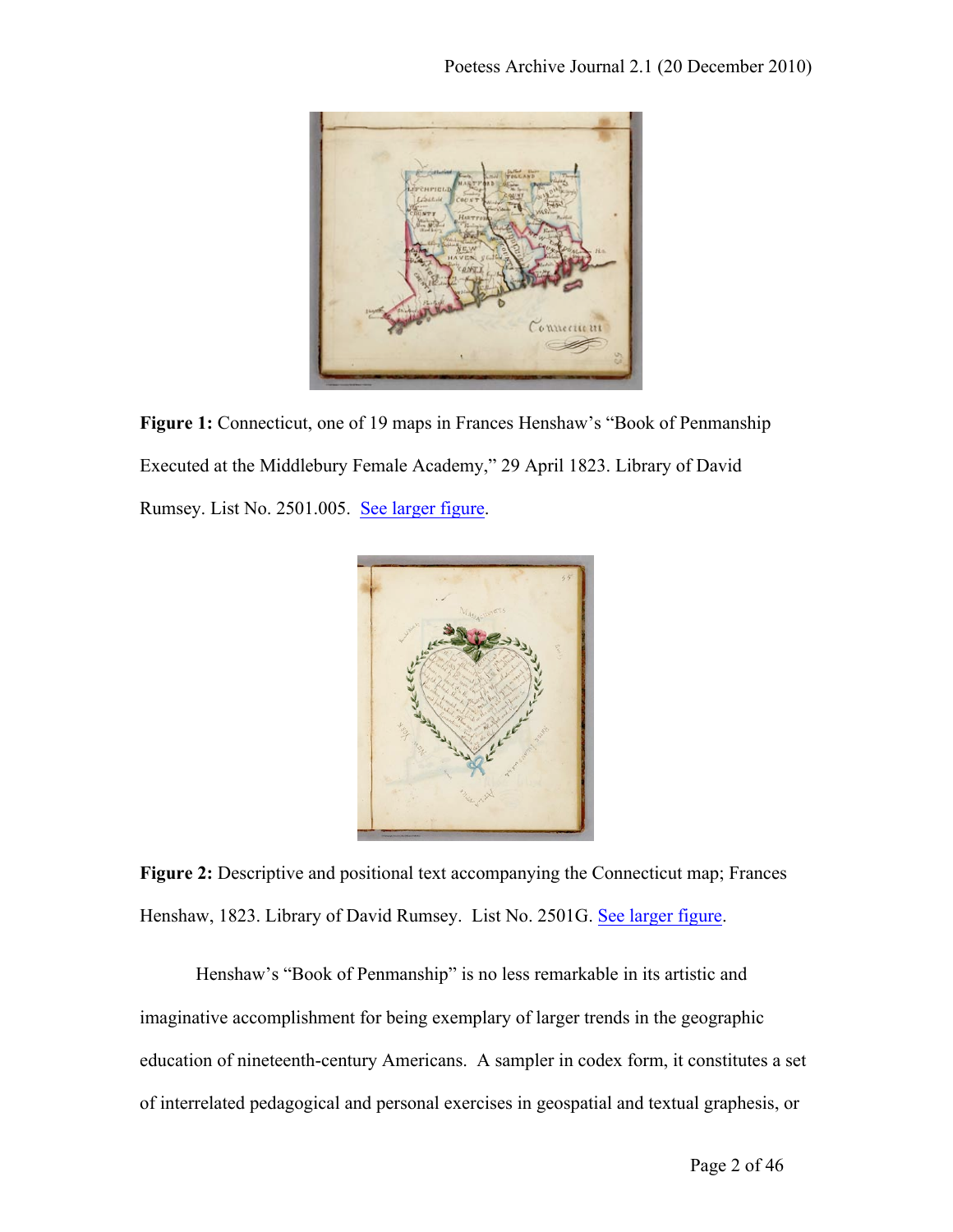subjective knowledge-production through the creation of images and texts-as-image. This essay builds outward from Henshaw's lovely and deceptively naïve constructions to an analysis of the present state of geospatial scholarship in the humanities – particularly spatial analysis and practice as it relates to fields like literary and textual criticism, where geographic specificity may prove less important than interpretive possibility. Attention to the processes and products of Henshaw's exercises can be as fruitful for modern scholars, grappling with the integration of geospatial technologies into the interpretive humanities, as geographers and literary historians demonstrate the exercises themselves to have been for meaning-making among an increasingly literate populace in the early vears of the American republic.<sup>3</sup>

Frances Henshaw was a pupil at the Middlebury Female Academy, the first school established by noted American educational reformer, Emma Willard. Willard had moved on from Middlebury by the time Henshaw was designing her map-book, to a larger role as a writer of treatises (including an 1818 *Plan for Improving Female Education*) and textbooks – beginning with *A System of Universal Geography*, authored with William Channing Woodbridge in 1822, and *Geography for Beginners,* published in 1826. Emma Willard is best remembered today as the founder of America's pre-eminent academy for young women, and particularly for future teachers. Her influential Troy Female Seminary, established in 1821 when she left Frances Henshaw's school in Vermont, is still in operation in upstate New York as the Emma Willard School for Girls.<sup>4</sup> Frances Henshaw's *Book of Penmanship* makes clear, however, that the artsbased geospatial exercises Willard developed early in her career as a teacher – and on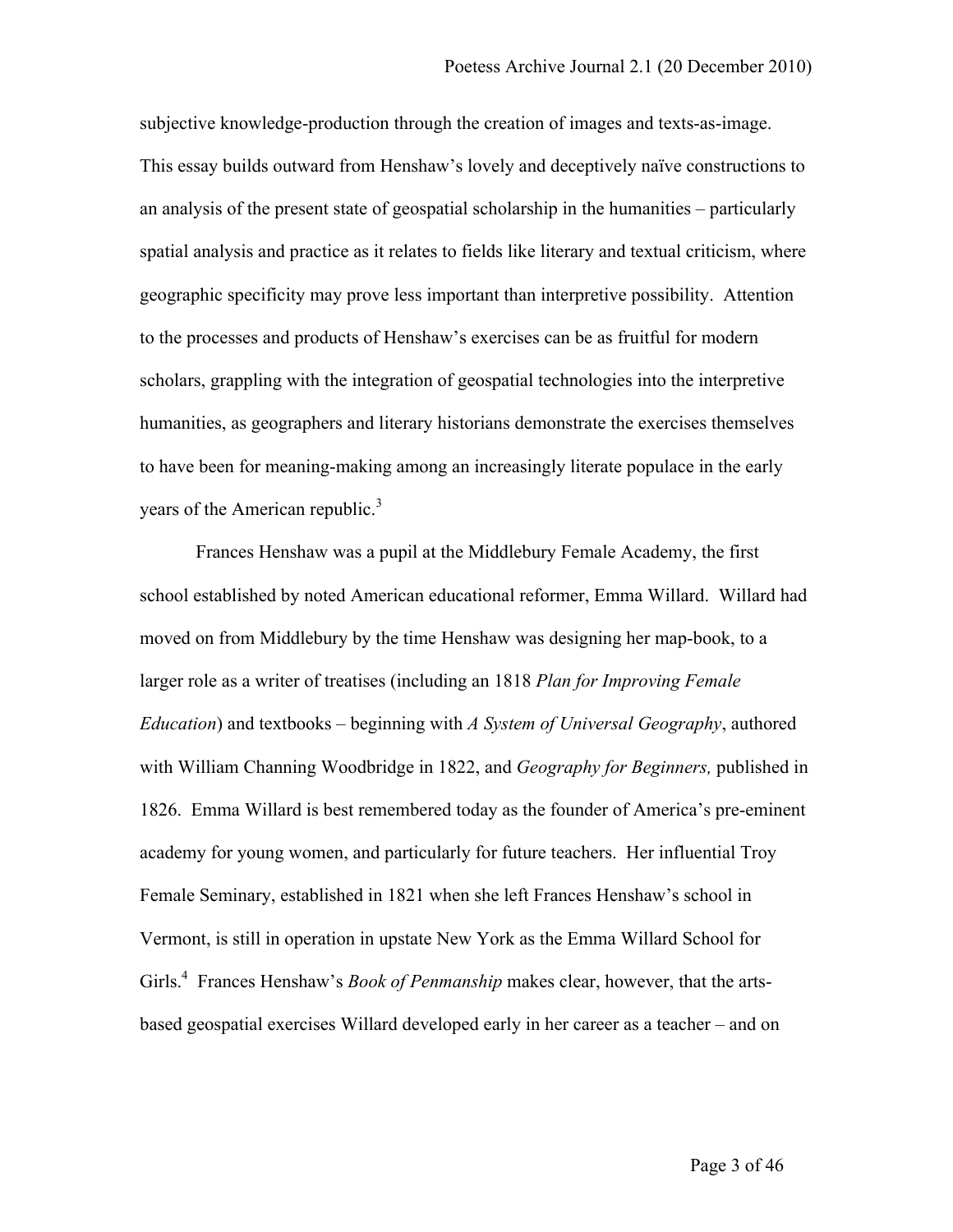which her later textbooks, spatial and temporal visualizations, and curricula were based – had endured among instructors and students at Middlebury into the  $1820s$ .<sup>5</sup>

Willard's pedagogical innovation was to base geographical instruction and discovery-learning on the construction, by her students, of personalized, localized, graphical maps. While geography had long been accepted as a discipline suited to female education and was emerging as an important path to literacy and the development of a common national identity in early America, until the 1820s it was taught almost entirely through prose. The chief geographical textbooks of the day (Jedediah Morse's *Geography Made Easy* and Noah Webster's collection of grammars and spellers) were designed to suit a pedagogy that understood the cultivation of memory as a purely textual and verbal exercise. Jedediah Morse (who served as a primary resource for Frances Henshaw's work in 1823) offers complex and evocative textual descriptions of places and spaces on the American continent, but relegates maps to costly and less well-circulated supplementary volumes to his primary text. Likewise, Martin Brückner identifies Noah Webster's closest gesture toward *graphical* expression of geography in a prose "map" that positioned, without presentation of any natural or political boundary-lines, the typeset names of American states and European countries in rough spatial relation to each other.6 In contrast, Willard privileged the visual, asking her students to begin their mastery of American geography by sketching maps of the spaces and places well known to them – their homes, schools, villages, and towns. Willard's students then moved outward from local representation to national and international mapmaking, but persisted in the basic exercise of creating their own graphical visualizations as an aid to developing geospatial memory.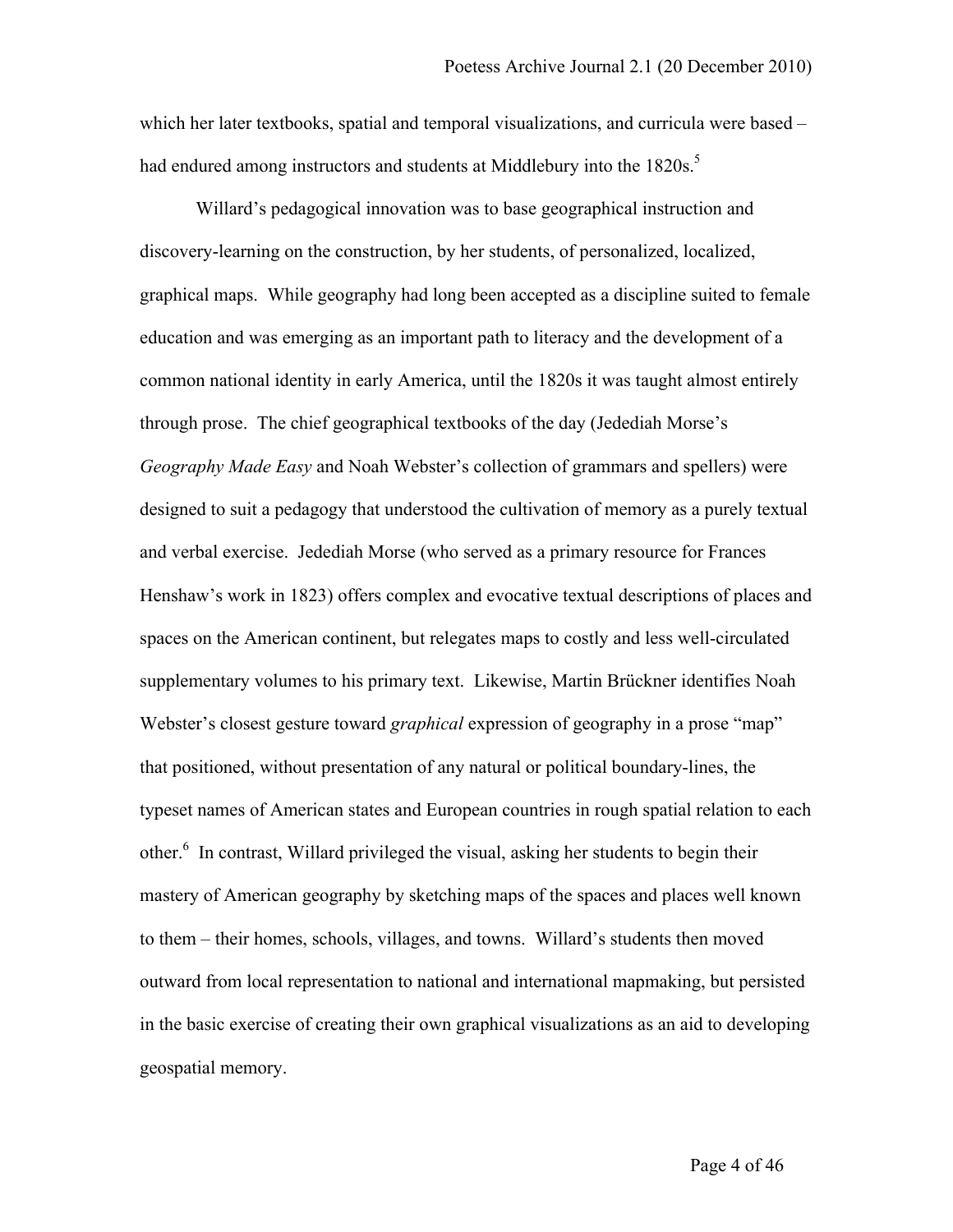Susan Schulten, in an examination of Emma Willard's temporal and spatial mapping exercises, cites the cartographic impulse of her early pedagogical practice as stemming from a "more general fascination with the idea of graphic representation" (543). This fascination, which evolved and was tested at the Middlebury Female Academy, is everywhere evident in Willard's later textbooks – a body of work that quickly moved from synchronic spatial imagery in geography primers to diachronic geotemporal visualization in history books. A powerful graphic intervention in the field, this contribution is notable for having evolved through pedagogical and methodological practice to influential and widely-distributed printed expression in schoolhouse literature – leading Willard to make an unblushing claim: "In history, I have invented the map."7

### *A shift in scale.*

In conceptualizing the modern landscape of the digital humanities, we often (as in Willard's cartographic pedagogies) move from a survey of local communities and networks to the sketching of path-finding representations of a larger field. Over the past two years, a set of activities focused at the Scholars' Lab at the University of Virginia Library has led my own research group into productive conversation with outside scholars, software developers, librarians, and archivists eager to contribute to a new community of practice. Local activities have included: implementation of an open source and web-services based infrastructure for discovery and delivery of geospatial datasets (including scanned and geo-referenced historical maps as well as complex metadata and vector and raster spatial data layers); design of geospatial technology seminars and training programs, meant to serve humanities scholars in addition to environmental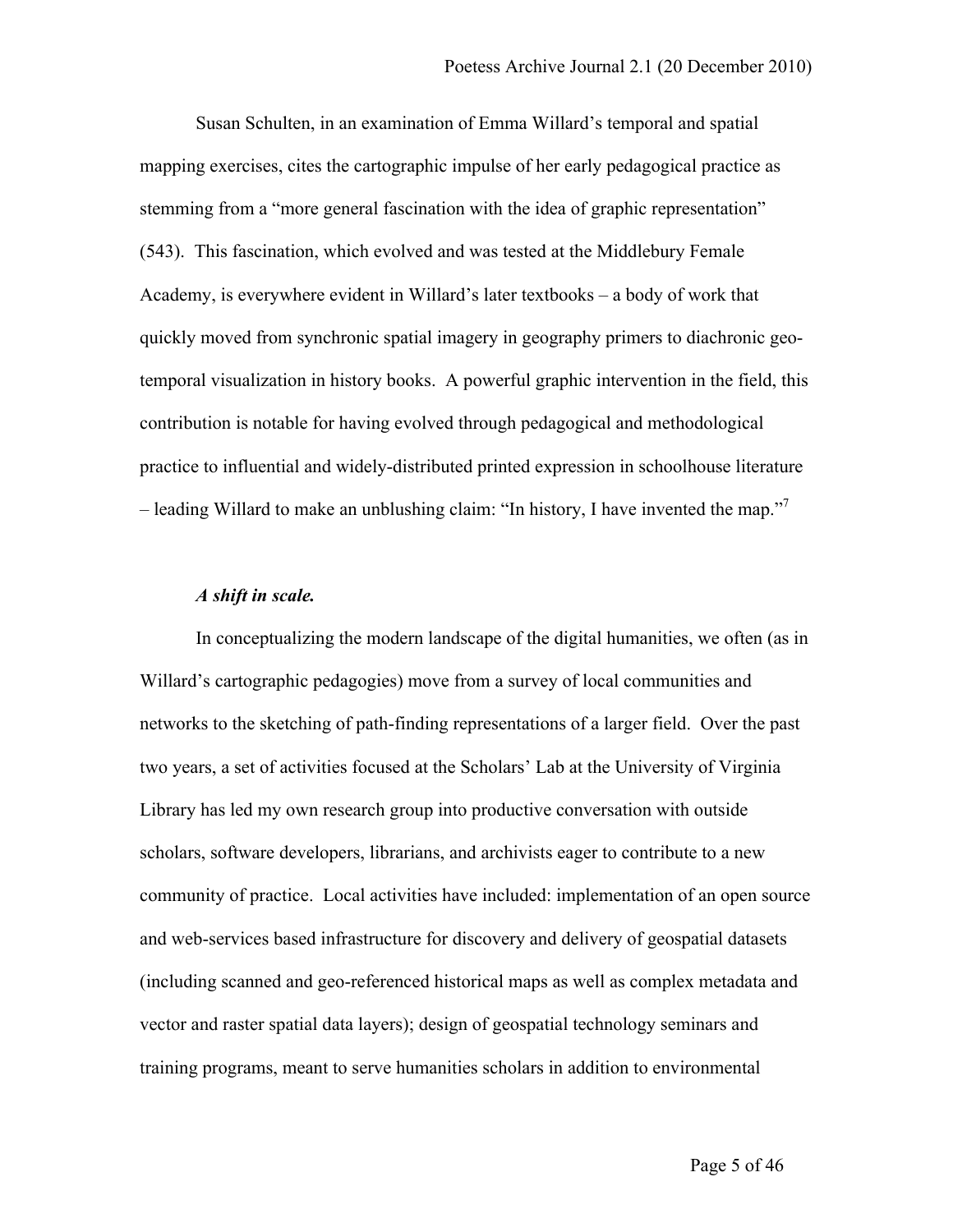scientists and urban planners who have historically engaged with GIS (Geographical Information Systems) at UVa; support of projects undertaken by faculty and by our Scholars' Lab Graduate Fellows in Digital Humanities, among whom we note heightened engagement with geospatial technology and a distinct intellectual trend toward the study of space and place; design and hosting of the seventh annual Mellon-sponsored Scholarly Communication Institute, which focused on spatial tools and methods; and work on two projects funded by the National Endowment for the Humanities: the *Institute for Enabling Geospatial Scholarship* – a large-scale training program with tracks for librarians, programmers, and humanities scholars – and *Neatline*, a tool that allows scholars to express subjective, geographic and temporal interpretations of archival collections.<sup>8</sup>

Along the way, we have formed local, national, and international partnerships. We are heartened that our collaborators are not only librarians, scholars, and higher education IT staff, but also include representatives of the commercial and entrepreneurial "neo-geography" community and governmental and international non-profit agencies – groups whose external orientation aligns nicely with opportunities for geospatial technology in the public humanities. The rapid pace of these developments – moving outward from a simple resolution, in 2007, to get our own house of haphazardly-collected geospatial data in order and extend a hand to the local humanities community – demonstrates powerfully that there is great energy in this area of digital scholarship. We have also noted a shared eagerness in the wider community of scholars, administrators, and funders to bring geospatial approaches and tools into productive tension with the aims and customs of *interpretive* (as well as strictly analytical) humanities research.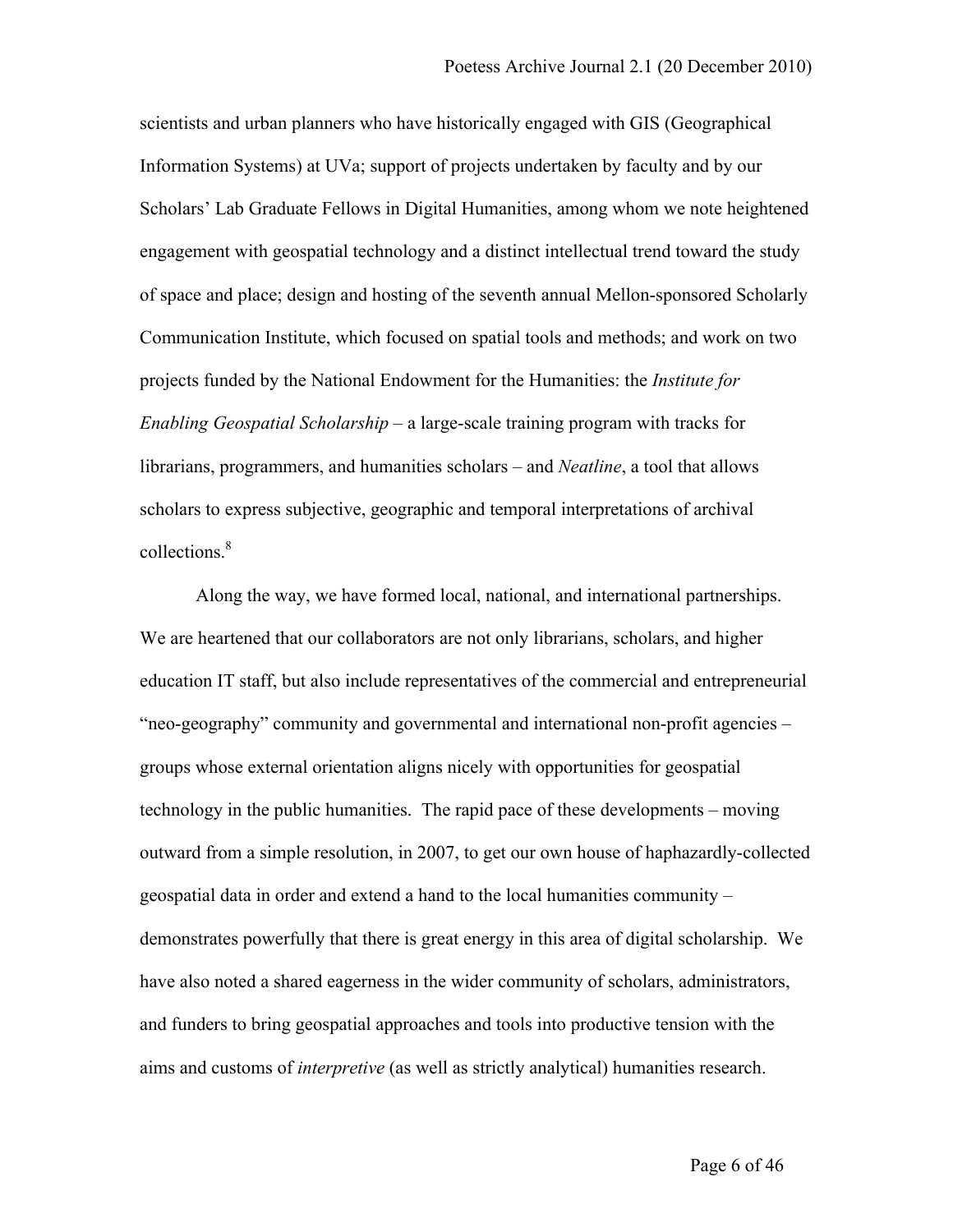I rehearse these developments in our local scene out of certainty that similar work and interest in the geospatial humanities is growing – at a variety of scales, and with a variety of institutional inflections – in libraries, academic departments, and digital centers around the world. And yet scholars interested in the documentary record immediately press up against a series of obstacles, pragmatic and conceptual, in their use of geospatial tools and methods. Solid work is being done in the area of historical, archaeological, and analytical GIS, but space and place are cross-cutting concepts that attract scholars from across the disciplines. Are the conditions ripe for new collaborative teams to posit with Emma Willard that – in the ongoing interchange of the larger digital humanities – *we could invent the map?* 

I will argue that a fresh, steady look at cartographic and geospatial technologies for the digital humanities should not be taken alone in the context of spatially-oriented disciplines (such as anthropology, area studies, archaeology, urban planning and history, and environmental history) that have more traditionally made use of these tools and datasets and have, to greater and lesser extents, made peace with their present limitations – a set of assumptions that underlie and circumscribe the expressive power of geographical information systems. Instead, I want to extend our examination of GIS technologies and the administrative, pedagogical, and scholarly publishing systems that support them *into the realm of interpretive literary and textual studies* – and imagine them at a variety of scales: from support for complex mapping of print-culture production and distribution networks through space and time; to the visualization of highly subjective spatial expression within and about historical and literary documents; to an examination of the spatial and typographical features of a single page, or class of page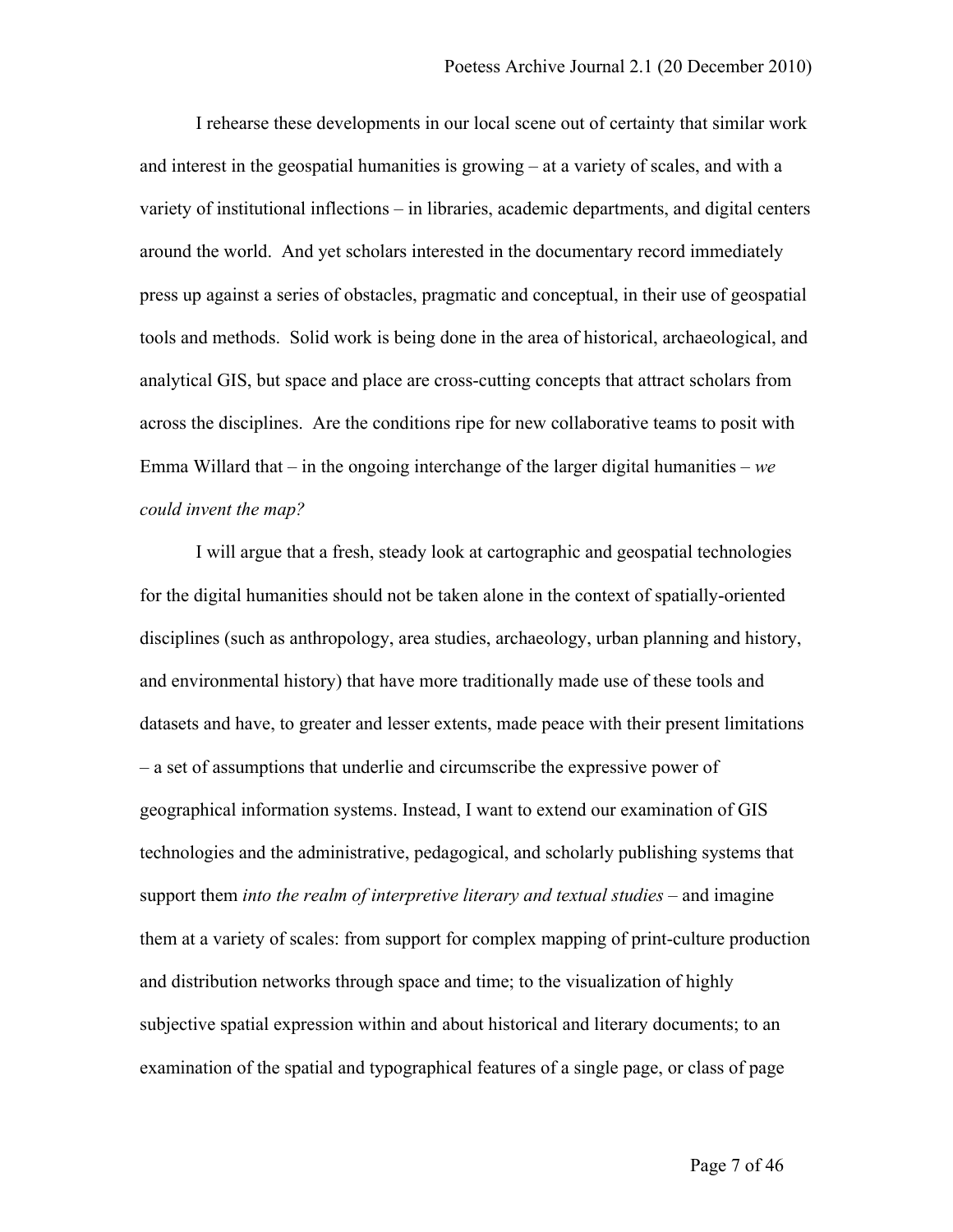designs. What potential might geographical tools and methods have for illuminating the spatial, semantic, and intertextual features of books as well as landscapes? Can we imagine a next generation of these tools in support of visualization and aesthetic provocation for humanities interpretation?

If our aim is to promote, among colleagues in fields like literary studies and digital history, a new and timely engagement with geospatial visualization *as interpretive practice* (timely both in terms of the burgeoning development and use of what have been called crowd-sourced or "volunteered" spatial datasets and popular or "vernacular" interfaces outside of the academy, and in the context of a growing interest in a return to methodological training in graduate education within it), <sup>9</sup> we must ask the following question: what is required of our shared tools, methods, and pedagogical practices to allow us to make as meaningful a visual and pragmatic intervention in our current scene as Emma Willard did in hers?

The deficiencies (from a humanities perspective) of existing geospatial applications and the social and academic systems that support and promote their use are well recognized. They have been thoroughly surveyed by Martyn Jessop of King's College, London, who identifies four factors contributing to what he terms a strange "inhibition" of the use of geospatial information among digital humanists, a community not generally daunted by the need to learn new software tools, metadata standards, and data curation practices.  $\frac{10}{10}$  The "first and most fundamental" of these inhibiting factors "concerns the use of data visualization and images *per se* in the discourse-based research methodology of the humanities" (42). That most humanities disciplines only make superficial use of images and image-based methodologies suggests an opportunity, if not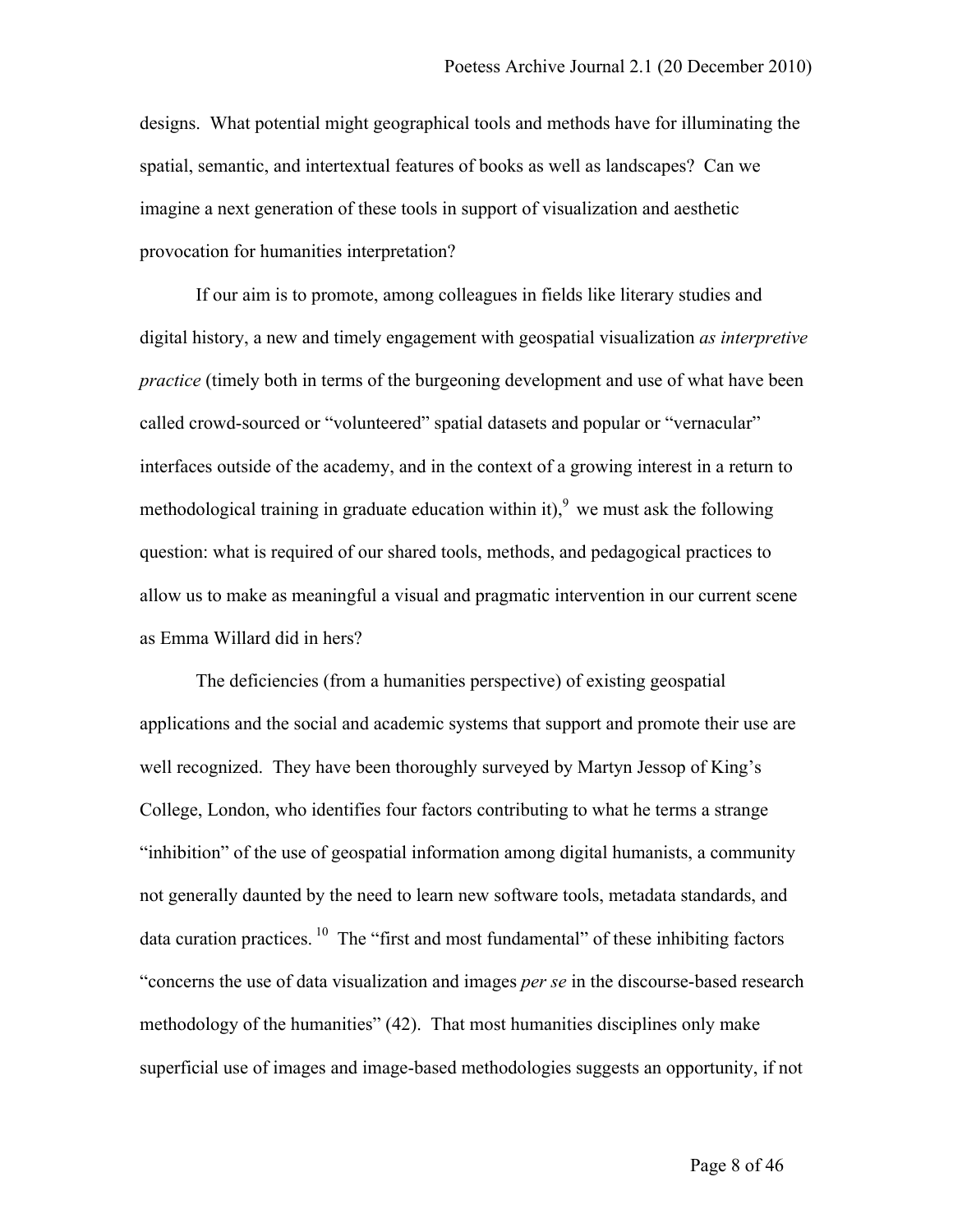a need, to interrogate our habitual interpretive practices and the ways in which graduate education perpetuates a longstanding marginalization of the visual – particularly infelicitous in light of the opportunities for production and analysis afforded by new media.<sup>11</sup> Other factors involve our tools and the data we ask those tools to act upon: the suitability of current geospatial software packages to the treatment of issues like subjectivity and emotion, temporality as experienced and expressed in the documentary record, or interpretive inflection in the humanities; and those specific qualities of humanities information unsuited to software designed for synchronic analysis of incredibly dense datasets (rather than for sparse, temporally-inflected data), with a scientific eye toward filtering out – rather than celebrating and analyzing – uncertainties or ambiguities. Finally, Jessop treats broader issues of scholarly communication: issues in funding, producing, evaluating, and distributing innovative geospatial scholarship in disciplines whose structures evolved in response to different conditions and expectations. With Jessop, I will argue that, although geographic information science is often regarded as positivist and mechanistic by humanities scholars, "its greatest contribution to the humanities... may be not as an analytical or information presentation tool but as a reflexive one," allowing us not only to engage with the "highly experiential" and qualitative features of our datasets, but also to reflect on how we construct our disciplines (48).

Frances Henshaw's "Book of Penmanship" – which we might view as a sophisticated 1820s pen-and-ink GIS – serves here as an example of both an illuminative process for, and a potential exemplary product of, hermeneutic involvement on the part of scholars with textual surrogates and geospatial interfaces. We lack digital tools expressly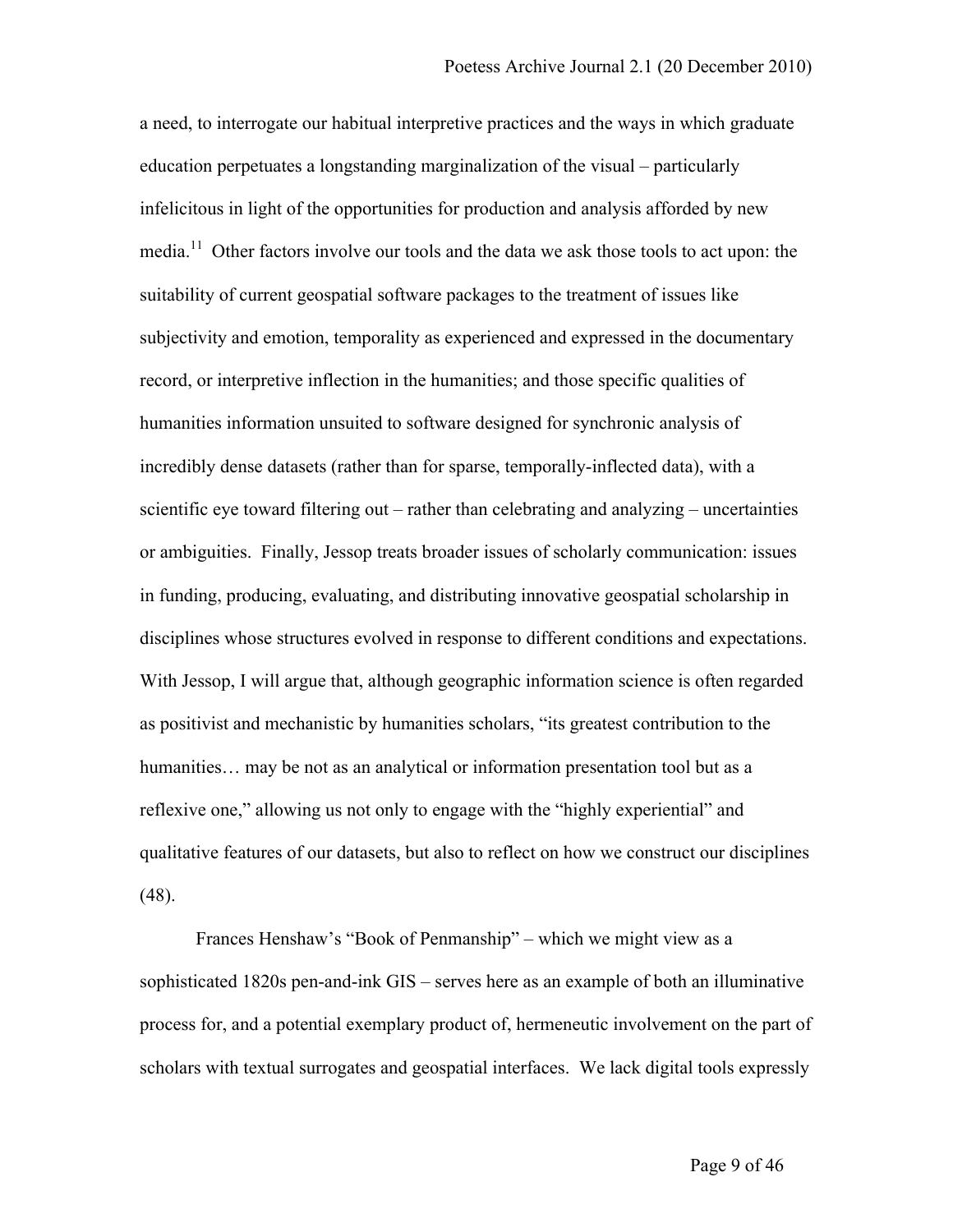crafted to promote the kind of ludic and spatial engagement with book design and geographical expression that is everywhere evident in the Henshaw cartifact. But the components of these tools are all around us. It is less a technical than an institutional and intellectual problem to identify the small pieces – and practices – that must be loosely joined in order for scholars interested in aesthetics and the interpretation of literary and cultural documents to move forward in the arena of geographic and textual graphesis, or knowledge-making through visual expression.

Is there a methodological approach that presents itself as a way to crack open analytically – or perhaps just allow us to *replicate* and *play* with, in digital environments – the easy brand of spatial and literary intertextuality evinced in Henshaw's schoolgirl exercise? Several classes of tools and digital humanities practices might be examined in order to get at this question, including: the iterative, interpretive, and structured sketching prototyped in Temporal Modelling and Neatline; the concepts of "aesthetic provocation" and the "inner standing point" as materialized in the Ivanhoe Game; options for datamining for geography in massive text corpora through tools like MONK and TAPoR, and what the Google Books research repositories and efforts like HATHItrust and OCLC must enable in their APIs to contribute to this field; textual and graphical collation interfaces predicated on visualization rather than – or as much as – on structured markup (such as Juxta and Sapheos); the narrative and ludic affordances of mobile, GPS-powered tools and toys; the nature of map libraries, online and off; and of powerful, analytical desktop and web-based GIS applications, not at all designed for hermeneutics and textual studies, but ready nonetheless for some dedicated gate-crashing. This article will treat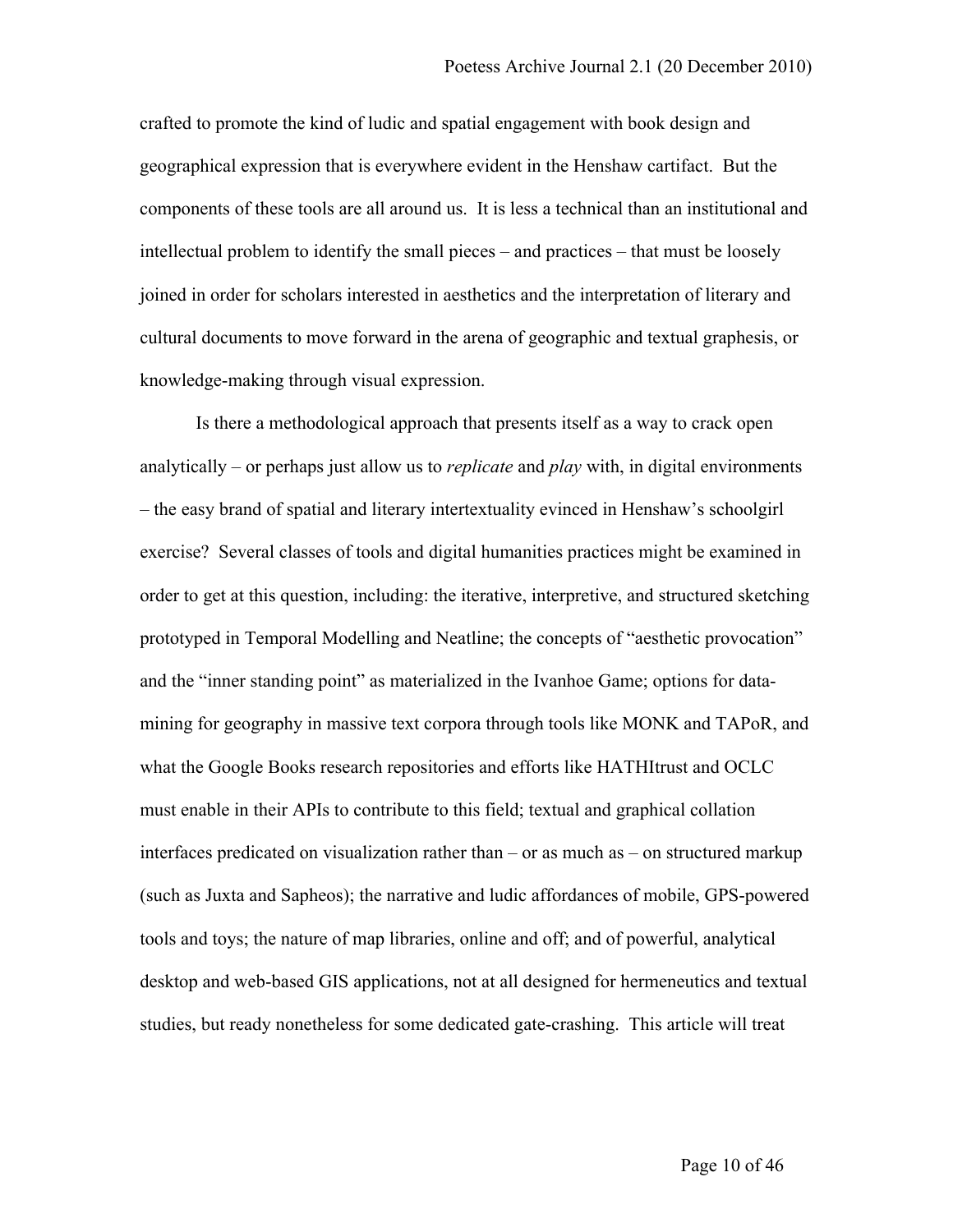only a few of these tools and methods, but will, I hope, provoke thought about the possibilities of a wider set of them in the context of the Henshaw document.

## *Orienteering.*

Henshaw's book, available as high-quality page scans in the open-access repository of map collector David Rumsey, must be historically situated before we can examine, in a modern context, the spatial practices it models. Its production follows a rise, beginning in the 1790s, of embroidered sampler-work that added cartographic representation to the more conventional alphabetic and didactic texts that had long characterized schoolgirl embroidery.12 As briefly described above, Henshaw's document itself is a witness to the emergence of geographic education in the early American republic and helps to illuminate the contributions of Emma Willard and her peers to a complex, shared textual and visual endeavor of nation-building in the early years of the nineteenth century. Martin Brückner's treatment of the relation of geography and geodesy to literacy and national identity in the American colonies and newly-united States, and Susan Schulten's placement of Willard at "the graphic foundations of American history" offer a necessary background to an appreciation of Frances Henshaw's exercises.

It is, however, an 1840s critique by Marcius Willson of Willard's textbook maps as "insufficiently *geo*graphical" and "focused instead on *human* events and boundaries" (*my emphasis*) that gets at the heart of her enterprise, Henshaw's exercise-book, and the example they offer to spatially-minded scholars of the interpretive humanities.<sup>13</sup> Susan Schulten cites this criticism as an attack by a rival author on Willard's attempts to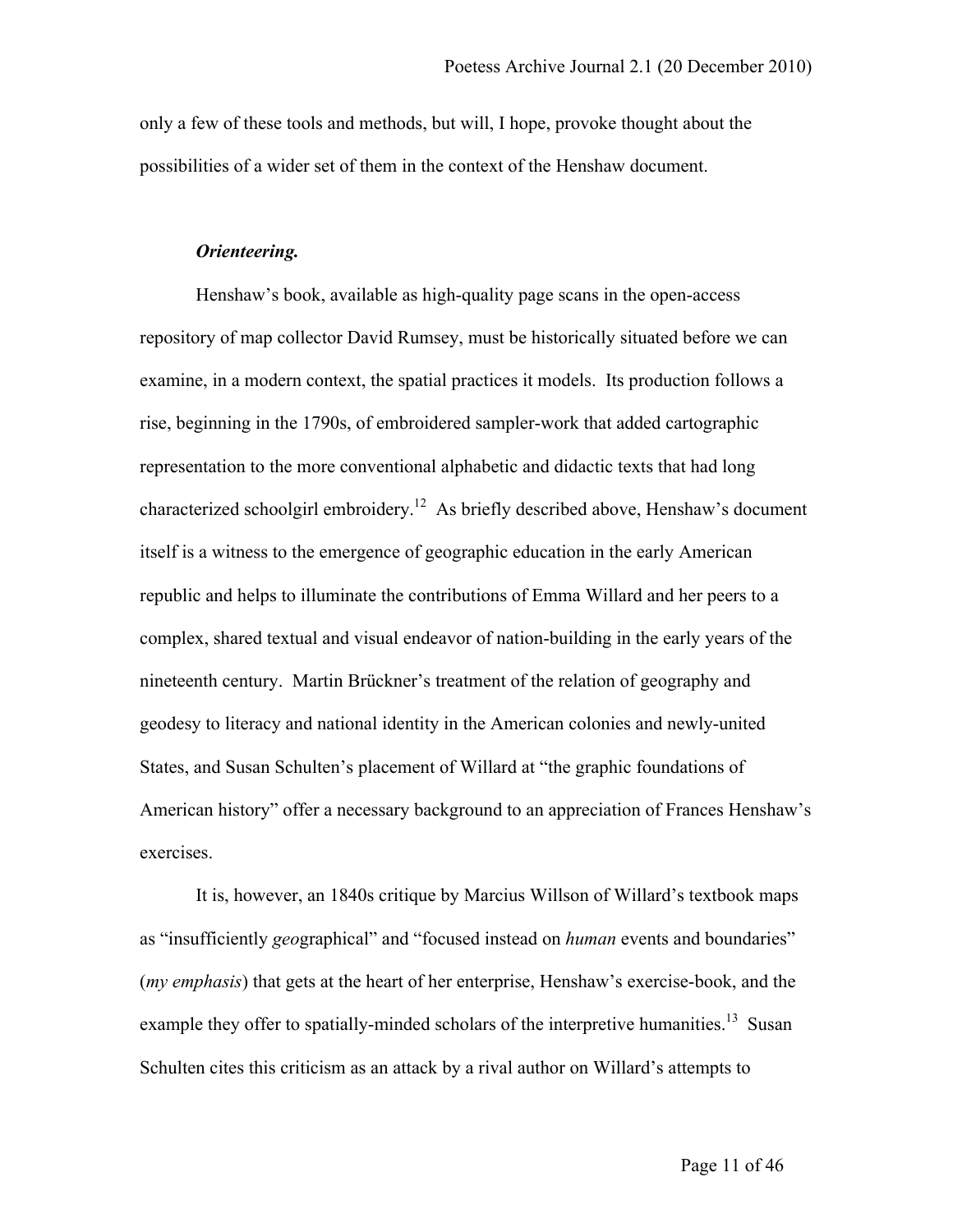"reconceptualize the past on a plane rather than in a narrative" (554). It is essential that we recognize the necessity, for such a reconceptualization, of emphasis on perspective and dimensionality in both spatial and temporal visualization. In moving from geospatial to spatialized temporal depictions – that is, from geography to history – Willard produced fold-out "chronographer" timelines that depicted events and cultural influences as a river widening toward the present-day reader at the bottom of the page, and structural "temples of time" that raised architectural columns and a pediment of historical personages above the chronographic streams that now presented themselves on and as a mosaic floor.<sup>14</sup> In both cases, these visualizations emphasize the subjective positioning of the viewer or interpreter through means of exaggerated visual perspective.

Graphesis, perspective (both conceptual and pictorial), and a necessary, attendant privileging of individualized response are hallmarks of Willard's later geographic and visualized historical pedagogy. A product of Willard's curriculum and educational philosophy, Henshaw's "Penmanship" document shows us one way these basic principles played out in nascent form, played out in text and watercolor on an American landscape in 1823.

In thinking and talking about Henshaw's work over the course of the past year, I have been surprised at the response of many GIS professionals to my questions about what their tools might offer to scholars of cartography, art history, literary studies, and the history of the book.<sup>15</sup> My inquiries are admittedly as cartographic and exploratory as they are geospatially-grounded or analytical. A common conclusion is that the research and interpretive questions Henshaw raises are "inappropriate to GIS," because they lack sharp geographic focus on coordinates entirely within a real and not partly-imagined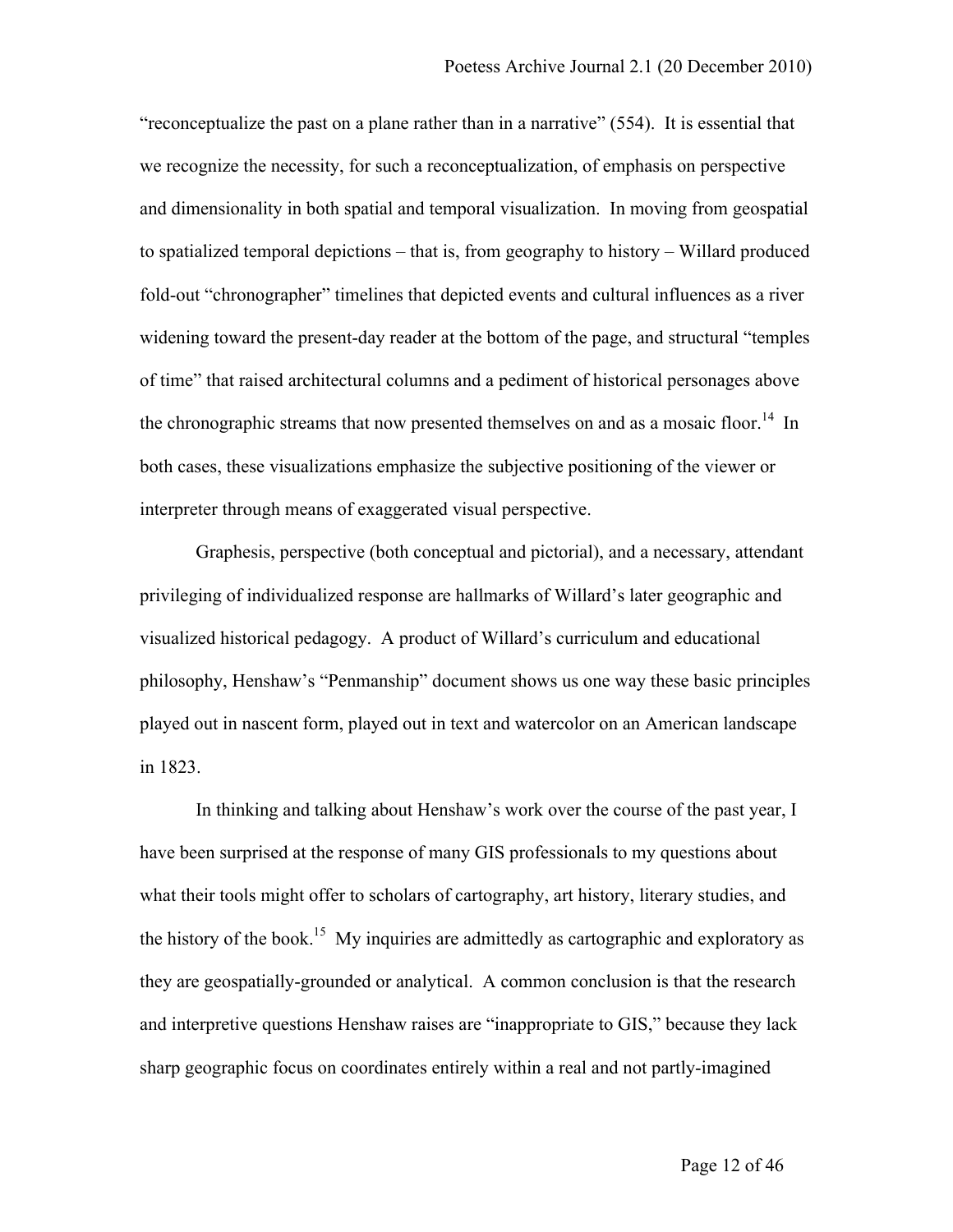world, and (in their exploratory dimension) they lack clarity about what might constitute an acceptable answer to be derived from GIS tools and methods. (In that sense, they open themselves, like Emma Willard's "insufficiently geographical" focus on subjective imagery and lived experience, to Marcius Willson's old critique.)

This orientation toward spatial tools and methods is succinctly stated on the very first page of Gregory and Ell's *Historical GIS: Technologies, Methodologies, and Scholarship*: "the researcher using GIS should be asking, 'What are the geographical aspects of my research question?' rather than 'What can I do with my dataset using this software?'"<sup>16</sup> An appropriate GIS inquiry along these lines may be exemplified by Anne Knowles's beautiful study, "What Could Lee See at Gettysburg?" which is able to get at qualitative and psychological questions of battlefield strategy through analytical work on an historical viewshed.<sup>17</sup> Though highly effective in putting GIS tools to the purposes for which they were designed and assisting scholars in getting more rapidly to answerable questions, the "appropriateness" stricture voiced by Gregory and Ell is unnecessarily limiting with respect to experimental visualization practices in fields like literary and textual studies.

An examination of spatial decision-making and of the interplay among text, image, and geographical source material in Frances Henshaw's "Book of Penmanship" suggests relations among her enterprise and the hermeneutic possibilities some scholars intuit for geospatial technology in the humanities. These relations hinge on openness of the academy to graphesis and iterative design as legitimate methodologies in digital scholarship. It is not my aim to argue this consideration here. It may be enough to show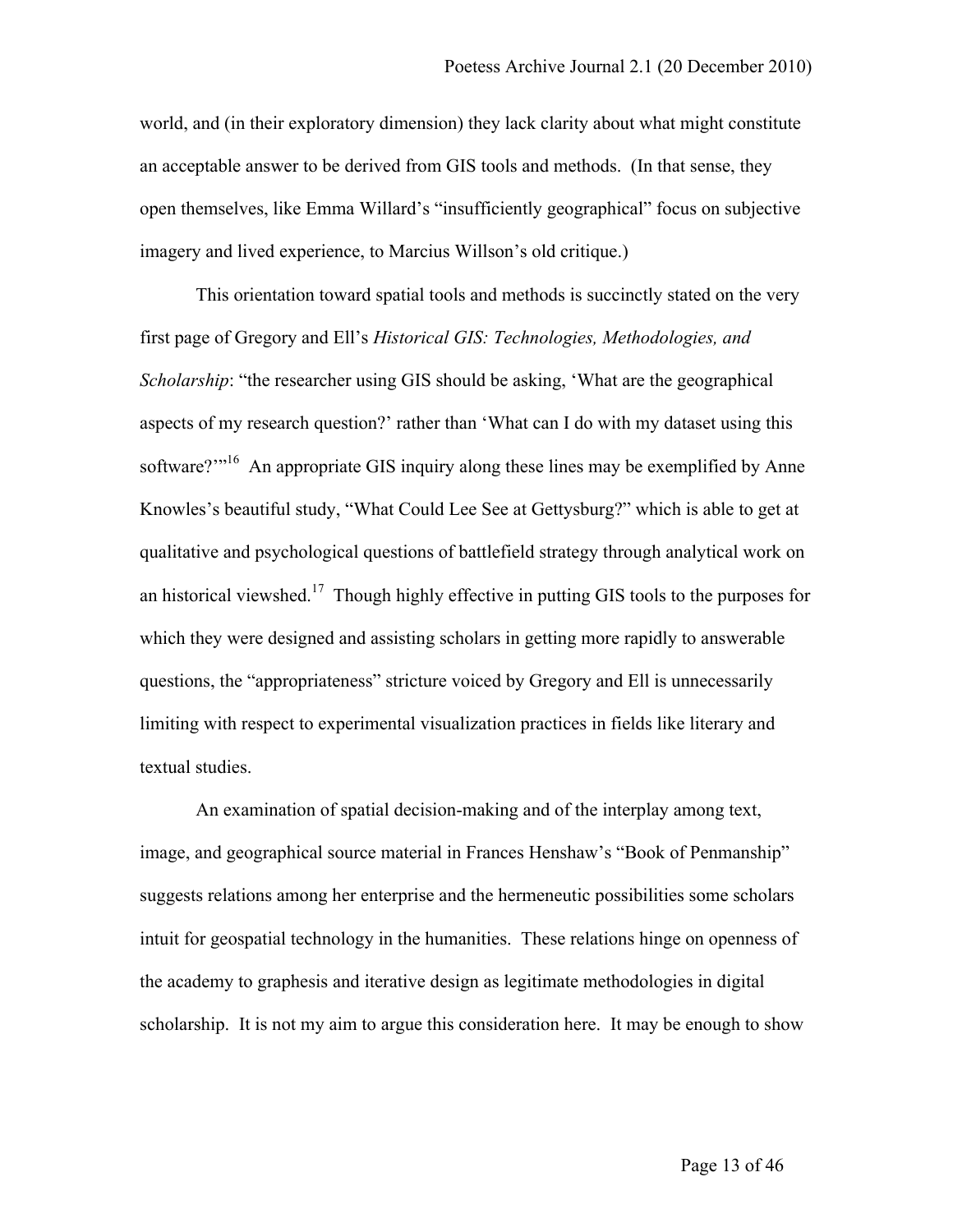how fascinating and delightful Henshaw's enterprise is, and to move through the ways in which I began to analyze it.

I first encountered the "Book of Penmanship" in person, during a visit to David Rumsey's library, when I idly inquired whether his collection included maps designed by or for children.<sup>18</sup> I had in mind another subjective mapmaking exercise – a family letter, in the University of Virginia's Special Collections library, in which Civil War cartographer Jedediah Hotchkiss (on the scene to make tactical maps for Stonewall Jackson's troops) sketches the battle of Fredericksburg in a manner suited for the eyes of his young daughter, Nellie.<sup>19</sup> In response, Mr. Rumsey shared the Henshaw book. It triggered many of the same associations for me as the Hotchkiss document, and I had the opportunity to pore over it for a short while. Nothing more was known of its history than was evident from the title page, and subsequent research revealed that mis-readings of Henshaw's name ("Frances H." for "Frances A.") and of the its inscribed date ("1828" for "1823") had further obscured the book's provenance.<sup>20</sup>

I relate this sequence of events because – even though David Rumsey has been remarkably generous in making his private collection available online, and has invested personally in the development of technology to share and distribute maps (including creation of the Luna Browser and partnerships with Google Earth and Second Life) – I am confident that my interest and engagement with the book was heightened by an initial, physical encounter in a way not presently enabled through digital library interfaces. My critique is not a tired one about the "aura" of the book. I am too deeply appreciative of the individuals and institutions working to make cultural resources such as these freely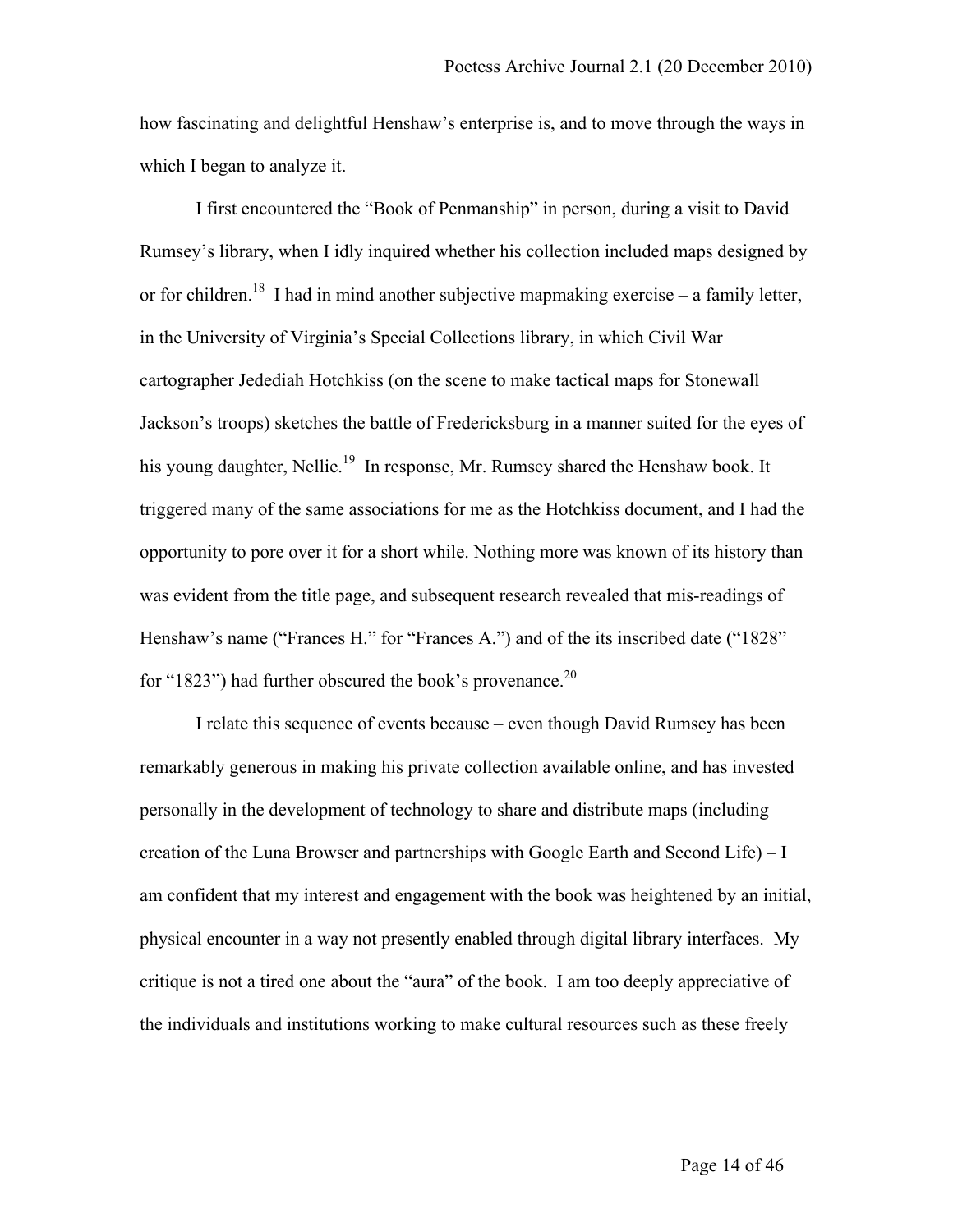available over the Web. Instead, this encounter encouraged me to reflect on and talk with other scholars about the differing affordances of physical and virtual map libraries.

University of Virginia map historian Max Edelson characterizes his experience in physical Special Collections libraries as a series of tantalizing glimpses that thwart real comparative, analytical attention: "they bring one map out," he said, "and take another away."<sup>21</sup> Tools that emerged from image-based humanities computing projects a decade ago – like the Blake Archive's image viewer and Matthew Kirschenbaum's "virtual lightbox" – offered more sophisticated comparison modes, but many of the digital library "lightbox" widgets currently en vogue take a step backward, in centering on only one image at a time – or offering a dazzling wall of images, interesting in that they provide a macro-view of an entire collection, but ultimately poorly suited for close comparison and scholarly attention. Rumsey's interface, like that created by Nate Strout in consultation with Diana Sinton at the University of Redlands, offers the capacity for free positioning and synchronized scrolling of a set of maps aligned for simultaneous examination.<sup>22</sup> Not supported are re-projection and geo-rectification (warping of one map to fit another) or the creation of freely-adjusted transparent layers for examination of maps in overlay on each other, or against a standardized geospatial or political base map. This kind of operation has long been available in proprietary, desktop GIS software. However, the hurdles of training and expense, as described above – along with a (self-perpetuating) dearth of stimulating examples of humanities interpretation done through high-powered, desktop geographic information systems – have resulted in poor penetration of these technologies in literary and cultural studies.<sup>23</sup> For interpretive humanities scholars even to begin to engage analytically with GIS, it is critical that we bring to bear the same Web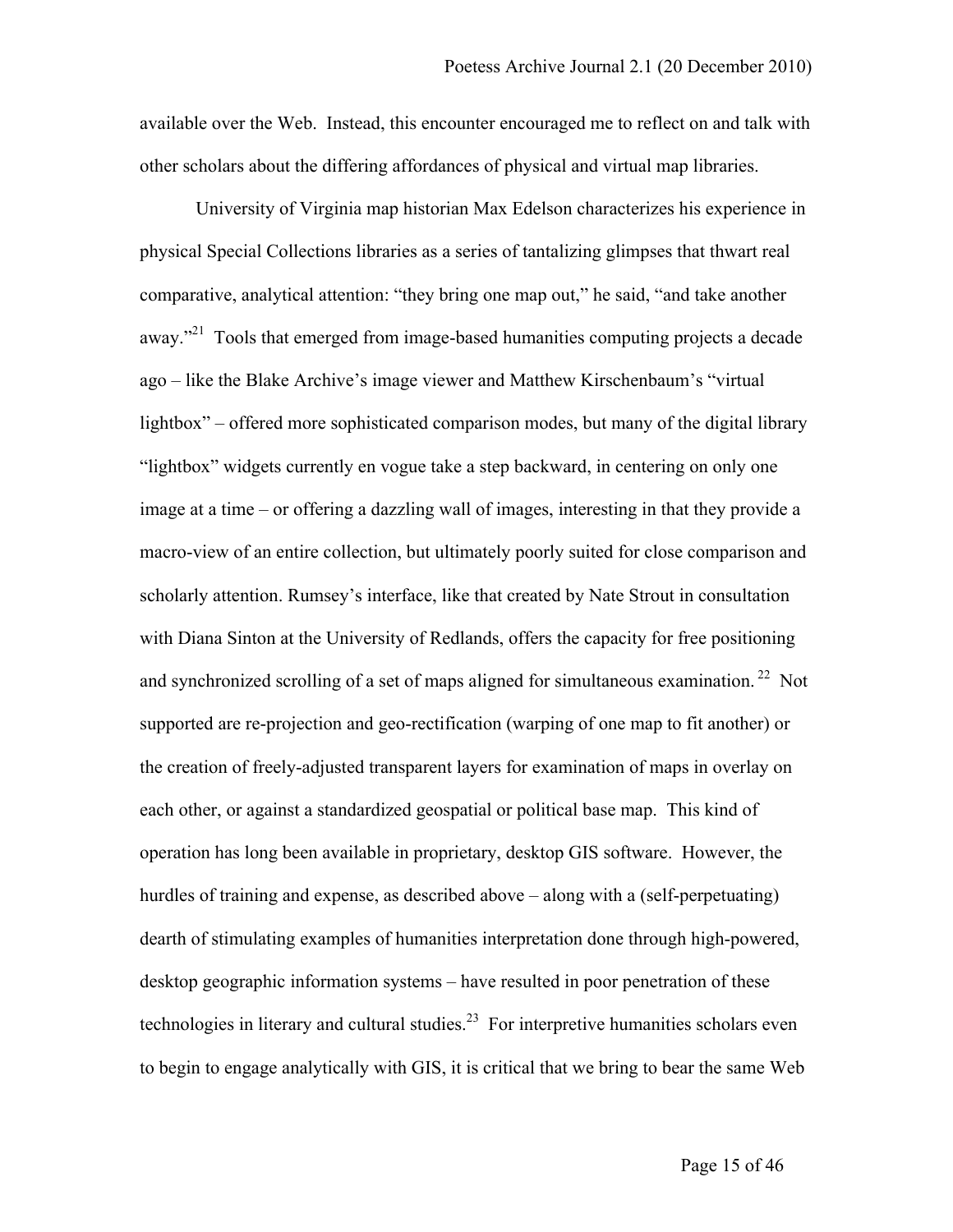browsing platforms through which (increasingly) they *discover* historical maps and geospatial information – and that we improve that process and move it from the realm of catalogue and text search to true spatial discovery. Research and development groups at the University of Virginia Library and the New York Public Library, alongside specialized scholarly projects like Pleiades, the Tibetan and Himalayan Library, Harvard AfricaMap, and Hypercities, are making advances in this arena.<sup>24</sup>

But most of these interfaces persist in treating maps as unary objects – with little attention to the special affordances of *books of maps,* or *maps in books* – and certainly little appreciation for the codex form and interplay of print or manuscript text and cartographic imagery, in the way that bibliographers and textual critics would like to examine them. For example, although the Henshaw book contains 57 leaves, only 39 were originally available to me through the Luna browser interface when I returned home. At my request, David Rumsey later kindly scanned more pages, to place online the ones that bore copied text not directly correlated to the 19 graphical maps in the volume. Grasping at ways to continue to consider the Henshaw book as book, even on the screen, I downloaded these open-access images and began putting them into a simple "page-turner" interface of the sort I had rarely found useful or interesting for literary documents. I was quickly stymied by a lack of verso scans. Quite understandably, given the gallery-like and single-image affordances of common Web interfaces for map collections, it had not been at all evident to Rumsey and his staff – nor had it even occurred to me, until I began to remediate the book as e-book – that the needs of a textual scholar would also be served by scans of blank pages.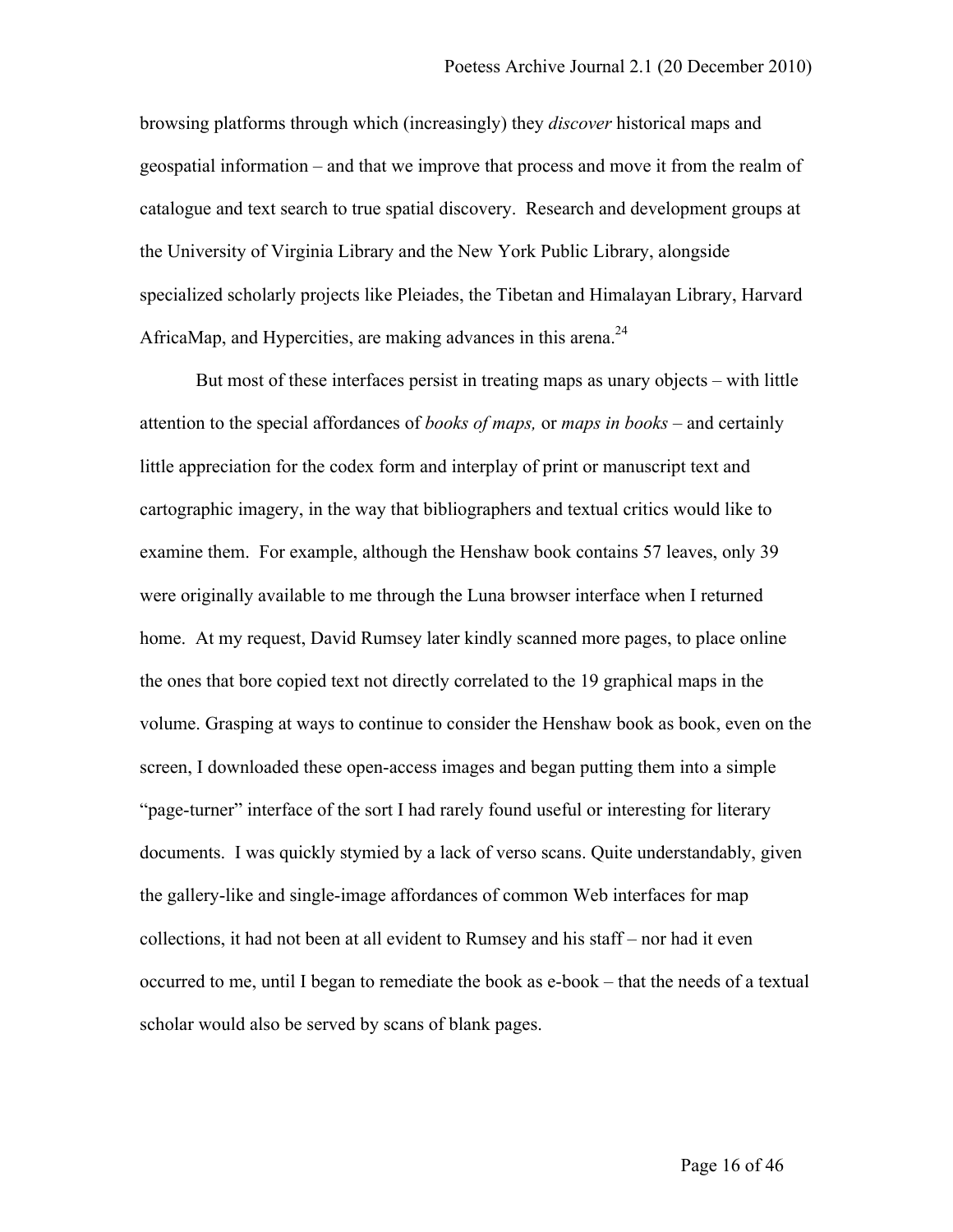My point is not that we require one interface that is all things to all people. It is rather that basic information-sharing protocols should exist that offer flexible ways to access and manipulate geospatial and cartographic information, including historical scanned maps (rectos and versos!). Most important for engagement by humanities scholars is that these protocols function well with information derived from the historical record – from the world of broadsides and atlases, manuscripts and books – and that they foster iterative thinking and work as part of the read/write Web. Scholars should educate themselves about the possibilities of Web service protocols like WMS (Web Mapping Service) and WFS (Web Feature Service), and of APIs (Application Programming Interfaces) that open up GIS data and cartographic imagery – alongside bibliographic and textual data and imagery – to the huge variety of analytical and access-oriented applications that researchers and software developers could collaboratively imagine.<sup>25</sup> Then we must seek out the partnerships with libraries and digital humanities centers and institutes that can give our imaginings form.

## *Graphesis and a geographical education.*

I turn now to an examination of Frances Henshaw's enterprise, with an eye toward what it illuminates and obscures.

The first 35 pages of the "Book of Penmanship" consist of astronomy, geography, and American history texts, primarily copied from a pre-1814 Thomas and Andrews printing of Jedidiah Morse's *Geography Made Easy*. <sup>26</sup> These passages seem to have been selected, by Henshaw or her schoolmistress, for their instructional value as a basis for geographical understanding. The first of them, headed "Astronomical Geography,"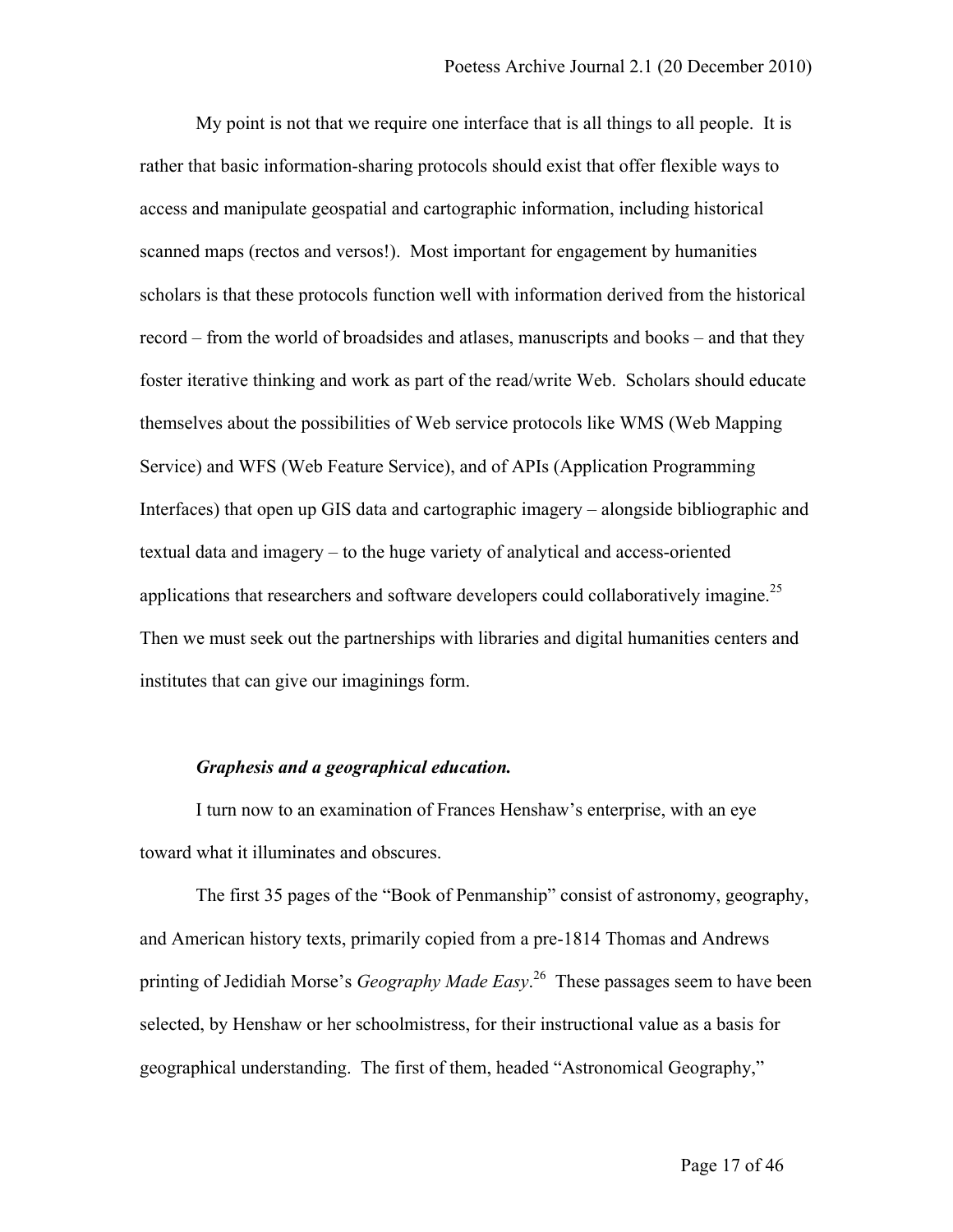posits that "a complete knowledge of Geography cannot be obtained without some acquaintance with Astronomy." Henshaw duly proceeds to abridge and copy passages on "the several Astronomical Systems," including the Ptolemaic, Brahean, and Copernican – one per page, presented in ornamental styles [see Figure 3]. Tables of astronomical distances, symbols, and periods follow, as do sections on comets, the "doctrine of the sphere," the equator, meridian, tropics and colures, poles and zones, and principles of latitude and longitude. In the style of Morse, and despite a geometric and spatiallydescriptive bent to the content of the text, all of these sections are presented by Henshaw without meaningful illustration – beyond an ornamental flourish or two, and a page on the calculation of the "ecliptick" enlivened by a branch of painted roses. In other words, no diagrammatic impulse is evident in the opening pages of the book. Images are not offered here as aids to the understanding of quite complex geospatial and astronomical relations Henshaw expresses in prose.

Perhaps indicating the focus of the remainder of the volume and of her lessons in an Emma Willard-influenced school, the introductory section of Henshaw's book concludes with her own abridgment of an historical text: Jedidiah Morse's Columbian "Discovery of America." Interestingly, in moving to history, Henshaw skips over some of Morse's most direct and provocative instructions for the design and reading of maps. This is a section of *Geography Made Easy* (itself largely devoid of cartographic illustration) which proscribes  $-\alpha$  again in prose  $-\alpha$  symbology for rivers, mountains, forests, harbors, and roads, and offers a fanciful justification for disparate conventions in cardinal directions, concluding: "in books of geography therefore by the right hand we must understand the east; in those of astronomy, the west; in such as relate to augury, the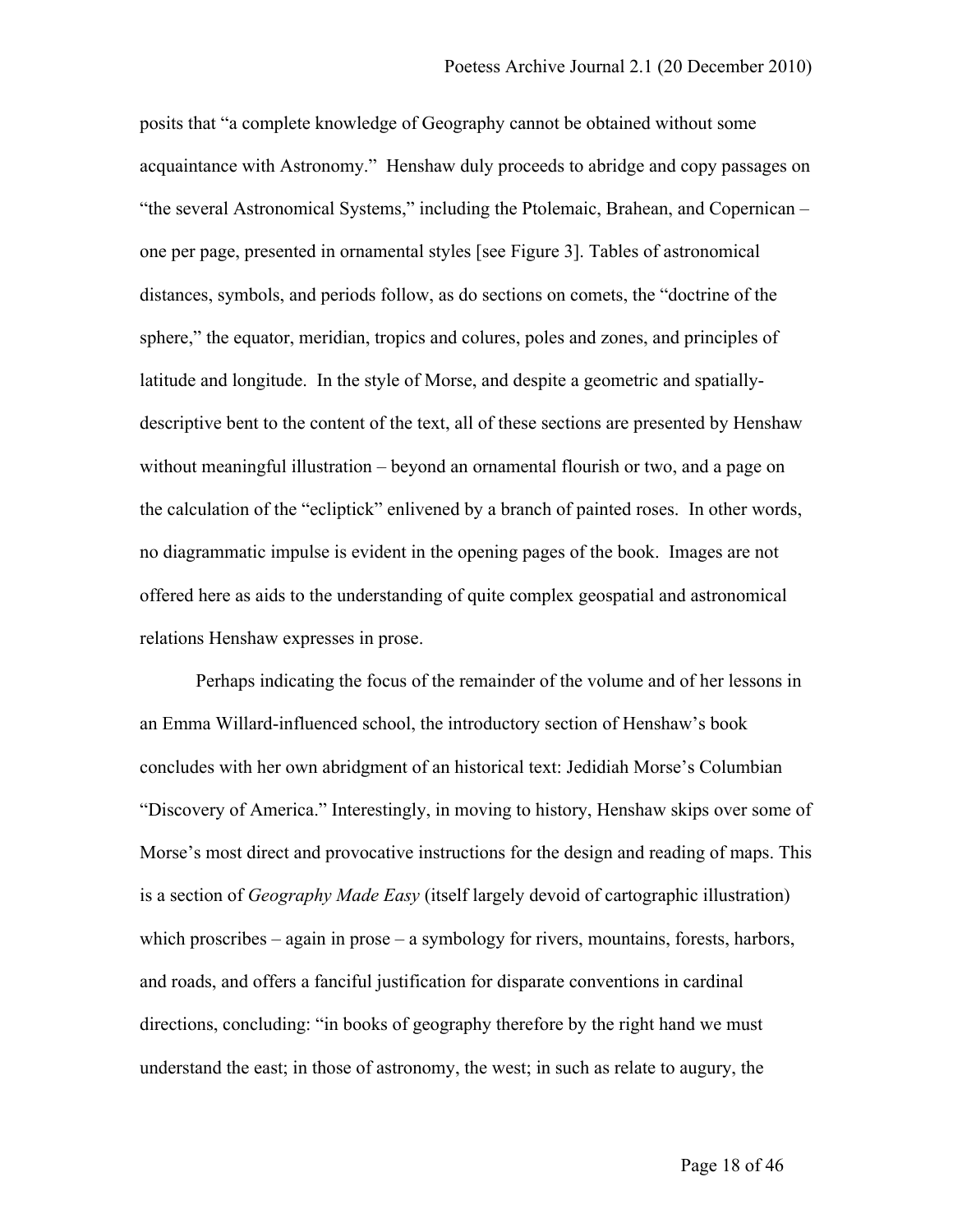south; and the writings of poets, the north"(28, "Of Maps and Their Use"). The cartographic exercises in Henshaw's book will hover opportunistically between geography and augury, as the shape of states often dictates the positioning of illustrations and therefore the orientation of her maps. Texts, however, when Henshaw imagines them as operating within a framework of Cartesian coordinates, invariably mark north (with the geographers, rather than the poets) at the top of the page.



**Figure 3:** "The Brahean System." Frances Henshaw, 1823. Library of David Rumsey. Note that Henshaw, either in the style of embroidered samplers or subtly honoring the emphasis on the local in Willard's geographic pedagogy, balances her design with a positional heading: "Middlebury, Vermont." List No. 2501X. See larger figure.

With no particular introduction or indication of a shift after the historical copyexercise, Henshaw's penmanship book then opens up into a series of 19 hand-colored maps and accompanying texts, at least ten of which have been designed to sit in a particular spatial relationship to the American states they describe. The maps are organized on a principle of adjacency, and, in order, comprise: Maine, New Hampshire, Vermont, Massachussetts, Connecticut, Rhode Island, New York, New Jersey, Pennsylvania, Maryland, Delaware, Virginia (including what is now West Virginia),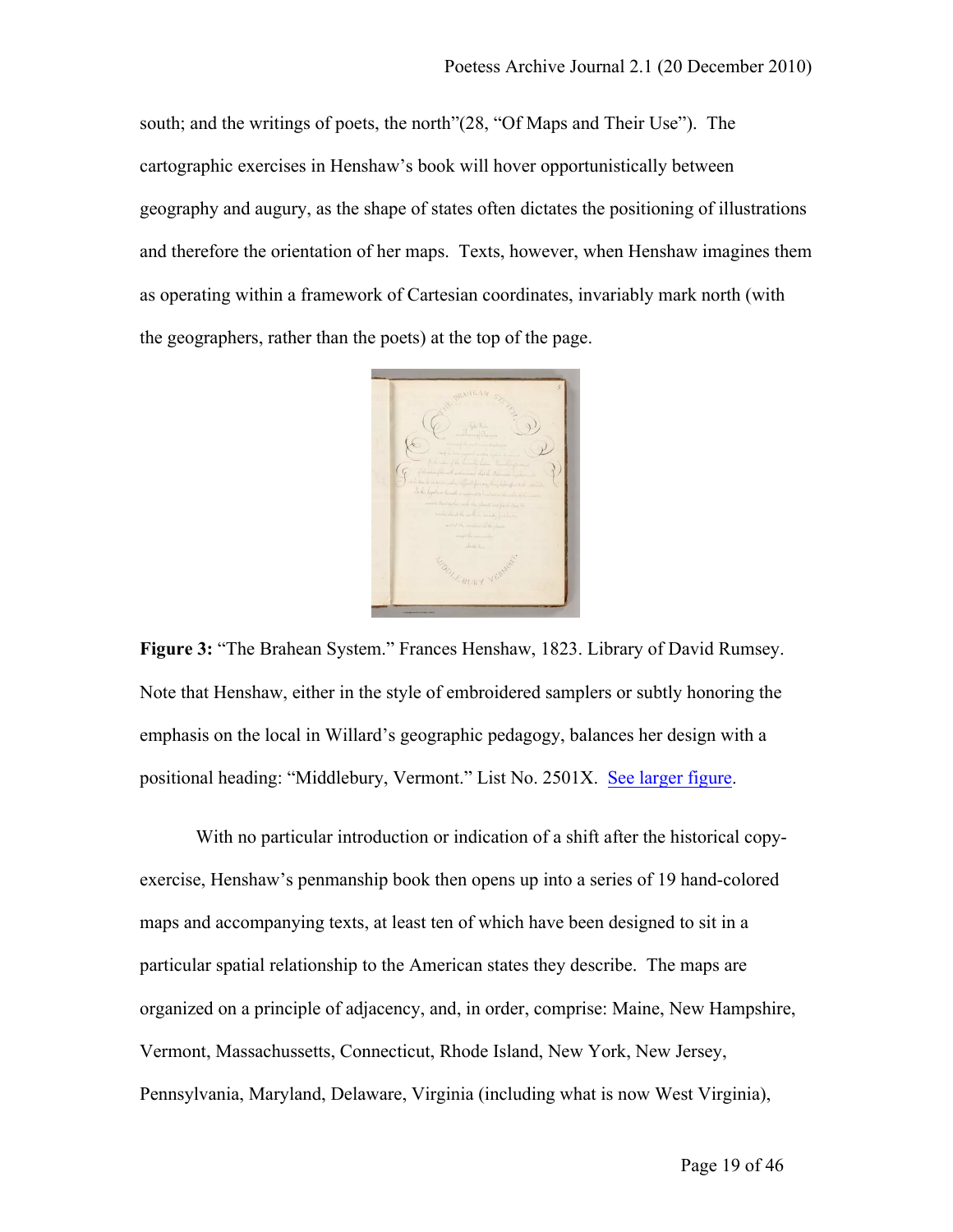North Carolina, South Carolina, Georgia (including the western panhandle of the Florida Territory), Tennessee, Kentucky, Ohio, and Indiana. By the time of Henshaw's writing, in 1823, 24 states had joined the Union. She does not draw Louisiana, Mississippi, Illinois, Alabama, Missouri, or any of the territories – but does, however, implicitly represent Maine as a state rather than as a district of Massachusetts (which it remained until the Missouri Compromise in 1820). Henshaw's choices seem to reflect the conceptual and actual limits of American statehood in the atlases available to her at home and at school – identified in Rumsey's catalog as the 1805 edition of Carey's *American Pocket Atlas* and an 1812 edition of Arrowsmith and Lewis. The Rumsey metadata also concludes that Henshaw's Indiana was drawn from an "unknown source."<sup>27</sup> In addition, the vast Louisiana Purchase, from which Louisiana was codified into statehood in 1812 and which was indeed represented in the Arrowsmith and Lewis volume, is omitted entirely.

If – as it seems – Henshaw is selecting, consciously omitting, and recombining maps for representation in her book, can any principles on which she bases that activity be discerned from an examination of the documentary record? A few, simple searches in full-text archives – followed by rudimentary collation of a sampling of passages using Juxta – led me to a wealth of information and an ability to draw reasonable conclusions about the sources for Henshaw's prose.<sup>28</sup> But a similar research approach to the geographical imagery in the book is almost unimaginable, because we lack sufficientlylarge, open corpora of scanned historical maps and widely-adopted systems for identifying, geo-rectifying, comparing, and collating them. What would it take, both technically and socially, for libraries, archives, and other data providers to enable fluid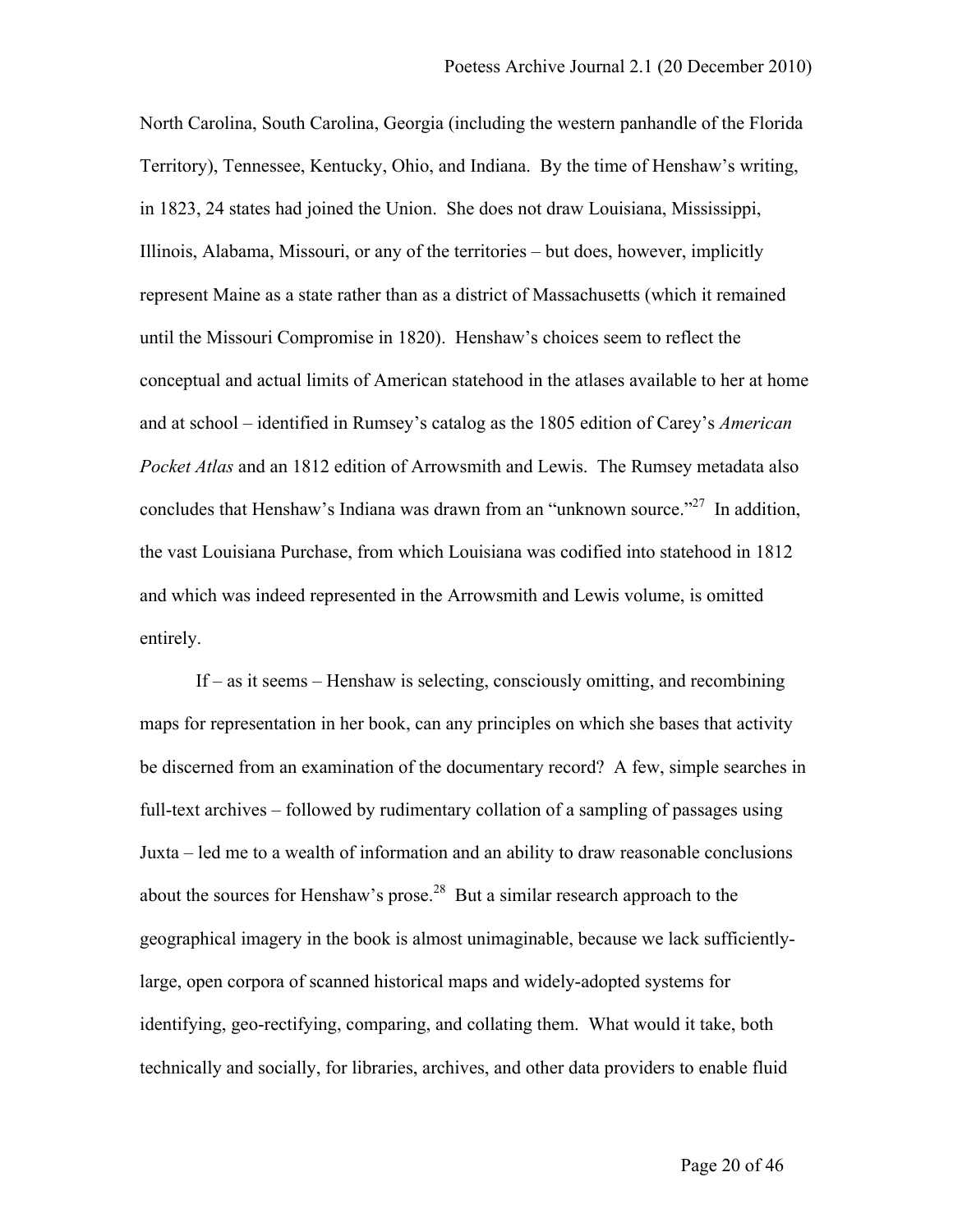discovery of maps and lay the groundwork for collation of them, as they have done for texts?

The audience of map historians may be forever too small to support such a vision at Google-scale. However, Henshaw's manuscript – because it combines cartographic representation with other graphical flourishes and textual ornaments – illustrates powerfully that many of the same protocols and software tools that would promote sophisticated research on historical maps would also be of use to scholars of book history and graphic design. Clearly, textual ornaments and graphical features of both manuscript and print texts lack the lingua franca of real-world geospatial referents that make maps mutually intelligible, and their embedded coordinates and systems of scale are not procedural (or process-able) as are maps warped against particular geographical projections. But what might comparative searches across vast textual and graphical corpora, aided by image-recognition software operating at a variety of scales, teach us about the history of such documentary markings, or about the informational and artistic structures in which they are positioned?<sup>29</sup> What might a process like geo-rectification reveal when performed across a set of similar textual features over time and in a variety of media – features like, say, the flourishes in Figure 3, above? And how might the limits of this activity – imposed by the same lack of common, standardized, or "actual" spatial datapoints that sometimes provoke experienced GIS users to identify humanities queries as inappropriate to GIS – illustrate the limits of the tools and systems we have inherited from the sciences? How might they illuminate the impulse of humanities scholars to "rectify" historical and imaginative maps *against each other*, not only against a modern, accepted street grid or set of GPS-derived datapoints? If our current suite of GIS tools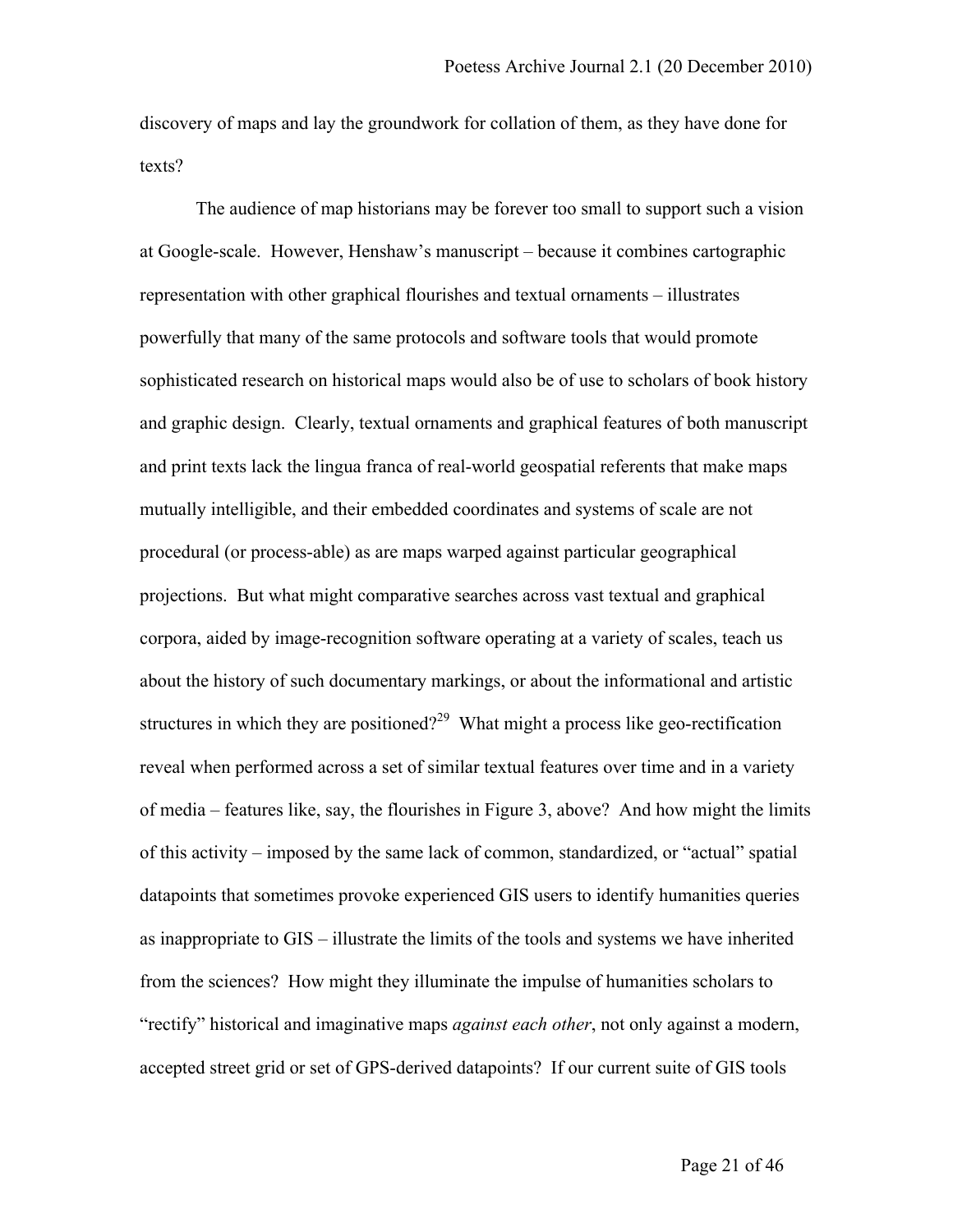aren't the 'droids we're looking for, where are they? – or what should we understand and carry over from geographic information science in order to build them within a humanities framework?

Figures 1 and 2 above – the Connecticut pages – are typical of Frances Henshaw's marriage of text design with geospatial visualizations of the American states. However, each map/text pair in her book is arranged differently. Henshaw also makes unique textual, geographic, color, and design choices throughout the book, including choices about the shape and nature of the textual passages that accompany the maps. We will examine only two further pairs here, by way of briefly demonstrating the subjective character of her work and the degree to which she both performs within and presses against cartographic norms.

The first pair presents the state of Virginia in its antebellum contours. About the graphical map (Figure 4) I will note only that the political boundary of the northern panhandle is treated in a noticeably lighter wash of color than is the natural, geographical boundary of the Monongahela River – itself by no means as wide as depicted in Henshaw's drawing. Was a merchant's daughter simply sensitive to waterways? A close examination of her source maps and of Henshaw's treatment of natural and political boundaries in other drawings would be necessary in order to draw conclusions about her choices here – and most crucially to avoid reading too much into a set of schoolgirl drawings. It is, however, tempting to think that we may observe an unresolved tension between two conceptual layers or dimensions to the map in this region, as represented by Henshaw on a single plane. (Argumentation and accurate or inaccurate representation through the symbologies and aesthetics of maps require a brand of cartographic decision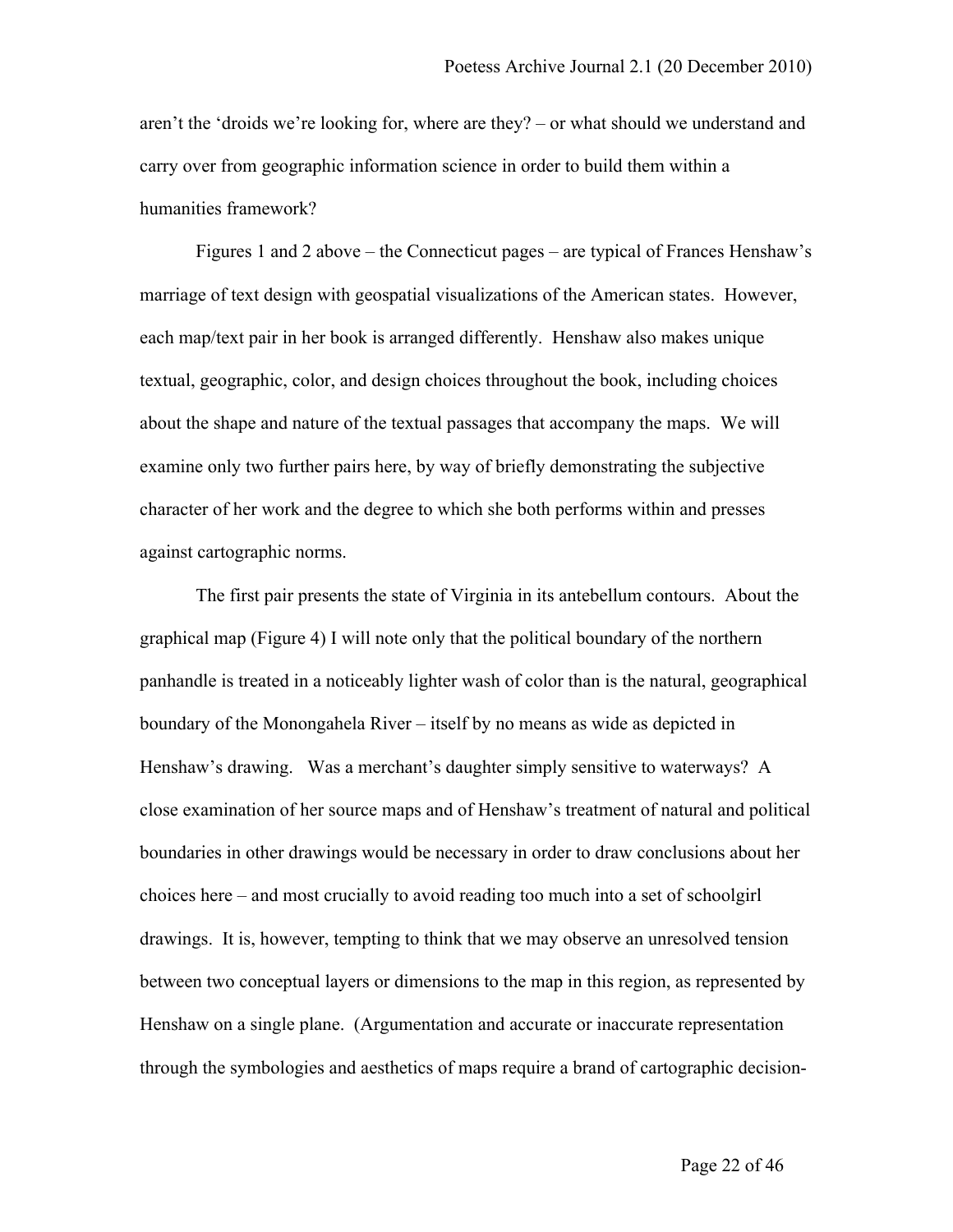making just as necessary in the framework of our current GIS toolset<sup>30</sup> – but it is interesting to contemplate the degree to which modern tools have conditioned us to disambiguate spatial data into "layers." Textual scholars will recognize the tension between informational and poetic or aesthetic structures in maps – and the degree to which computer representation does violence to ambiguity – as akin to the longstanding issue of "overlapping hierarchies" in TEI markup.<sup>31</sup>)



**Figure 4.** The state of Virginia by Frances Henshaw, ca 1823. Library of David Rumsey. List No. 2501.012. See larger figure.

We'll shift now to the textual representation of the state of Virginia, which is useful to us in thinking through the rules Henshaw sets for herself in her artistic production, and the occasions on which she permits them to be broken. At least ten of Henshaw's 19 state-by-state textual passages are laid out, as described above, within a Cartesian grid in which the north/south axis is drawn between the top and bottom margins of the page. Implied cardinal directions for Henshaw's *texts* (with the gutter of the book invariably to the west) hold even in cases, as with the Virginia, where the shape of the corresponding state *map* prompts Henshaw to maximize drawing space by placing it lengthwise on the page – and therefore orienting it on a different north-south axis.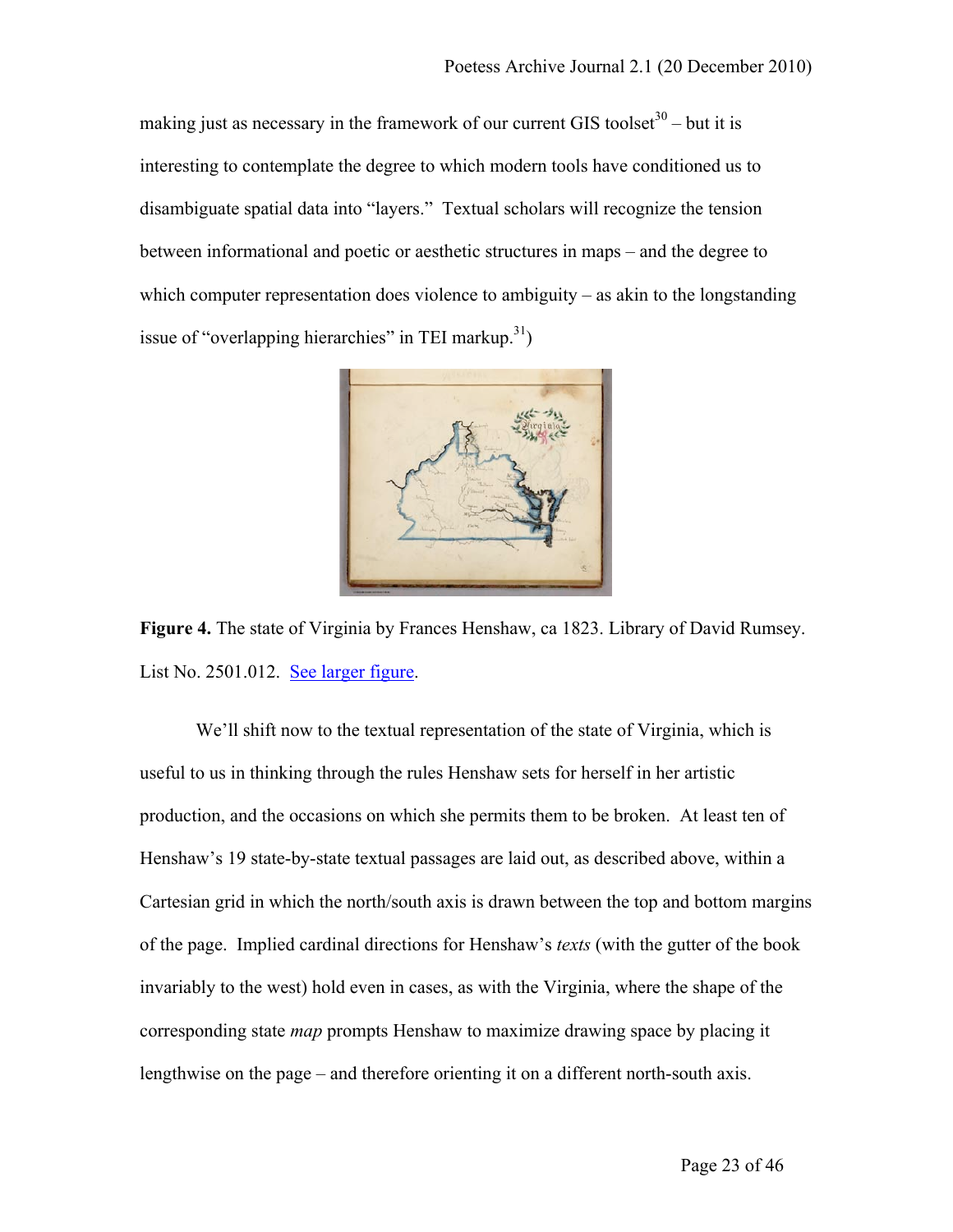Henshaw suggests directional or map-like qualities to her textual passages through insertion of boundary notations, in which she locates and labels – as in the Connecticut map, Figure 2 – the neighbor-states and bodies of water bordering her state of interest. Such notations ("Bounded North by Massachussetts," "south by the Atlantick," etc.) are positioned appropriately in the margins, given the convention that figures northerly orientation toward the top of the page. A notable exception to this convention exists in Henshaw's textual representation of the state of Virginia (Figure 5).



**Figure 5.** Text accompanying the Virginia map, Frances Henshaw, ca. 1823. Library of David Rumsey. List No. 2501N. See larger figure.

Here, she offers a fairly un-poetic and disjointed selection of passages from *Morse's Geography Made Easy* – and caps her penmanship exercise with an elaborate ornamental cherub holding a sweeping ribbon or banner emblazoned with the state name. Because the cherub occupies the "northern" field of the page, Henshaw is unable to position her "North by MARYLAND" boundary label appropriately. The aesthetic force of the textual ornament, in other words, has trumped directionality. Maryland is now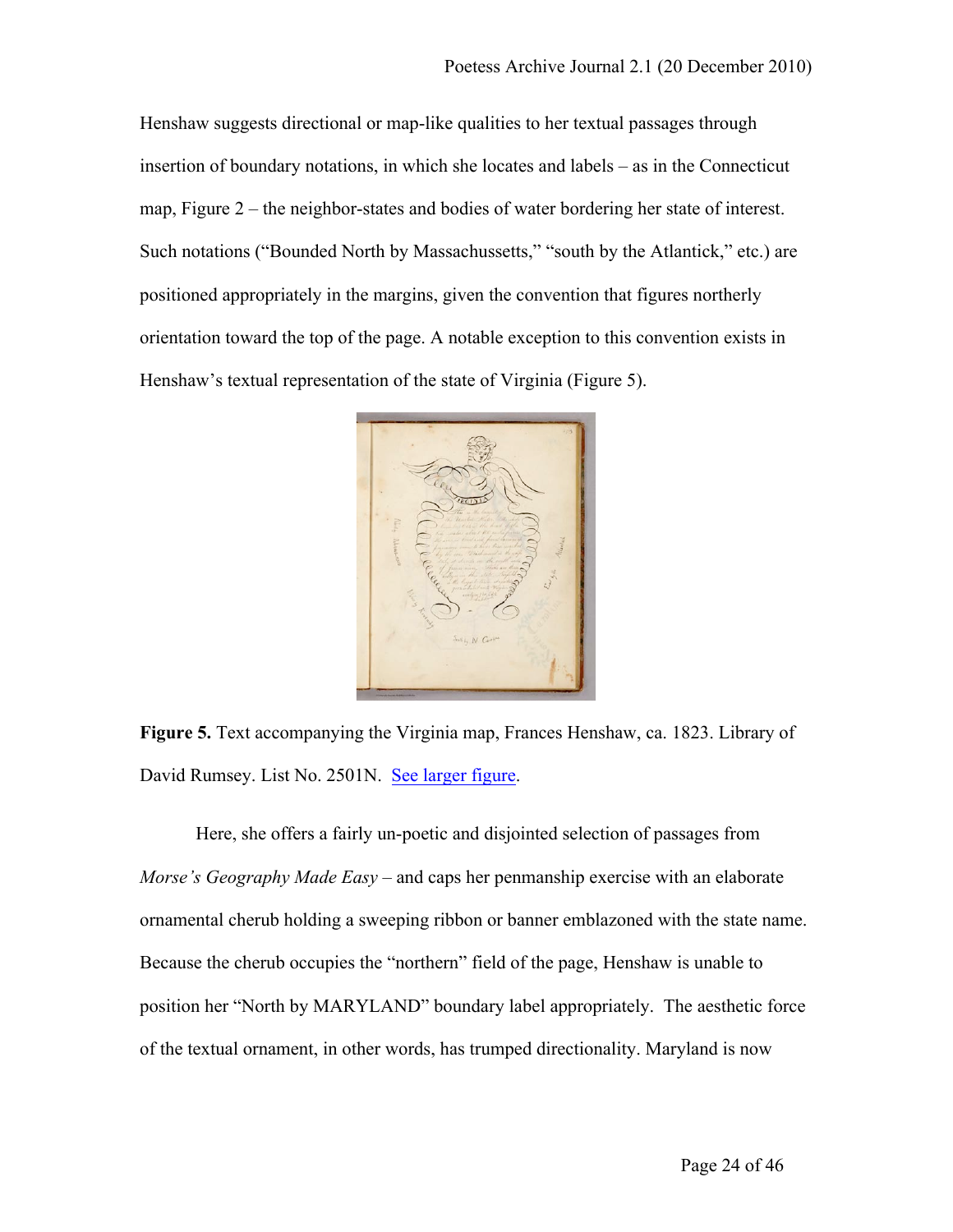displaced to the west – where it crowds Kentucky toward the south, into a position where one might now seek, and fail to find, Tennessee.

A second set of pages, treating the state of Ohio, demonstrates similar interpretive and aesthetic decision-making in the construction of text/map pairs. Here, Henshaw's text (Figure 6) lacks labeled directionality but may have been designed to echo the rectilinear north and rough diamond-like shape of the southern portions of Ohio, as she depicts it cartographically on the previous page. At least two editions of *Geography Made Easy* and possibly three or more source documents seem to have gone into Henshaw's selection and editing process for this very short passage. Her reference to Indian mounds and earthworks (the "number of old forts in Kentucky county" which are "the admiration of the curious and a matter of Speculation") can be traced to an 1802 edition of *Geography Made Easy* which pre-dates Ohio's statehood by a year – a book that terms this region of interest the "territory NW of the Ohio [River]." Henshaw's copy text for her final statement, that the Ohio River "nearly half surrounds the state," only appears in later, post-statehood editions of Morse's textbook. I am unable to locate a source for her seemingly erroneous statement that Columbia is the "seat of government."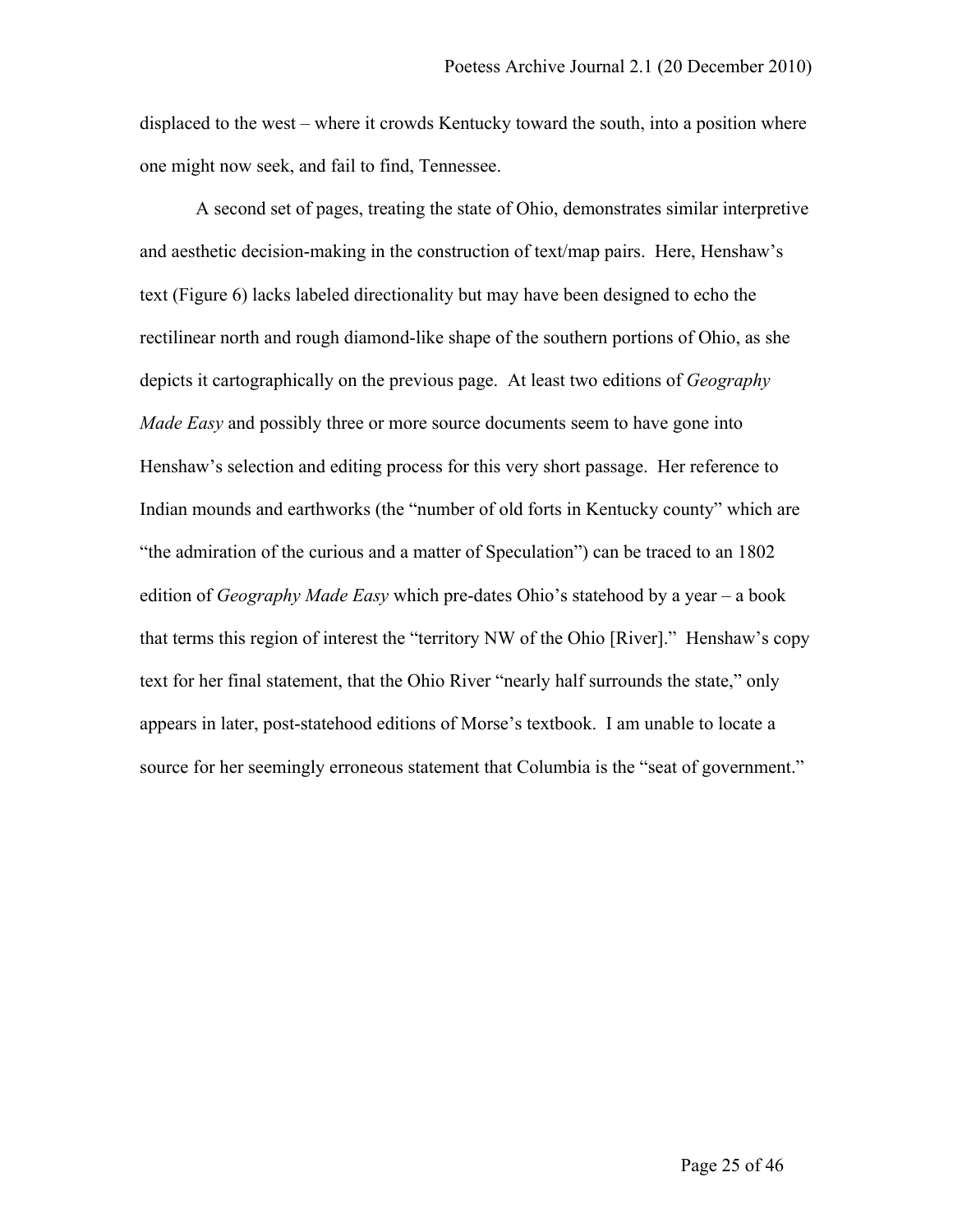

**Figure 6.** Text accompanying the map of Ohio, by Frances Henshaw, ca. 1823. Library of David Rumsey. List No. 2501T. See larger figure.

It is, of course, possible that continued digitization and open-access publication of searchable geodetic documents from the early  $19<sup>th</sup>$  century (a period of rampant copying and borrowing) will reveal other, perhaps amalgamated, sources – but it seems that Henshaw has taken a deliberately pastiche approach to assembling texts, even in this very brief passage. I am attracted to an interpretation of her textual methods as patchwork, because I feel that it suggests parallels to the graphic design of the page. Henshaw's choppy Ohio passages are most legible to readers who understand the construction formula of interlocking light and dark angles in a traditional "log cabin" quilt square pattern.32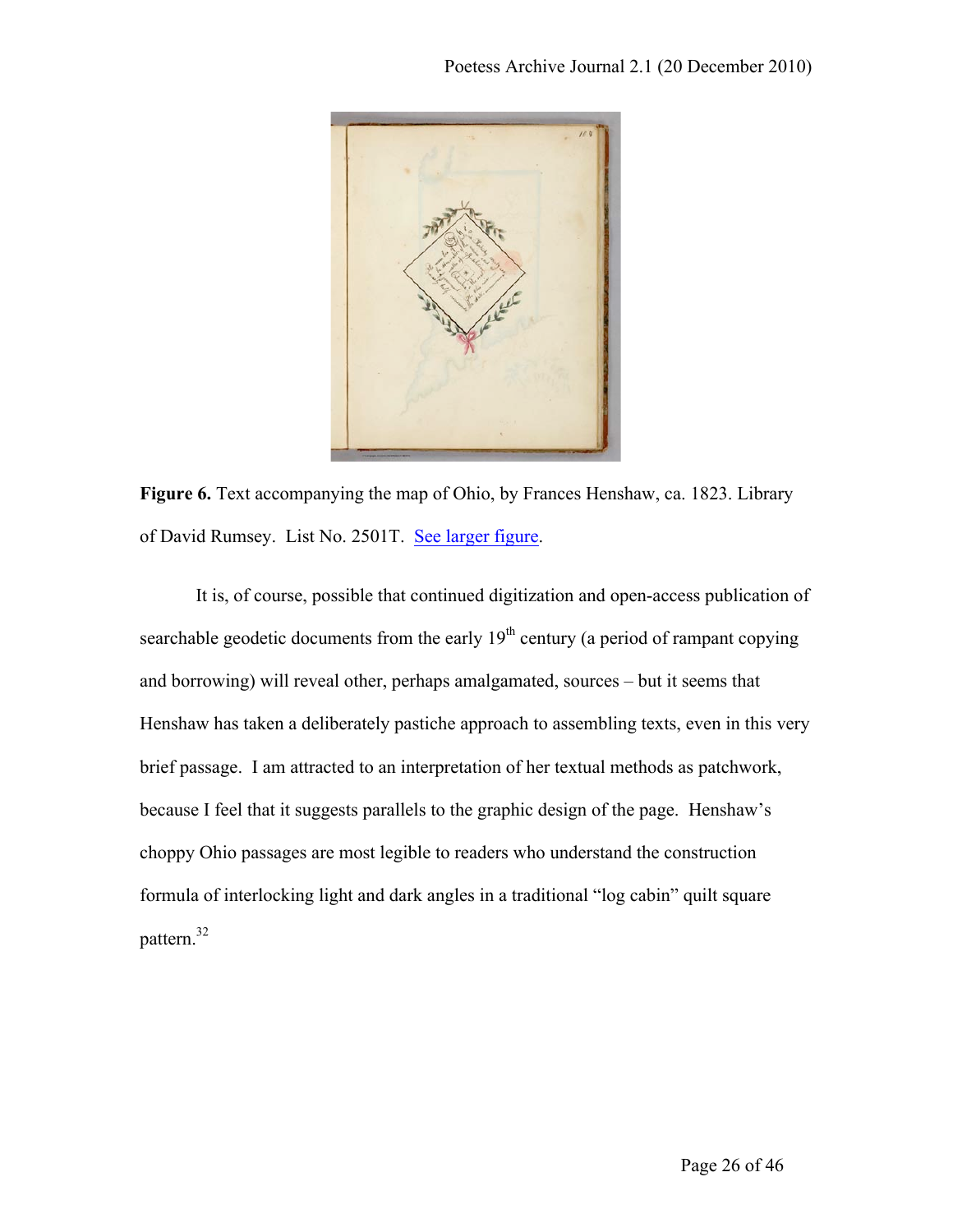

**Figure 7.** Map of Ohio by Frances Henshaw, ca. 1823. Library of David Rumsey. List No. 2501.018. See larger figure.

The map version of Henshaw's "Ohio" (Figure 7) is equally interesting as a study in interpretive selectivity. David Rumsey identifies her source for this drawing as differing from that of all but one other map in the booklet, concluding that Henshaw has used an 1812 edition of Arrowsmith and Louis (Figure 8) rather than her wonted 1805 Cary's *American Pocket Atlas*.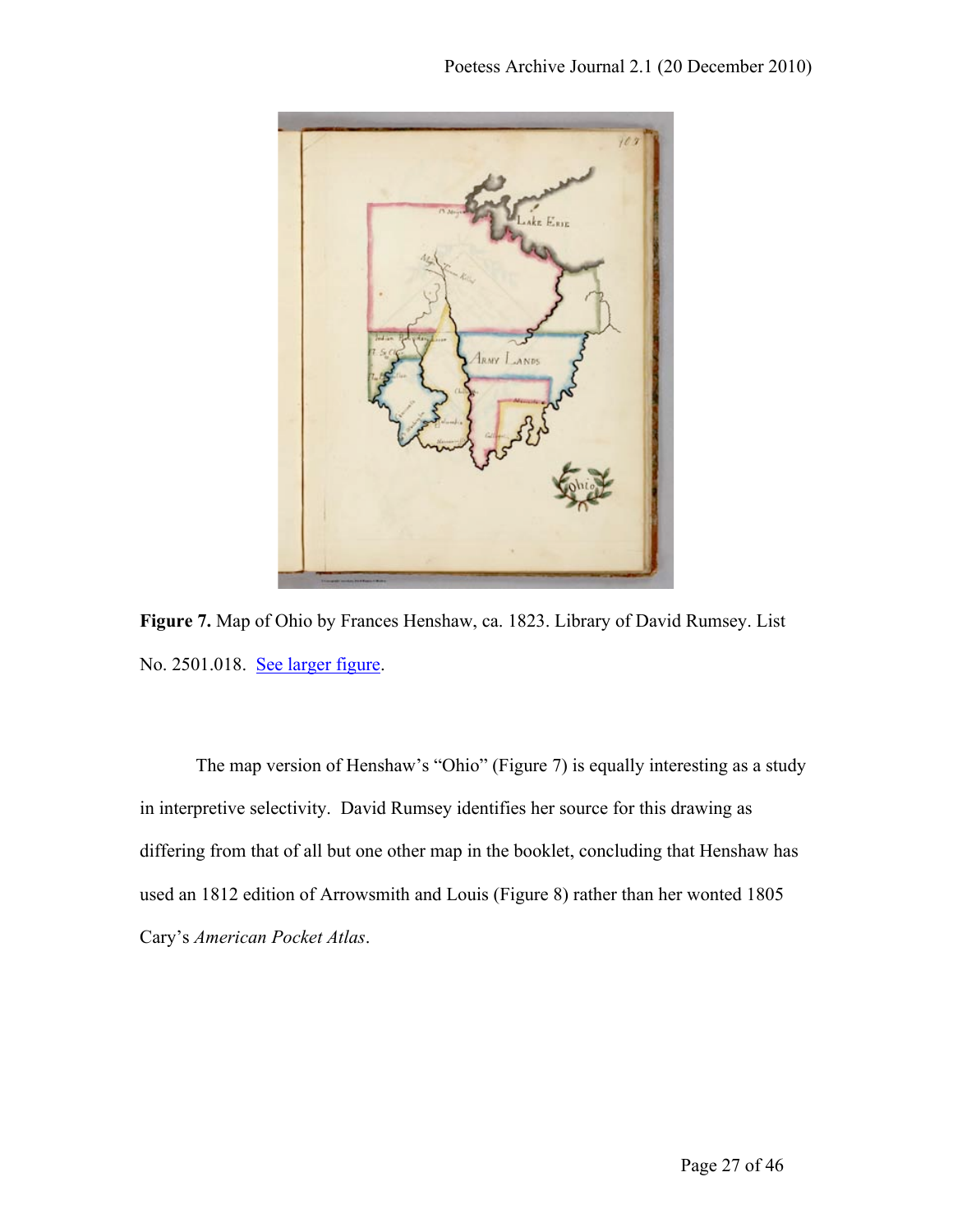

**Figure 8.** Map of Ohio by Arrowsmith and Lewis, 1812. Library of David Rumsey. List No. 0028.048**.** See larger figure.

I am skeptical about this attribution, or would at least like to suggest that Henshaw employed multiple sources for her graphical map in the same way she did for her textual representation of Ohio. This is because I note significant differences in the positioning of rivers, boundary-lines, and settlements between Henshaw's map and her putative 1812 source. Some of these differences (like the strong east/west line of the Indian Boundary, which appears in Arrowsmith and Louis with a distinct northwesterly pitch) may be accounted for by free-hand drawing and creative interpretation, but spelling changes (like "Cincinata" for "Cincinnatti") and the complete absence of a referent for Henshaw's "Ft Meigs #" notation indicates that further investigation is warranted. A first step would involve collation (with and without georectification) of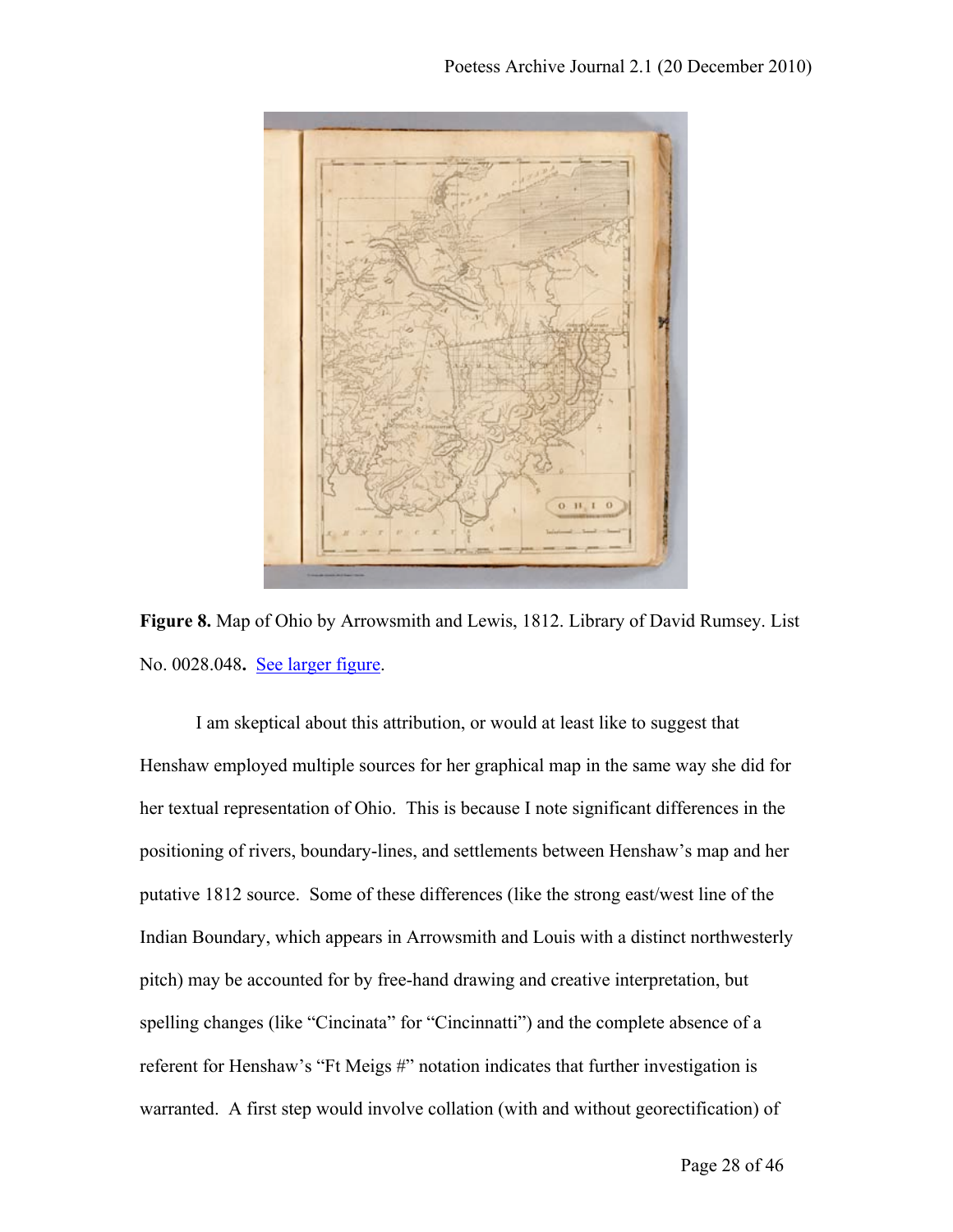possible source maps, and as careful an examination of historical place names as was necessary to draw conclusions about her sources for the Ohio text page.

But this map also suggests a need for further research in Emma Willard-inspired geospatial pedagogy of the 1820s. Is it possible that Henshaw was analyzing an unvisualized geodetic text, like that of Morse, and attempting to position forts and internal boundary-lines based on descriptive prose? The "Cincinata/Cincinnatti" shift, and a parallel substitution, on Henshaw's map, of "Nassauville" for "Masseyville," also suggests an aural component to her exercise. Could, for instance, a schoolmistress have been reading aloud and directing her students to make imaginative placements on the sketched maps before them? Whatever Henshaw's cartographic practice may have been, it is clear that it is predicated on selection and interpretation, rather than completeness and verisimilitude. Are these emotional landscapes? Despite the overwhelming density of geological features, waterways, settlements, marked historical events, and placenames which – in her possible sources – fill the "Indian Lands" of northern Ohio, Henshaw's map contains a solitary, poignant notation: "Major Truman killed."

Analysis of the production process for cartographic artifacts like this is perhaps best done through experimental performance of similar processes – in the way that students of bibliography may fold sheets into gatherings better to understand the construction of a book. Our current digital toolsets have been designed neither for creating documents like Henshaw's nor for analyzing them – but that is not to say that they are completely infelicitous in either of those contexts. We might take the constraints of existing GIS software – in handling ambiguity, imaginative and variable spatial metrics, sparse and imprecise data, interpretive selectivity, and the subjective and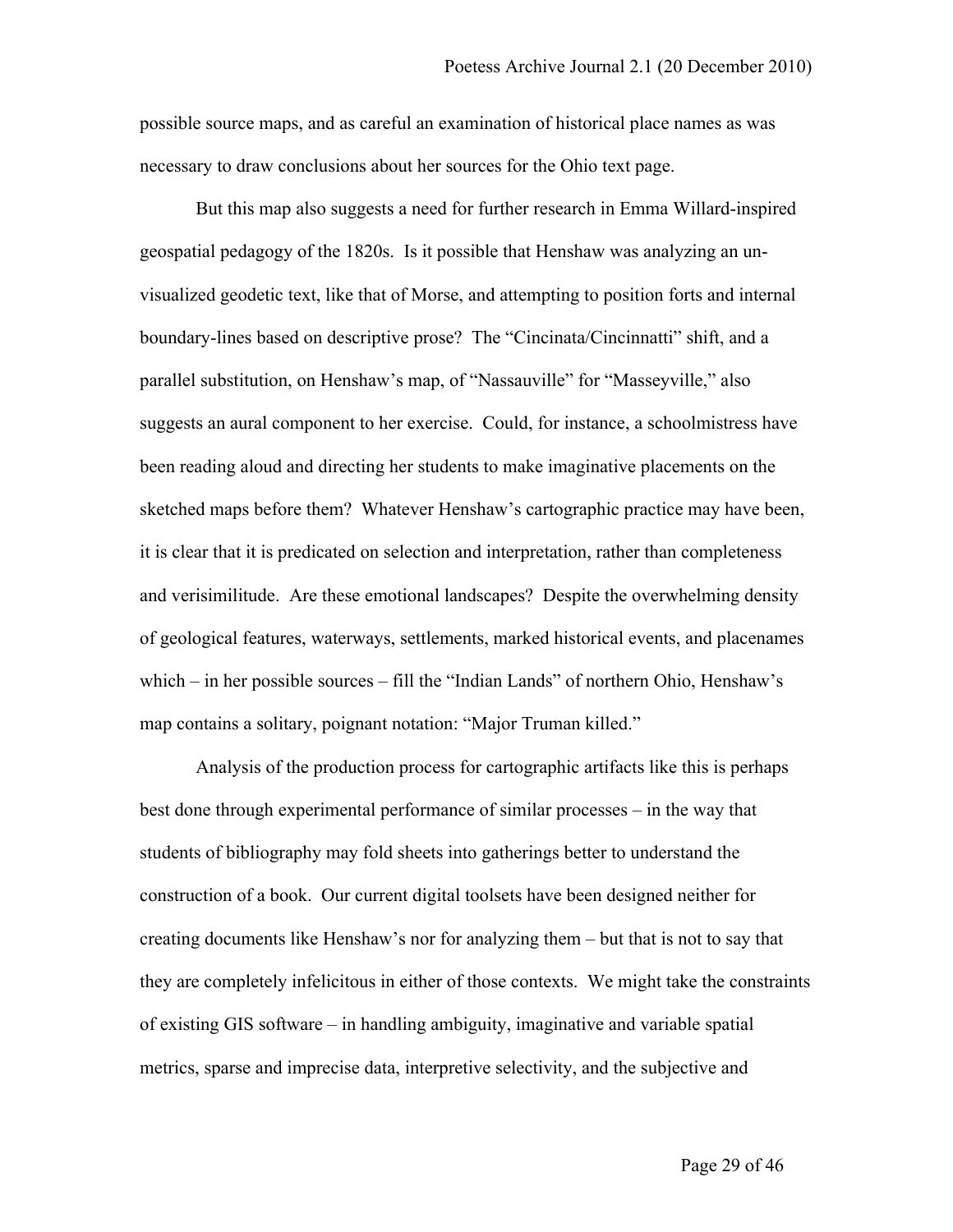aesthetic dimensions of cultural production – as constructive, not merely constrictive, in relation to spatial inquiry and expression in the digital humanities. We see all of these problems in even a cursory glance at the Henshaw document. And Henshaw's work also offers us an opportunity to examine artistic constraint – the rules she inherits or imposes for her textual and visual exercise, thrown into relief (as with the warping cherub of Virginia) when she bends them.

The *intellectual* framework through which humanities scholars approach geographic information systems will undoubtedly owe as clear a debt to the arts as to the scientific disciplines from which GIS tools and methods are derived. Therefore simply operating, in a reflective way, within the *mechanical* frame presented by these tools may be as useful to us in analyzing documents like Henshaw's as would be the creation, from whole cloth, of new spatial tools and methods expressly designed for humanities inquiry. We would do well to look closely at liberating and ludic aspects of constraints-based methodology, recognized by wranglers of poetic form throughout history, and selfconsciously addressed through aleatory and procedural experimentation in  $20<sup>th</sup>$ -century art and poetry. This is well-trodden ground, for which our best pathfinders are not critics, but performers and practitioners.<sup>33</sup> English artist Bridget Riley writes lucidly, for instance, about the degree to which "prohibitions and denials are always a challenge and a powerful spur to inquiry."<sup>34</sup>

#### *New landscapes.*

The principles on which I posit Henshaw's book is constructed – Emma Willard's pedagogical emphasis on graphesis and privileging of the subjective, interpretive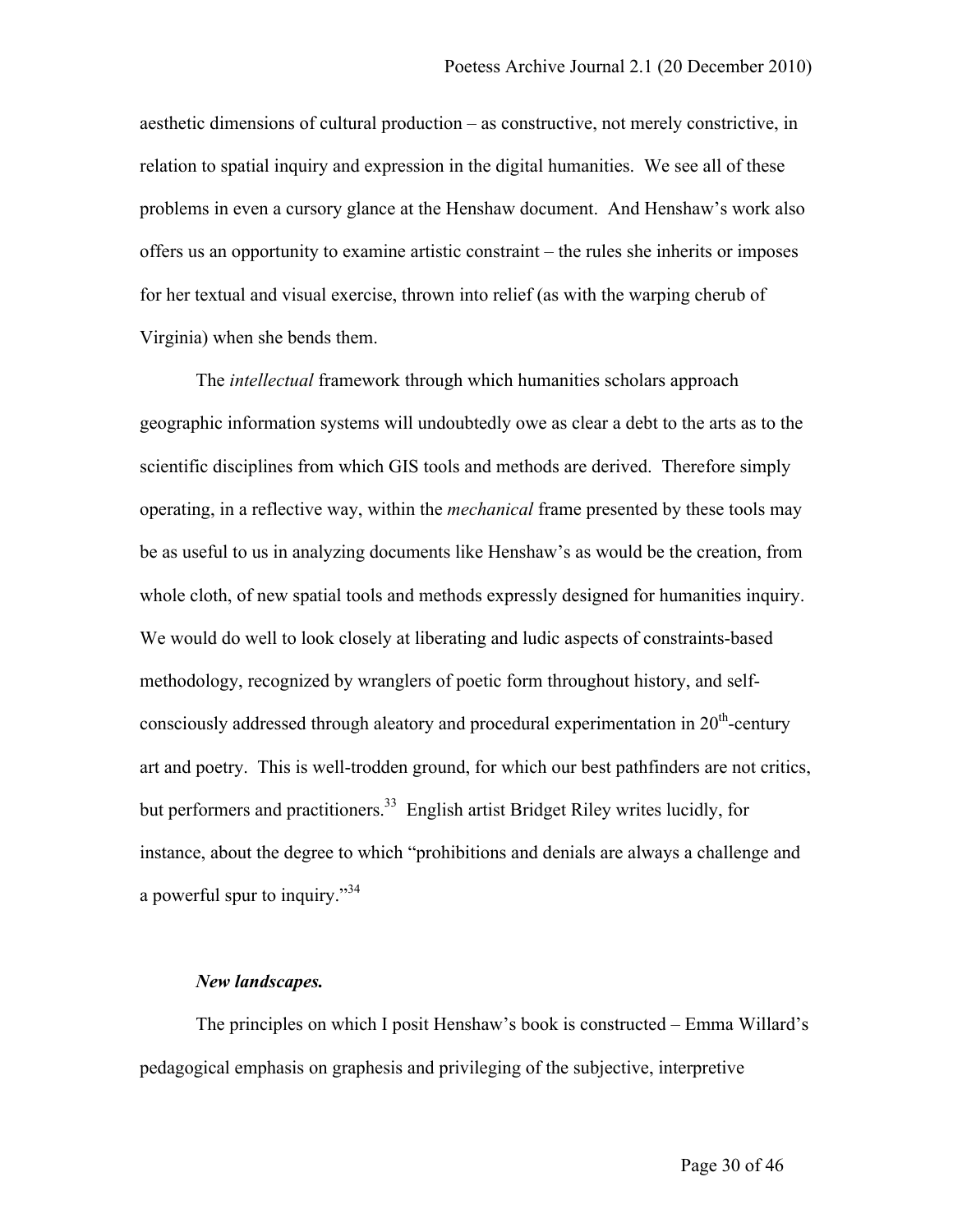response – are the same principles on which Johanna Drucker and I based our "Temporal Modelling" prototyping exercise, ca. 2001. This was a project for the iterative sketching of subjective, humanistic timelines, which Drucker cites as a digital humanities success story in "demonstrating that visualization could serve as a method of creating interpretive analysis, not merely of displaying it."<sup>35</sup> While Temporal Modelling and its sister project, the Ivanhoe Game, were not conceived in a geospatial framework, they may serve to illuminate a set of questions motivating humanities scholars who experiment in the interpretive margins of computer-assisted research on space and place. These are questions about the aptness of various methodological approaches to subjectivity, ambiguity, aesthetic provocation, and knowing through sketching in visual environments.

My design for a Temporal Modelling prototype stemmed from our research into both traditional and highly idiosyncratic representations of time and temporal relations, and from conversations with scholars from a variety of humanities disciplines – not only about how they might wish to visualize events, points, and intervals in their areas of study, but also how acts of visualization could function as part of their interpretive processes, and what (both conceptually and practically) an experiment in graphesis might return to their work. We ultimately produced, in collaboration with Jim Allman and Petra Michel, the Temporal Modelling "PlaySpace," a tool built around an empty stage, extensible both as a plane and in the free addition of transparent layers, on which users could spawn, populate, label, color-code, adjust, connect, or delete timelines that made few assumptions about regular metrics, directionality, causality, and influence.<sup>36</sup>

The tool was designed to enable an iterative and (for many of its users) *new* spatial or visual engagement with primarily narrative and documentary objects of study.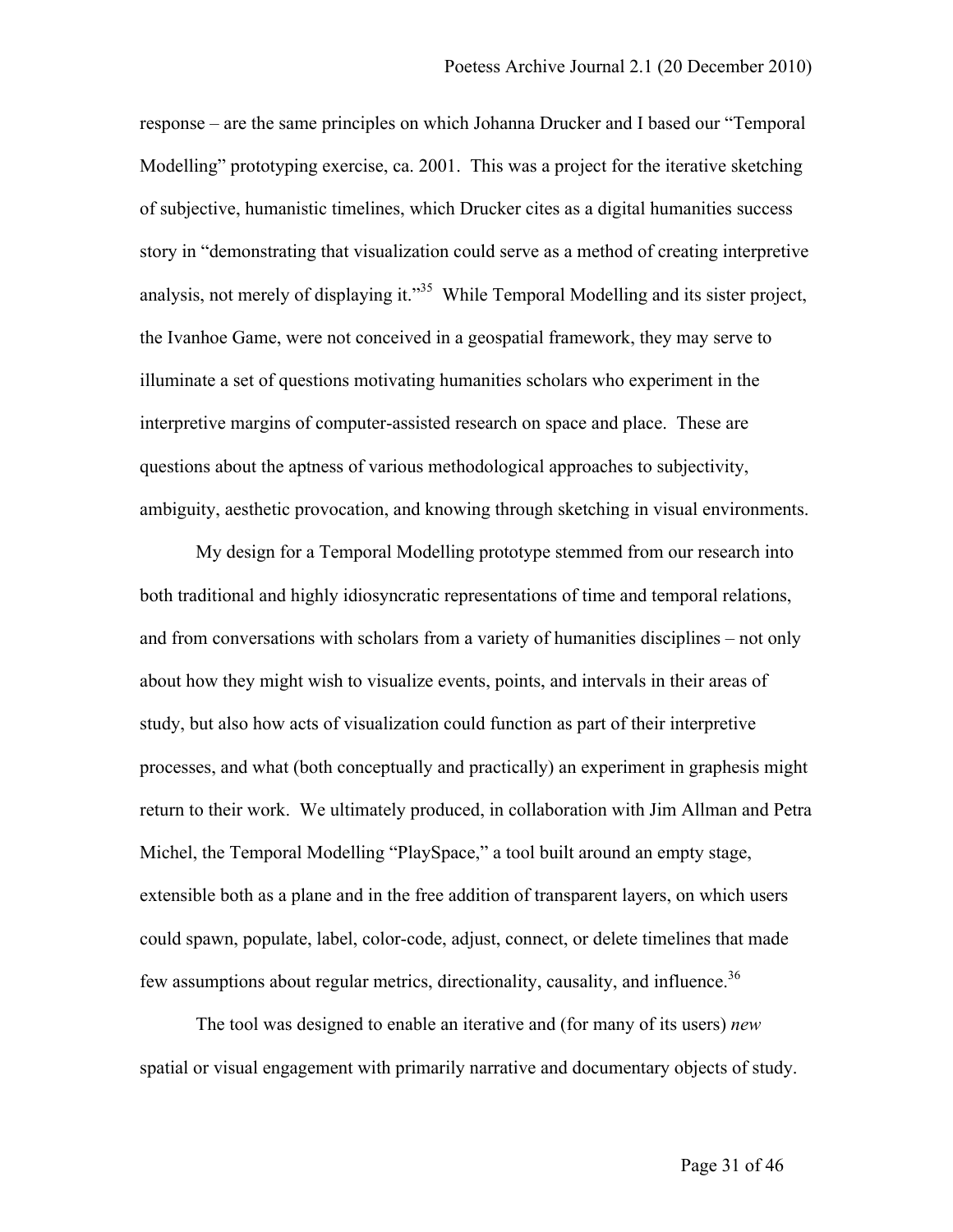Temporal Modelling was to be an experiment in *visualization as a data modelling method* in the digital humanities. Bridget Riley reflects on the brand of graphesis we were trying to promote, in which "drawing is an inquiry, a way of finding out," played out in the marking of an indeterminate field:

It is as though there is an eye at the end of my pencil, which tries, independently of my personal general-purpose eye, to penetrate a kind of obscuring veil or thickness. To break down this thickness, this deadening opacity, to elicit some particle of clarity or insight, is what I want to do… It is this effort 'to clarify' that makes drawing particularly useful and it is in this way that I assimilate experience and find new ground.

You cannot deal with thought directly outside practice as a painter: 'doing' is essential in order to find out what form your thought takes… It is only through the experience of working that answers may be discovered within the inner logic of an invented reality such as the art of painting.<sup>37</sup>

We conceived Temporal Modelling as an intervention in the field of humanities computing, which was, at that time and from our vantage point at the University of Virginia, preoccupied with purely textual and informational approaches to literary scholarship. In common digital practice, the visual – if it were fore-grounded at all – emerged passively and algorithmically as a product of structures developed in the abstract and expressed in words. We wished to turn this practice on its head. Visualization would not be a final, algorithmic output of ontology design and database creation or text markup, but rather an integral part of the very *process* of data modeling. The first phase of our project was completed in 2002.<sup>38</sup>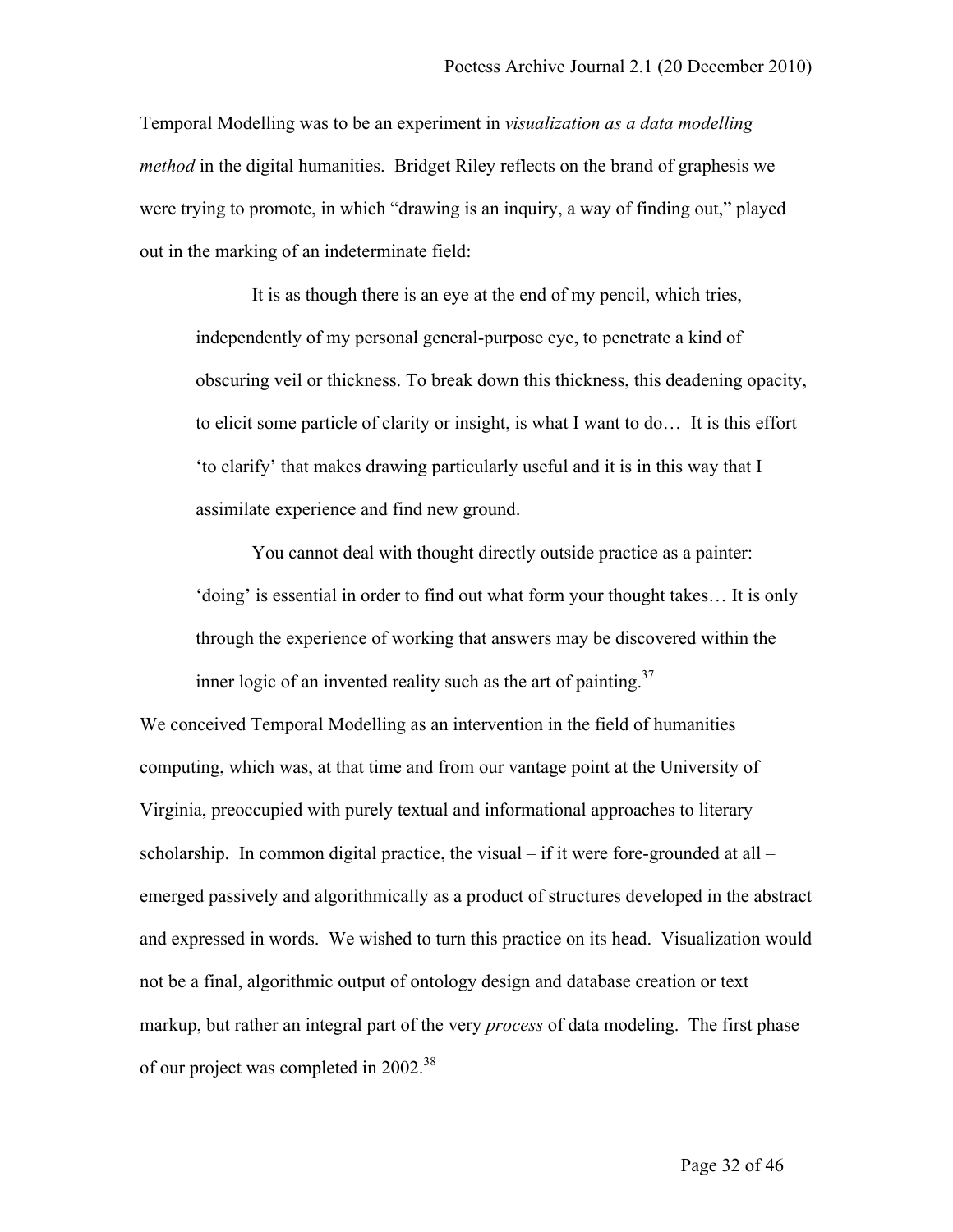

**Figure 9.** 2001 design sketch by Bethany Nowviskie, Temporal Modelling Project

We were led to a second (uncompleted) phase of Temporal Modelling activity by a conviction that, in Riley's terms, the "inner logic of an invented reality" – which scholars might wish to express by using our tool for literary interpretation and the study of subjectivity in the historical record – could be extracted in some useful and even constructivist form from the data underlying a sketched timeline. Thanks to the contributions of software developer Jim Allman, every timeline drawn in the PlaySpace and, just as crucially, every user-declared "temporal model" – consisting of one or more timelines resting individually or in clusters on named, transparent layers – could be expressed as well-formed XML and exported or shared by its creator.

It was our intention (although the project ended before this phase could be fully developed and tested) that users might analyze and transform these XML representations into formal, temporal markup schemata through which their texts of interest could be newly encoded. Documents marked up to the specifications of – for instance – a user-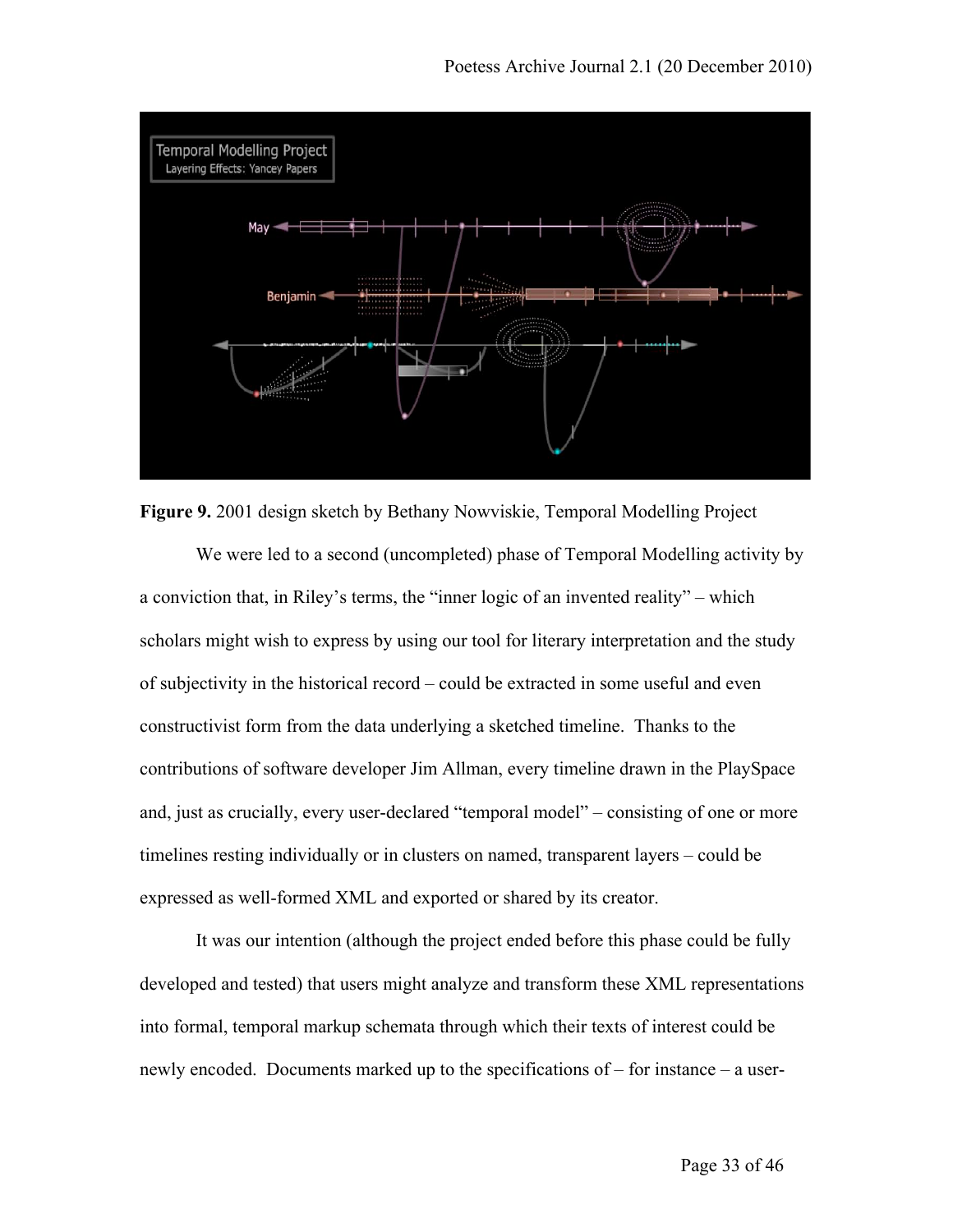customized Temporal Modelling extension to TEI (Text Encoding Initiative) standards would be at once reasonably interoperable and able to be represented and processed experimentally according to an "inner logic" derived from their editor's defamiliarizing visual and (utterly familiar) hermeneutic engagement in the PlaySpace. I further projected creation of a DisplaySpace that might complete the hermeneutic circle by allowing import and presentation of Temporal Modelling-style visualizations of documents so encoded. But visualization of these marked-up documents as timelines in the DisplaySpace was not imagined to be the final "product" of a Temporal Modelling session. Instead, we hoped that users would reflect on the aptness of the data model they had created and, perhaps provoked by our mechanical, visual extrapolation of it across the marked dataset, return to a PlaySpace mode for further graphical (and therefore structural) refinement. The notion of "aesthetic provocation" such a system might engender – the system's provocation to its user to tinker further, re-visualize and reinterpret – returned to our SpecLab research group later as a defining interface design principle for the Ivanhoe Game.<sup>39</sup>

The Ivanhoe Game – an environment for ludic, persona-centered pedagogy and experimentation in literary studies and other textually-oriented disciplines – is another artifact of conversations that happened in our SpecLab research group at the University of Virginia between the years 1999 and 2004. As it has been thoroughly treated elsewhere, I will limit my discussion here to the later phases of interface design for the project, when, in collaboration with Nick Laiacona and other programmers at the NINES project, Jerome McGann and I worked through problems of spatial arrangement and aesthetic provocation.<sup>40</sup> Because gameplay in Ivanhoe was essentially roleplay, we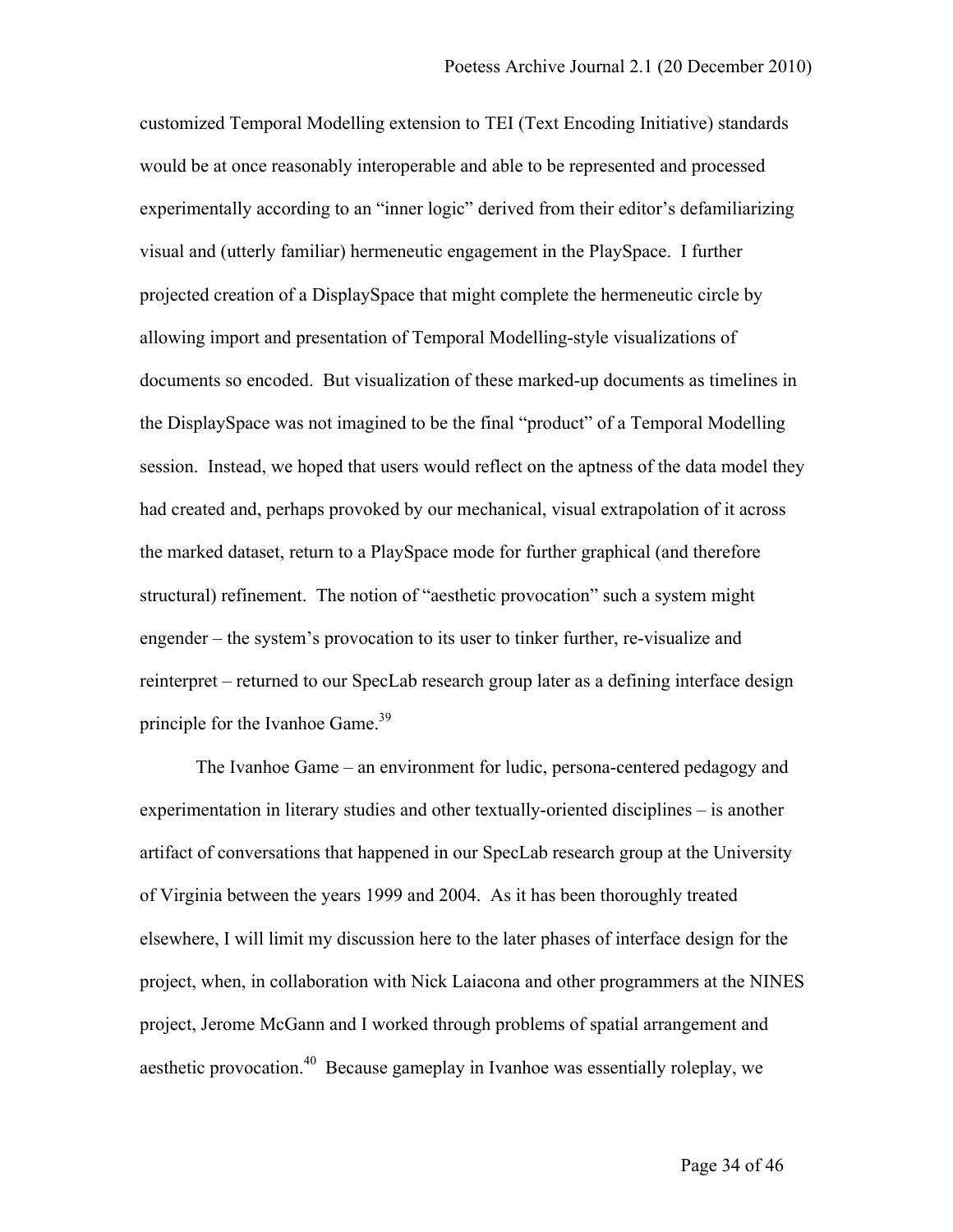searched for ways to foreground subjectivity and perspective, while still providing a common view of a "discourse field" that could be collaboratively constructed as players introduced new documents and altered the texts already in play. We created an "attentional" Ivanhoe interface – a primary visualization of the game's discourse field, in which players were pictured as migrating marbles in a circular area around which documents were represented as arcs of varying length. The positions of player icons and the sizes and locations of document arcs were continuously evaluated and re-generated as a function of gameplay – specifically, as visualizations of the quality and degree of attention players were paying to certain texts in the discourse field. Players who collaborated in editing certain texts (and, perhaps, in ignoring others) would be seen to aggregate in proximity to their objects of interest. Texts that received a greater degree of attention during gameplay grew to occupy a larger ratio of our 360-degree visualization. And color-coded rays, representing the different sorts of emendation possible in Ivanhoe, extended from player icons to the texts in the ring, serving to highlight the actions of gameplay, their sources in individual player interventions, and their overall impact on the field of discourse. A timeline and set of animation controls allowed players to reel back collaborative changes, or play them through as a fast-paced visualization from start to finish.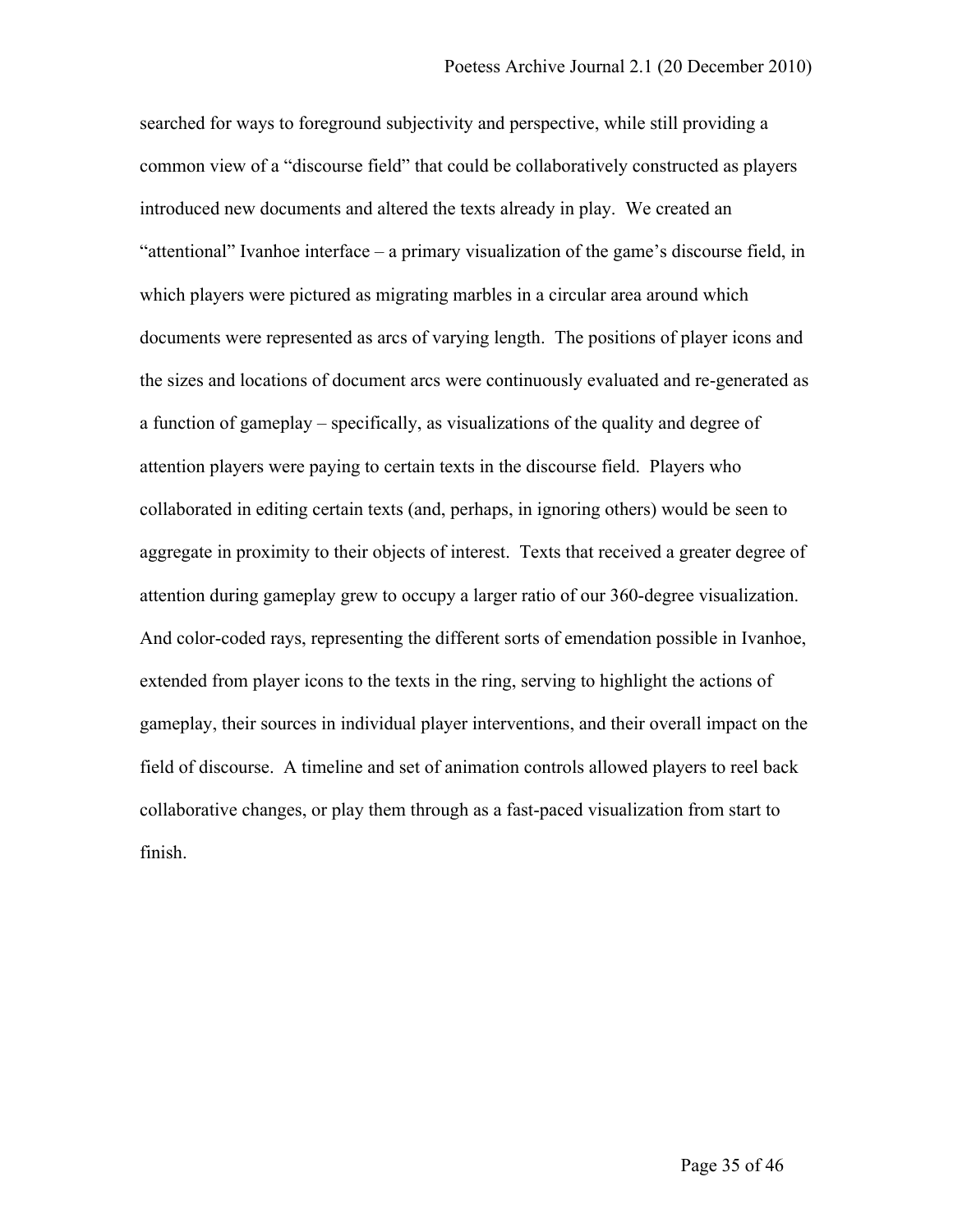

**Figure 10**. 2004 design sketch by Bethany Nowviskie, Ivanhoe Game.

Design of the Ivanhoe Game predated widespread use of code versioning software in the digital humanities, and certainly came before the emergence of spatial visualizations of change to a code-base over time, as seen in Michael Ogawa's code\_swarm software. $^{41}$  As students of bibliography, we therefore grappled with new ways to allow players both to generate and to inhabit a landscape of textual variation that is more typically pictured in traditional stemmatics – graphs depicting the genealogy of a particular documentary instantiation of a work of literature by demonstrating its descent from other versions.<sup>42</sup> It was our particular concern not only to define the discourse field spatially as regions of text-oriented activity, but also to provide a visualization that might serve as an aesthetic provocation to players. Where the Ivanhoe Game pictures you, might vex you. Perhaps you have a different mental model for the spatial relations among players and texts in the game you believe you are playing – or perhaps the crystallization of your actions into an absolute positional grid (recalculated though it may be on a move-by-move basis) will provoke you to resist, and play the game differently, in order to generate a different visualization. To what degree was Frances Henshaw playing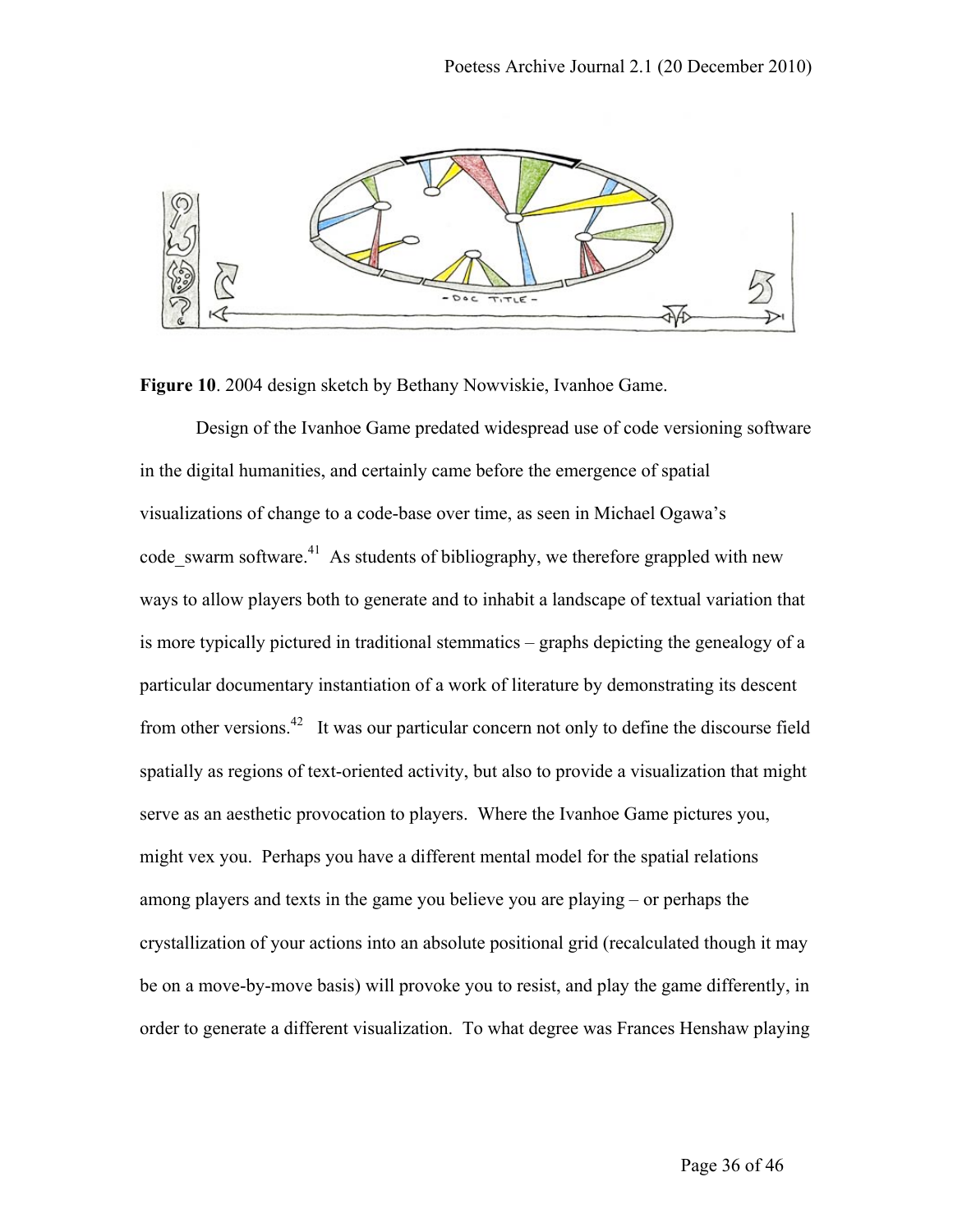an Ivanhoe Game with her source texts and maps? And how would we begin to find out, except by playing along?

Both of the tools I have described are oblique to Henshaw's exercise, but suggest an orientation toward image-based procedural activity in the interpretive digital humanities that we could extend to the realm of geospatial tools and methods. Temporal Modelling speaks to knowledge creation though visualization and especially through iterative refinement of sketches. Ivanhoe's spaces are not *geo*spatial in terms of geographic referents, but literary scholars may ultimately be as interested in dynamic "discourse fields" that both construct internal spatial relations and reflect on their interpenetration with alternate coordinate systems – imaginative and real. We are, at the same time, concerned with the material forms our texts take, and the ways in which these can be "mapped," both internally, as designed objects, and – in their production and reception histories – in relation to each other. What do tools designed for real-world geospatial representation and analysis have to say to us? Are the cartographic procedures of our own day instructive?

And what's next? We should push the evolution, not just of tools with which we might approach space and place, but also of our practices and attitudes toward methodological (as opposed to strictly theoretical) work. We must also share better, and not just within narrow disciplinary silos. This will require adequate resourcing of map and data repositories built with the guidance of humanities scholars, examination of the sustainability of humanities publications and the geospatial datasets they build on, and new engagement of professional societies and digital and traditional humanities centers with methodological training.<sup>43</sup> A growing emphasis on the public humanities –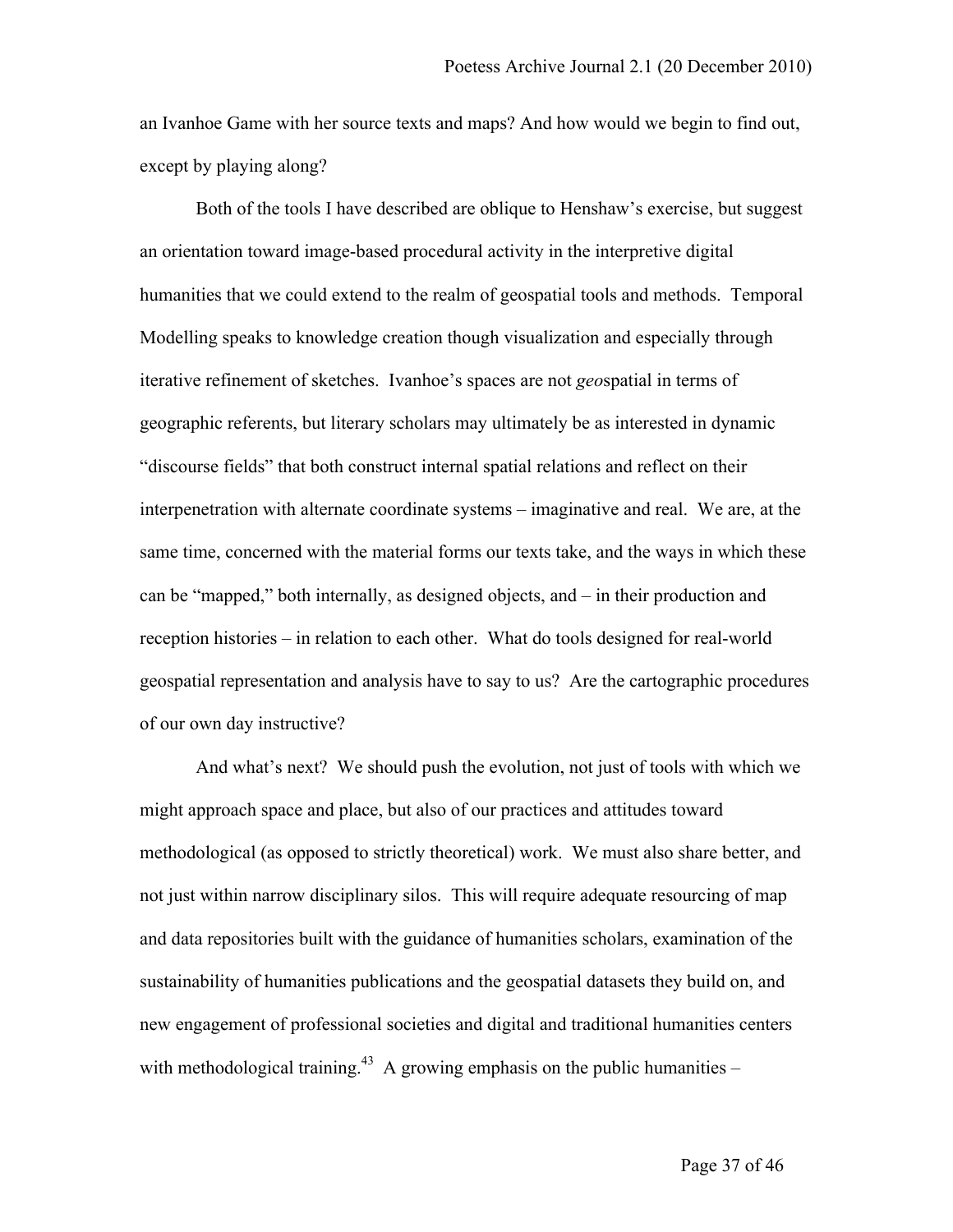especially as locative technologies become more ubiquitous and empowering of larger communities – can help fuel this activity, but ultimately novel modes and practices are only taken up in scholarly communication insofar as they offer disruptive models for producing insight, and provocations that change the conversation.<sup>44</sup> To that extent – and even as we work to normalize and better support our publishing procedures for the spatial humanities – the creative application of geospatial tools and approaches to problems in our disciplines may remain an area well-suited to evocative one-off projects. (The oneoff has in fact has characterized our early engagement with GIS).

An especial challenge for GIS may then be – at this particular juncture in the digital evolution of humanities scholarship – to promote excellent work that is at once idiosyncratic (befitting our varied objects of interest and disparate research agendas) and yet mutually intelligible, building on common, open datasets, standards, delivery protocols and tools. Scholarly prose has proven a remarkably flexible, fungible, and sustainable medium for our centuries-long conversation about human culture. We are now, however, presented with novel opportunities for the study of spatial relations and place-based humanities – most of which involve appropriation of methods and tools designed for other purposes. Where can we most usefully intervene – both in the practicalities of tool and project development, and in the spirit and methodological course of our disciplines – to make a real contribution to humanities interpretation through the use of spatial and geospatial technology? To whom will we look for inventions of the map?

> Bethany Nowviskie University of Virginia Library

> > Page 38 of 46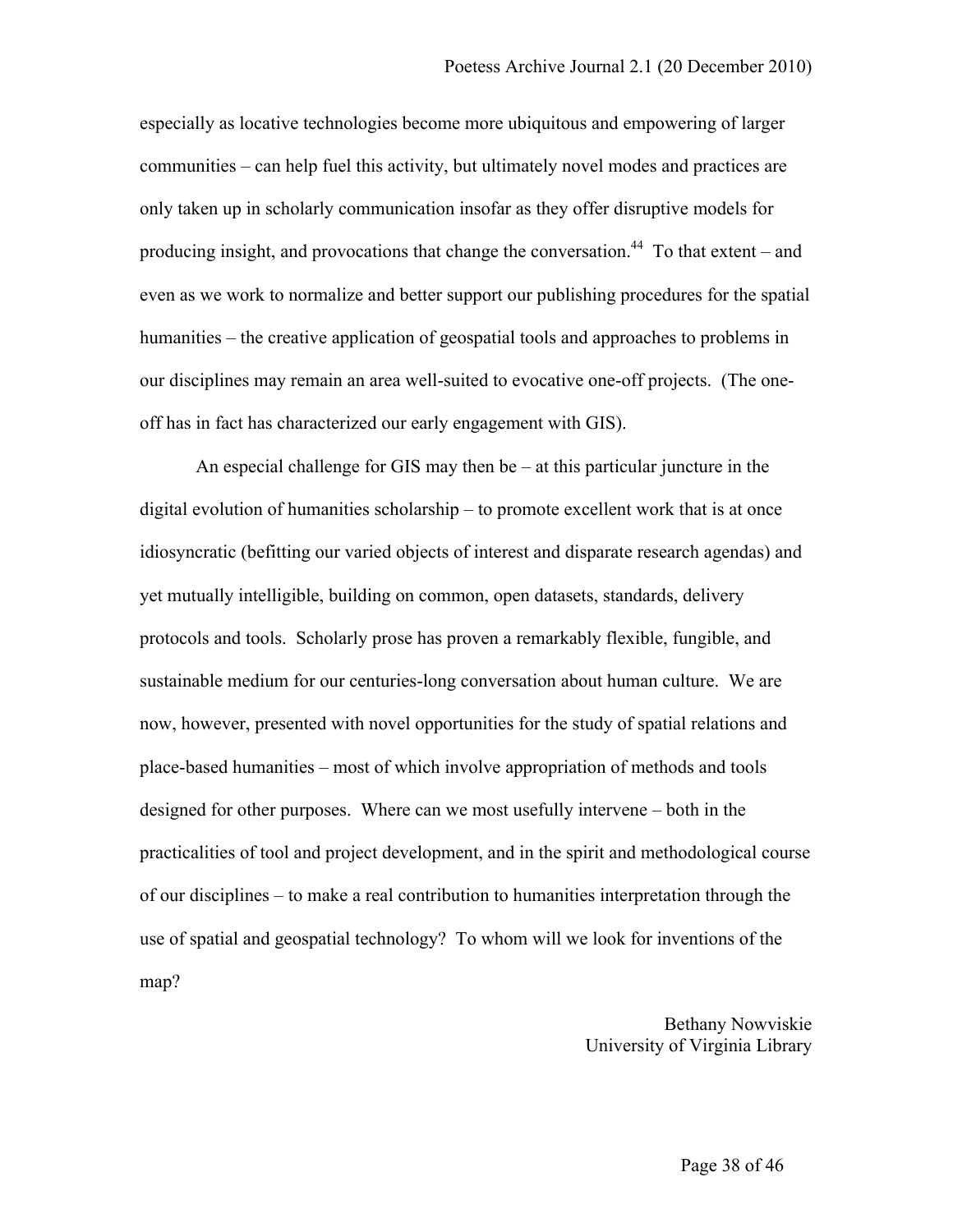#### **Notes**

<sup>1</sup> Library of David Rumsey, Pub List No. 2501.000; available: http://bit.ly/dmbgHL <sup>2</sup> See: Osborne, Georgia L. "Brief biographies of the figurines on display in the Illinois state historical library." Springfield, Illinois: 1932; p. 54. – Morse, Abner. "A Genealogical Register of the Descendants of Several Ancient Puritans." Vol. III.; H.W. Dutton Press, Boston, 1861. – Post, T. A. "Truman Marcellus Post, D.D.: a biography, personal and literary." Congregational Sunday-School and Publishing Society: Boston and Chicago, 1891. – Smith, H. P. (ed.) "History of Addison County, Vermont." D. Mason & Co., Publishers, 1886.

<sup>3</sup> See Brückner, Martin. *The Geographic Revolution in Early America: Maps, Literacy, and National Identity*. University of North Carolina Press: 2006; and Schulten, Susan. (2007) "Emma Willard and the graphic foundations of American history," Journal of Historical Geography 33, 542-564.

<sup>4</sup> See: Pittser, Sharan E. (1999) "Early Women Geography Educators, 1783-1932," Journal of Geography, 98:6, 302-307.

<sup>5</sup> I am presently working with Matthew Knutzen, Assistant Chief of the Maps Division at the New York Public Library, to determine whether further examples of such exercise books may have survived.

<sup>6</sup> Brückner, pp. 114-115, and see his Figure 31 for an example.

<sup>7</sup> Emma Willard to "Miss Foster," 5 November 1848. Reprinted in Lord's *Life of Emma Willard*. New York: 1873; page 228. See Schulten on the short-lived recognition of Willard's contribution.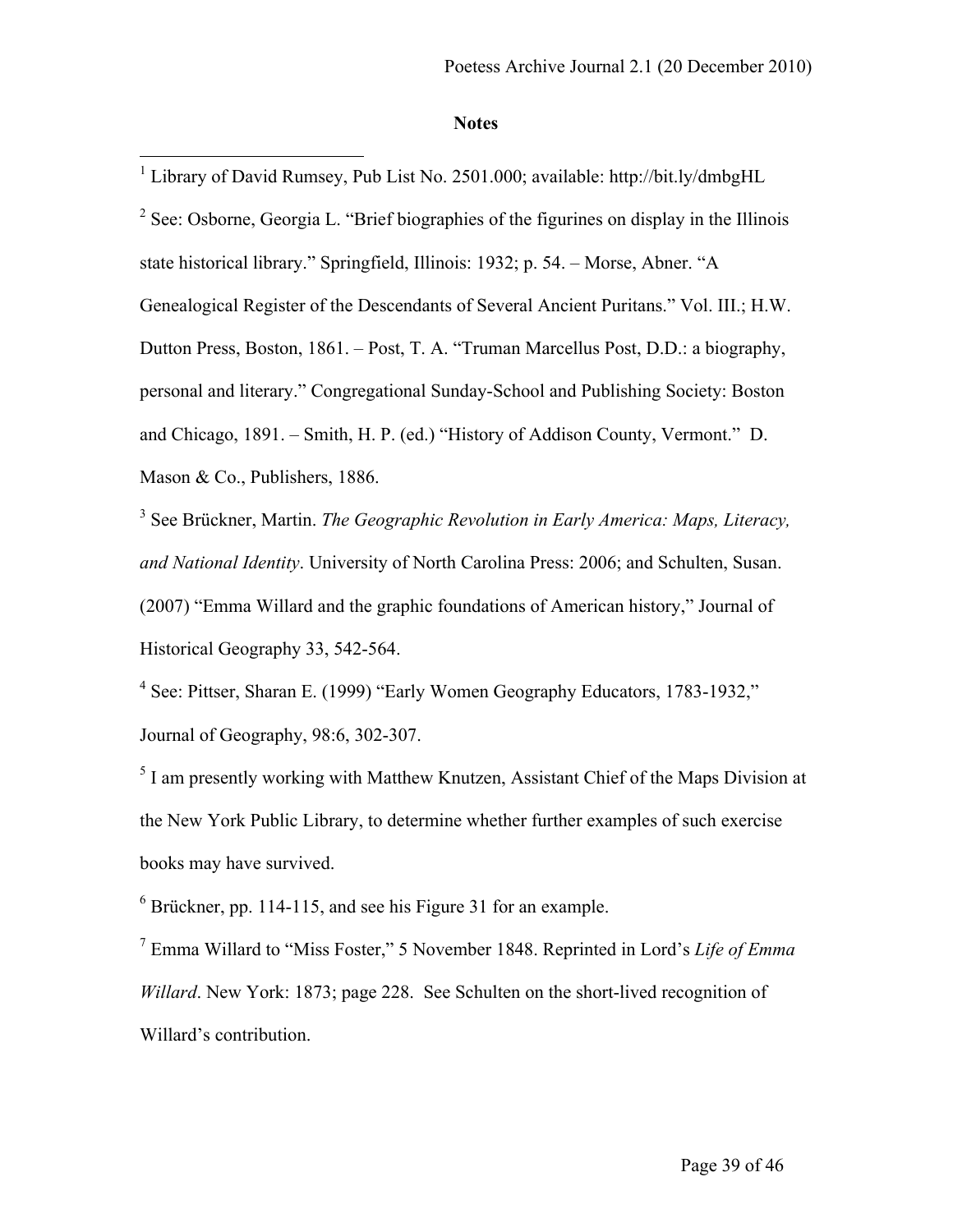8 See: UVA's Scholars' Lab: http://lib.virginia.edu/scholarslab/ – SCI7 on spatial tools and methods: http://www.uvasci.org/archive/spatial-technologies-and-methodologies-2009/ – the Institute for Enabling Geospatial Scholarship:

http://lib.virginia.edu/scholarslab/geospatial/ – and Neatline: http://neatline.org/

<sup>9</sup> "Vernacular" was a term adopted by participants in the  $7<sup>th</sup>$  annual Scholarly

Communication Institute to address commercial, cloud-based, and open-source "neo-geo" tools and interfaces based on mobile technologies, GPS, virtual globes, and Web-based slippy maps. See the final report and executive summary of the Institute for further discussion: http://www.uvasci.org/archive/spatial-technologies-and-methodologies-2009/summary/

<sup>10</sup> Jessop, Martyn. "The Inhibition of Geographical Information in Digital Humanities Scholarship." *Literary and Linguistic Computing*, April 2008 (vol. 23: 39-50).

<sup>11</sup> See also Martyn Jessop on "Digital Visualization as a Scholarly Activity" in *Literary and Linguistic Computing,* September 2008; 23: 281 - 293.

<sup>12</sup> Brueckner, 137-9; and Judith Tyner, "The World in Silk: Embroidered Globes of Westtown School," *The Map Collector,* #74, Spring 1996, pp. 11-14. (Thanks to Julie Sweetkind-Singer for this reference.)

<sup>13</sup> See Willson, Marcius. "A Critical Review of American Common School Histories: As Embraced in a Report submitted to the New Jersey Society of Teachers and Friends of Education..." *Biblical Repository*: 517-539 (July 1845) – Willard, Emma. *An Appeal to the Public, Especially Those concerned in Education, Against Wrong and Injury Done by Marcius Willson*; New York: A. S. Barnes, 1847 – and *Answer to Marcius Willson's Second Reply: or Second Appeal to the Public*. New York: A. S. Barnes, 1847.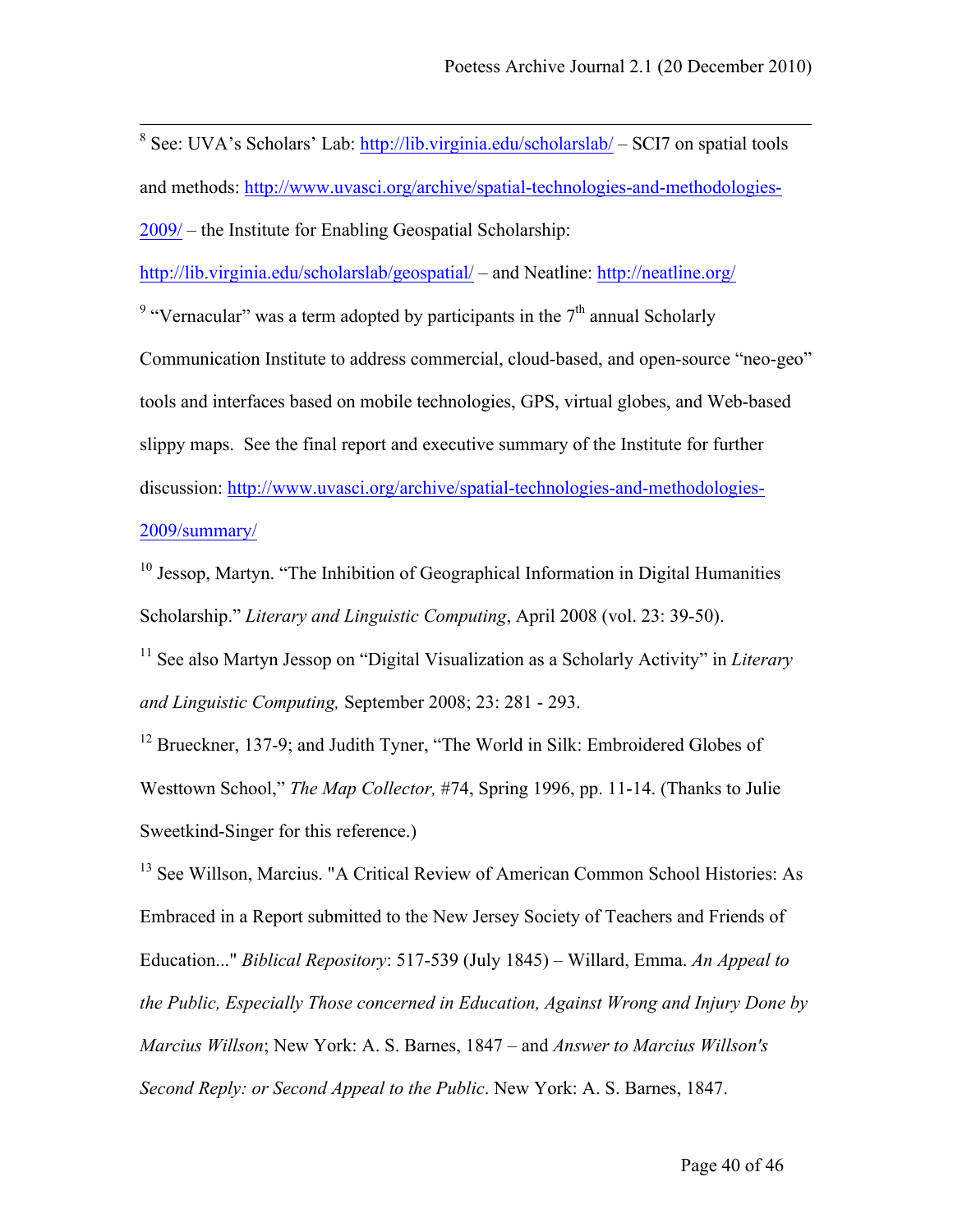<sup>14</sup> See Schulten, 556-62 and Figures 3-7. A further example of Willard's visualization is reproduced in Rosenberg and Grafton, *Cartographies of Time: A History of the Timeline.* Princeton Architectural Press, 2010. (Figure 33, page 201).

<sup>15</sup> I have made myself tiresome by publicly noodling over the suitability of spatial tools and methods to research on documents like this at: the "Digital Dialogues" lecture series at the Maryland Institute for Technology in the Humanities; Digital Humanities '09 in College Park; the  $7<sup>th</sup>$  annual Scholarly Communication Institute in Charlottesville, Virginia; and will continue to do so at the upcoming Digital Humanities '10 conference in London.

<sup>16</sup> Gregory, Ian and Paul S. Ell. *Historical GIS: Technologies, Methodologies, and Scholarship*. Cambridge University Press, 2007.

<sup>17</sup> This work is published, along with other excellent case studies, in Anne Knowles's edited volume, *Placing History: How Maps, Spatial Data, and GIS Are Changing Historical Scholarship*. ESRI Press, 2008.

 $18$  I am grateful to David Rumsey for introducing me to the physical document in his personal library, and for having additional pages scanned and mounted online at my request. With this essay, I finally discharge my duty to "do something with them" in return!

 $19$  Jedediah Hotchkiss to Nellie Hotchkiss, 17 December 1862, Hotchkiss Family Papers, Albert and Shirley Small Special Collections Library, University of Virginia. This letter, along with small subset of Hotchkiss maps and correspondence, forms a test case for the Neatline project on which I am collaborating with Adam Soroka and other colleagues at the Scholars' Lab.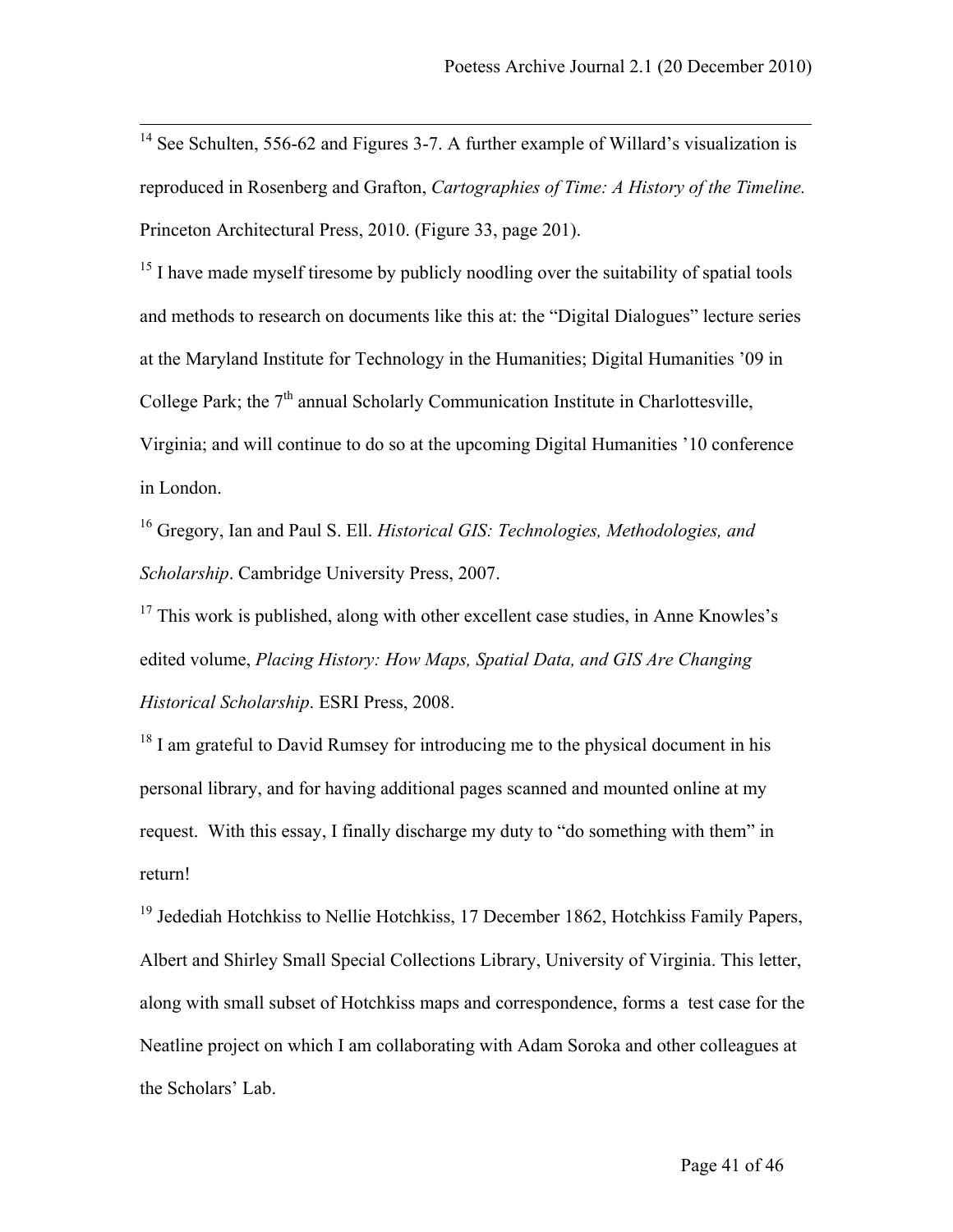$20$  Records – including obscure, local historical society tracts – digitized through Google Books and the Internet Archive quickly confirmed these readings and led to a wealth of biographical information including, among the collections of the Illinois State Historical Library, a figurine of Henshaw as one of Illinois' prominent women, prepared by sculptor Mina Schmidt for the World's Columbian Exposition in 1929.

 $21$  Private conversation, October 2009. In collaboration with the Scholars' Lab and IATH at the University of Virginia, Edelson is undertaking an NEH- and ACLS-supported project to address this issue: the Cartography of American Colonization Database.  $22$  Links related to web-based image viewers: Virtual Lightbox:

http://mith.umd.edu/lightbox/ – for the Blake viewer, see the William Blake Archive: http://blakearchive.org/ – Cooliris (an example of the "wall of images" approach): http://www.cooliris.com/ – GIS at Redlands: http://www.spatial.redlands.edu/ – and single-image lightbox effects: http://en.wikipedia.org/wiki/Lightbox %28JavaScript%29

<sup>23</sup> Anne Knowles' edited volumes are a notable exception, and we can look forward to a forthcoming Indiana University Press collection on The Spatial Humanities (edited by David Bodenhammer, John Corrigan, and Trevor Harris). The National Endowment for the Humanities has also recently funded an historical GIS clearinghouse to be developed by the Association of American Geographers as well as a spatial humanities community website to be developed by UVA's Scholars' Lab (including a project showcase, Q&A forum, and "Step by Step" how-tos.)

<sup>24</sup> Pleiades: http://pleiades.stoa.org/ – the Tibetan and Himalayan Library – http://thlib.org/ – Harvard AfricaMap: http://africamap.harvard.edu/ – and Hypercities: http://hypercities.com/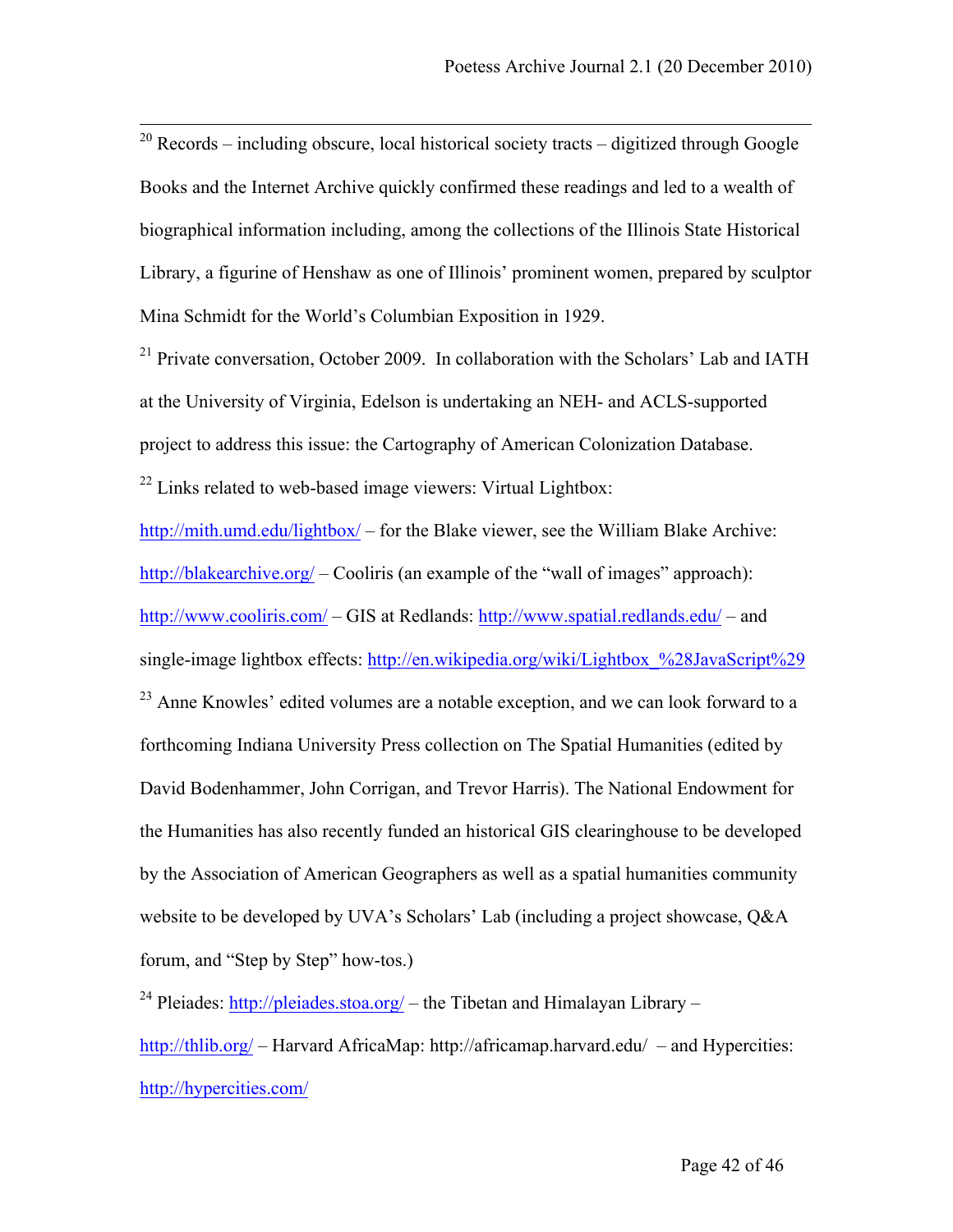$25$  See outcomes from a recent NiCHE Workshop on Application Programming Interfaces for the Digital Humanities: http://niche-canada.org/digital-infrastructure/apiworkshop  $^{26}$  Henshaw's text for this section of the book seems to be a match to an 1802 edition of Morse's *Geography Made Easy: Being an Abridgement of the American Universal Geography...*, printed and published by Thomas and Andrews in Boston. This is the  $8<sup>th</sup>$ . author-corrected edition. Morse's book went through 20 editions between 1784 and 1819, and Henshaw's source document certainly pre-dates the  $12<sup>th</sup>$  edition, which saw substantive revision.

<u>.</u>

<sup>27</sup> See records for List No. 2501... at http://davidrumsey.com/ A misconstrued date for the Henshaw book (1828 for 1823) explains, in part, the puzzlement expressed in Rumsey's metadata about her use of such noticeably out-of-date sources.

 $^{28}$  See note 26 on the textual history of Henshaw's copy-exercises. Google Book scans of public domain texts were highly effective for my research despite recognized limitations of poor OCR and a limited API. The Juxta textual collation system is available at http://juxtasoftware.org/ – and see note 42.

 $^{29}$  Unlike Juxta, which operates on transcribed text, the Sapheos project takes page images as its basic unit for collation. This work has been funded by a 2009 NEH start-up grant to project director Randall Cream: http://sapheos.org/

 $30$  On cartographic decision-making using modern tools and methods, see John Krygier and Dennis Wood, *Making maps: a visual guide to map design for GIS*. Guilford Press, 2005.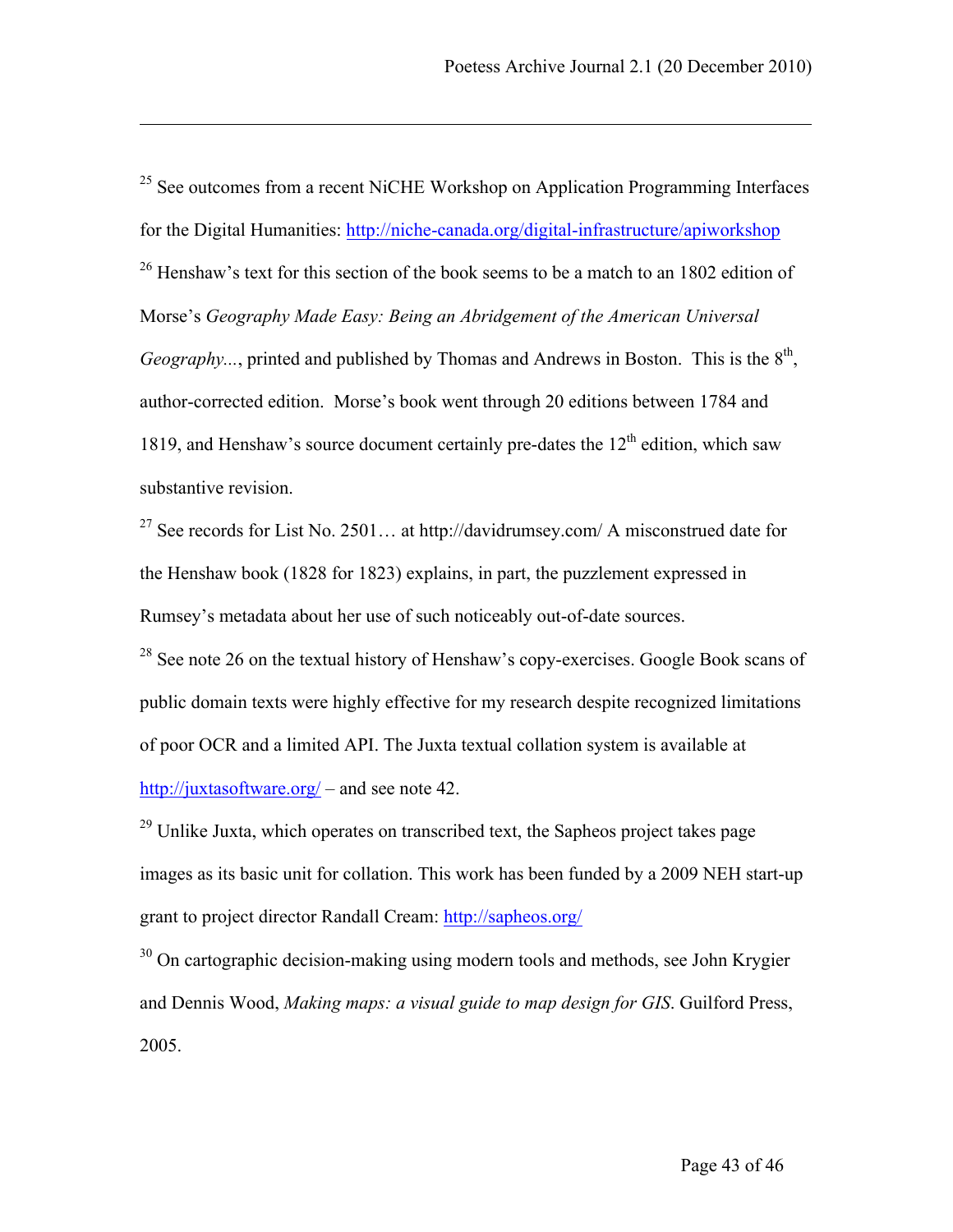<sup>31</sup> For early work in this area, see Renear, Mylonas, and Durand, "Refining our Notion of What Text Really Is: The Problem of Overlapping Hierarchies," available: http://www.stg.brown.edu/resources/stg/monographs/ohco.html A capsule summary of the problem may be found in an abstract for a 1999 debate between Allen Renear and Jerome McGann at ACH/ALLC in Charlottesville, Virginia:

http://www2.iath.virginia.edu/ach-allc.99/proceedings/hockey-renear2.html and for an extended treatment of the issue, see Jerome McGann. *Radiant Textuality: Literature After the World Wild Web*. Palgrave MacMillan: 2004.

 $32$  The earliest absolutely-dated American log cabin quilt stems from the pattern's heyday, just after the Civil War. However, textual evidence from 19<sup>th</sup>-century America and much earlier, dated quilts from Europe indicate that the pattern would have been part of the domestic vocabulary of Henshaw's day. Textile historian Barbara Brackman discusses the history of the log cabin quilt pattern and, interestingly, challenges a popular assumption that these quilts had map-like qualities (articulated, for example, by Jacqueline Tobin and Raymond Dobard in *Hidden in Plain View: the secret story of quilts and the Underground Railroad*). See Brackman's *Quilts from the Civil War: nine projects, historic notes, diary entries*, C&T Publishing, 2009.

 $33$  This is a subject I took up in an unpublished 2004 dissertation from the University of Virginia: *Speculative Computing: Instruments for Interpretive Scholarship*, a key chapter of which ("Ludic Algorithms," with a central case study on Ramon Llull, who figures the user of his mechanical, constraints-based systems for generating hermeneutic prompts as an *artista*) is being revised for publication in *Pastplay*, a volume of essays stemming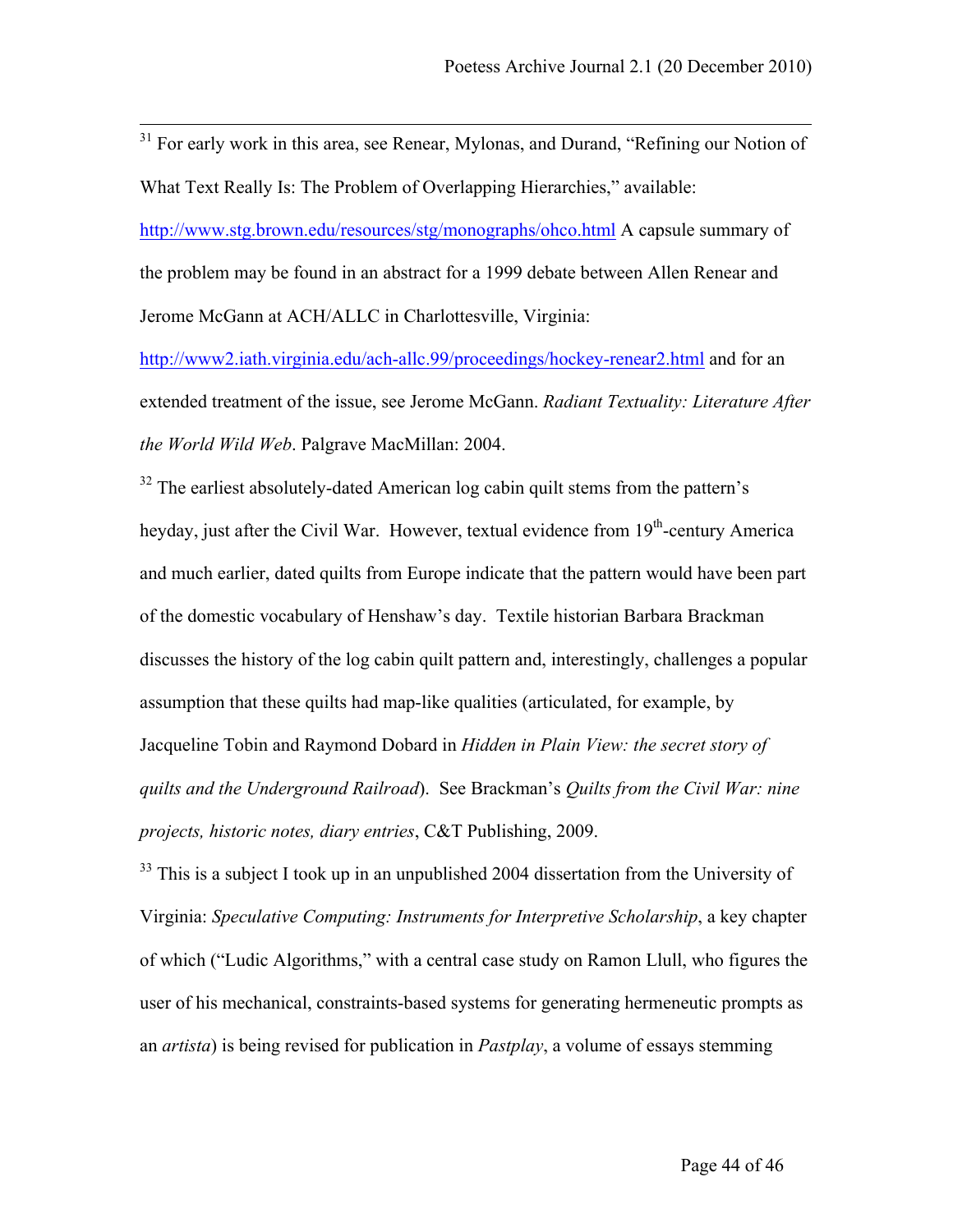from a 2010 symposium on "Playful Technology in History:"

http://playingwithhistory.com/.

<u>.</u>

<sup>34</sup> *London Review of Books*, "At the End of My Pencil," 8 October 2009. I am grateful to Willard McCarty for this reference.

<sup>35</sup> Drucker, Johanna. *SpecLab: Digital Aesthetics and Projects in Speculative Computing*. Chicago UP: 2009, page 65. And see my "Temporal Modelling" capsule summary in Drucker's "Speculative Computing: Aesthetic Provocations in Humanities Computing," *A Companion to Digital Humanities*. Oxford: Blackwell Publishers, 2004.

<sup>36</sup> The original Temporal Modelling project was the work of a four-person team: Johanna Drucker was PI of the Intel Corporation grant that funded our work. I served as design architect and project manager, Jim Allman led our programming and data management efforts, and CalArts student Petra Michel contributed to the design of timeline elements to express concepts like mood, influence, and subjective point-of-view.

<sup>37</sup> *London Review of Books*, "At the End of My Pencil," 8 October 2009.

 $38$  A record of the original Temporal Modelling Project may be found at http://www.iath.virginia.edu/time/. A newly-constituted Temporal Modelling Research group was funded by SSHRC under the direction of Stan Ruecker in early 2010. Partners in this effort include Ruecker, Geoffrey Rockwell, Susan Brown, Megan Meredith-Lobay, Johanna Drucker, and Bethany Nowviskie. The team will examine a set of case studies in "timelines for conflicting witnesses," supplied by Rockwell, Meredith-Lobay, and Nowviskie – a first presentation of which was made at the 2010 conference of the Canadian Historical Society in Montreal.